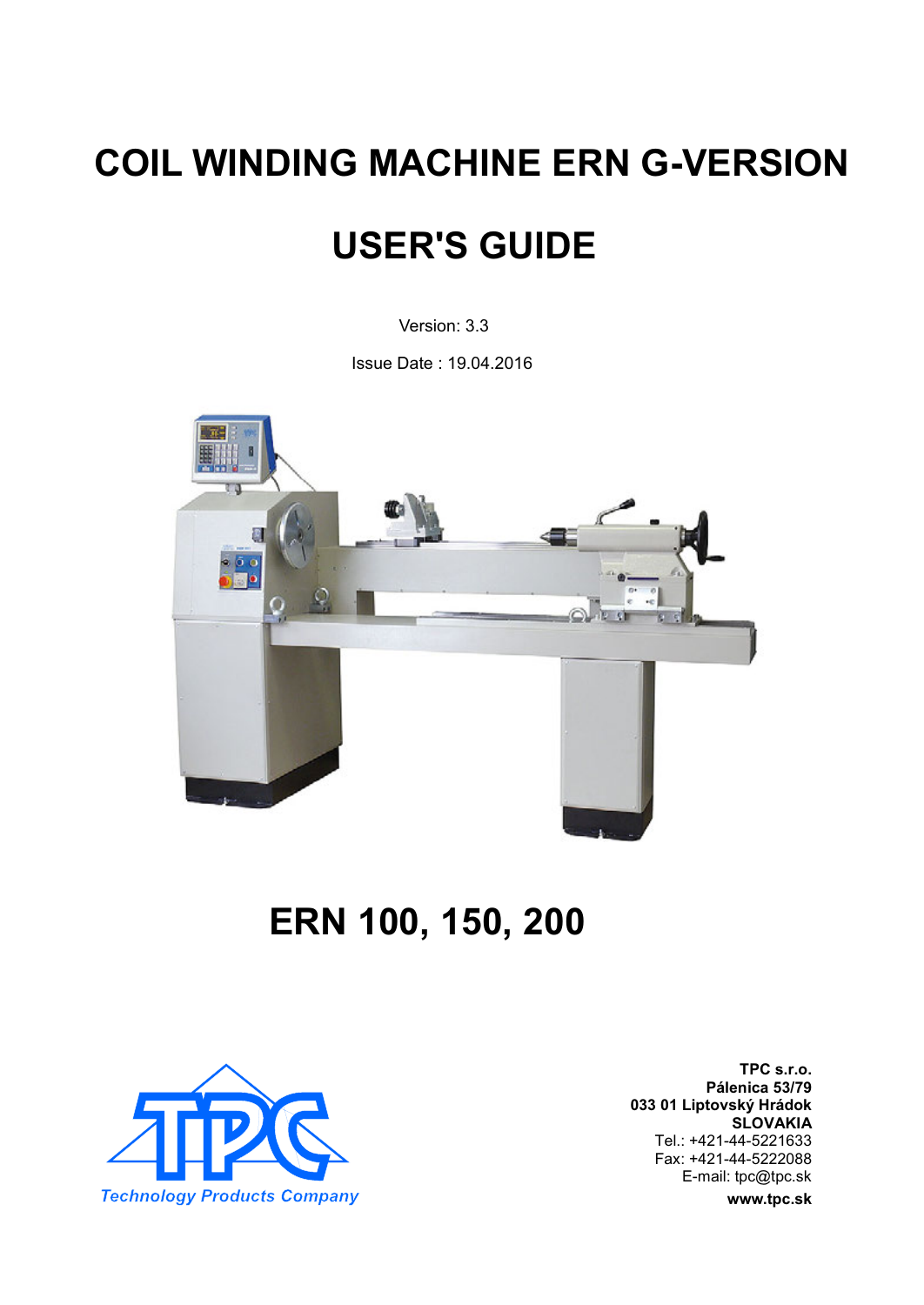| 1. Introduction                                                                                                                                                                                                                                                                                                                                                                                                                                                                                                                                                                                                                                  | 1                                                                                                                          |
|--------------------------------------------------------------------------------------------------------------------------------------------------------------------------------------------------------------------------------------------------------------------------------------------------------------------------------------------------------------------------------------------------------------------------------------------------------------------------------------------------------------------------------------------------------------------------------------------------------------------------------------------------|----------------------------------------------------------------------------------------------------------------------------|
| 1.1 Characteristic features                                                                                                                                                                                                                                                                                                                                                                                                                                                                                                                                                                                                                      | 1                                                                                                                          |
| 2. Technical data                                                                                                                                                                                                                                                                                                                                                                                                                                                                                                                                                                                                                                | $\overline{2}$                                                                                                             |
| 2.1 Climatic conditions                                                                                                                                                                                                                                                                                                                                                                                                                                                                                                                                                                                                                          | $\overline{2}$                                                                                                             |
| 3. Description of machine                                                                                                                                                                                                                                                                                                                                                                                                                                                                                                                                                                                                                        | 2                                                                                                                          |
| 3.1 Description of controls                                                                                                                                                                                                                                                                                                                                                                                                                                                                                                                                                                                                                      | 3                                                                                                                          |
| 4. Installation and preparation of working equipment<br>4.1 Mechanical installation<br>4.2 Power connection<br>4.3 UPS<br>4.4 Machine preparation for running                                                                                                                                                                                                                                                                                                                                                                                                                                                                                    | 6<br>6<br>$\,$ 6 $\,$<br>$\overline{7}$<br>$\overline{7}$                                                                  |
| 5. Winding operation                                                                                                                                                                                                                                                                                                                                                                                                                                                                                                                                                                                                                             | 8                                                                                                                          |
| 5.1 Machine switching ON and gear setting<br>5.2 Winding data back up while electricity drop<br>5.3 Winding and view window<br>5.4 Explanation of conceptions STANDSTILL, START, STOP<br>5.5 Winding program selection<br>5.6 Start and Stop of winding cycle<br>5.7 Foot pedal<br>5.9 Winding corrections<br>5.9.1 Spindle reference position setting<br>5.9.2 Wire guide relative position setting<br>5.9.3 Number of turns correction<br>5.9.4 Total counter<br>5.9.5 Wire guide correction<br>5.9.6 Wire guide direction change<br>5.9.7 Step abort<br>5.9.8 Back winding<br>5.9.9 Deceleration ramp for the STOP - button<br>6. Programming | 8<br>9<br>10<br>10<br>11<br>12<br>12<br>14<br>14<br>14<br>15<br>16<br>17<br>17<br>18<br>18<br>19<br>20                     |
| 6.1 Basis of programming<br>6.2 Step choice<br>6.3 Step parameters programming<br>6.3.1 Basic step types<br>6.3.2 Choice of step type<br>6.3.3 Winding step<br>6.3.4 Wire guide shift<br>6.3.5 Wire guide jump<br>6.3.6 Pause<br>6.4 Display and assignment of the layer<br>6.5 Programming corrections<br>6.5.1 Empty step insert<br>6.5.2 Step cancel<br>6.5.3 Step copy<br>6.5.4 Global change<br>6.5.5 Coordinate offset<br>6.6 Special functions<br>6.6.1 Layer-stop<br>6.6.2 Automatic correction<br>6.6.3 Automatic switch to manual regime<br>6.6.4 Trapezoidal winding                                                                  | 21<br>21<br>22<br>22<br>22<br>23<br>28<br>30<br>31<br>33<br>34<br>34<br>35<br>36<br>37<br>38<br>39<br>39<br>40<br>42<br>43 |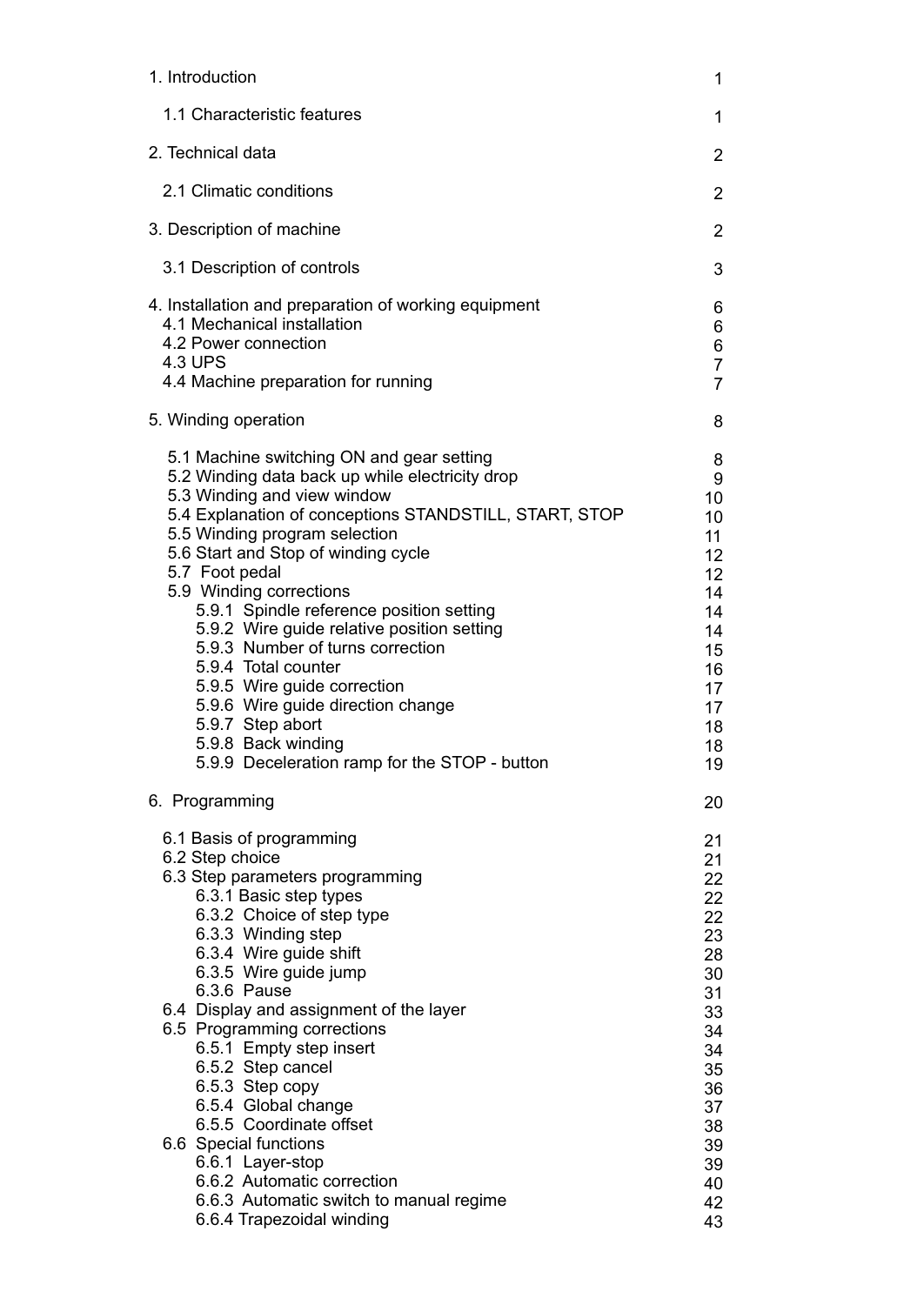| 6.7 Auxiliary inputs and outputs<br>6.7.1 View window for inputs and outputs<br>6.7.2 Digital inputs programming<br>6.7.3 Digital outputs programming<br>6.8 Program name                                                                                                                                                                                                                                 | 45<br>45<br>46<br>47<br>49                                           |
|-----------------------------------------------------------------------------------------------------------------------------------------------------------------------------------------------------------------------------------------------------------------------------------------------------------------------------------------------------------------------------------------------------------|----------------------------------------------------------------------|
| 7. Program saving and opening                                                                                                                                                                                                                                                                                                                                                                             | 50                                                                   |
| 7.1 Program opening<br>7.2 Program saving                                                                                                                                                                                                                                                                                                                                                                 | 51<br>52                                                             |
| 8. Menu                                                                                                                                                                                                                                                                                                                                                                                                   | 54                                                                   |
| 8.1<br>Program locking<br>8.2 USB flash drive<br>8.3 Machine model choice<br>8.4 Display language<br>8.5 Joystick action<br>8.6 Program (block) delete<br>8.7 Access PIN code setting<br>8.8 Error messages<br>8.9 Winder number<br>8.10 Accept file name                                                                                                                                                 | 56<br>56<br>56<br>57<br>57<br>58<br>58<br>59<br>60<br>60             |
| 9. ERROR report                                                                                                                                                                                                                                                                                                                                                                                           | 61                                                                   |
| 10. USB host port<br>10.1 Display help<br>10.2 Tree type structure<br>10.3 Load from flash drive<br>10.4 Save actual program to flash drive<br>10.5 Create a new directory<br>10.6 Delete file or directory<br>10.7 Rename file or directory<br>10.8 Save marked programs to flash drive<br>10.9 Save programs 1 - 80 (81 - 160) to flash drive<br>10.10 Load from flash drive<br>10.11 Firmware Upgrades | 62<br>64<br>64<br>65<br>67<br>69<br>70<br>70<br>71<br>73<br>74<br>75 |
| 11. Gear change<br>11.1 Gear change ERN 100<br>11.2 Gear change ERN 150<br>11.3 Gear change ERN 200<br>11.4 Gear change ERN 500                                                                                                                                                                                                                                                                           | 79<br>79<br>79<br>79<br>79                                           |
| 12. Serial interface RS 232                                                                                                                                                                                                                                                                                                                                                                               | 81                                                                   |
| 13. Package contents                                                                                                                                                                                                                                                                                                                                                                                      | 81                                                                   |
| 14. Fuse change                                                                                                                                                                                                                                                                                                                                                                                           | 81                                                                   |
| 15. Maintenance                                                                                                                                                                                                                                                                                                                                                                                           | 81                                                                   |
| 16. Warranty period and service                                                                                                                                                                                                                                                                                                                                                                           | 81                                                                   |
| 17. Appendices                                                                                                                                                                                                                                                                                                                                                                                            |                                                                      |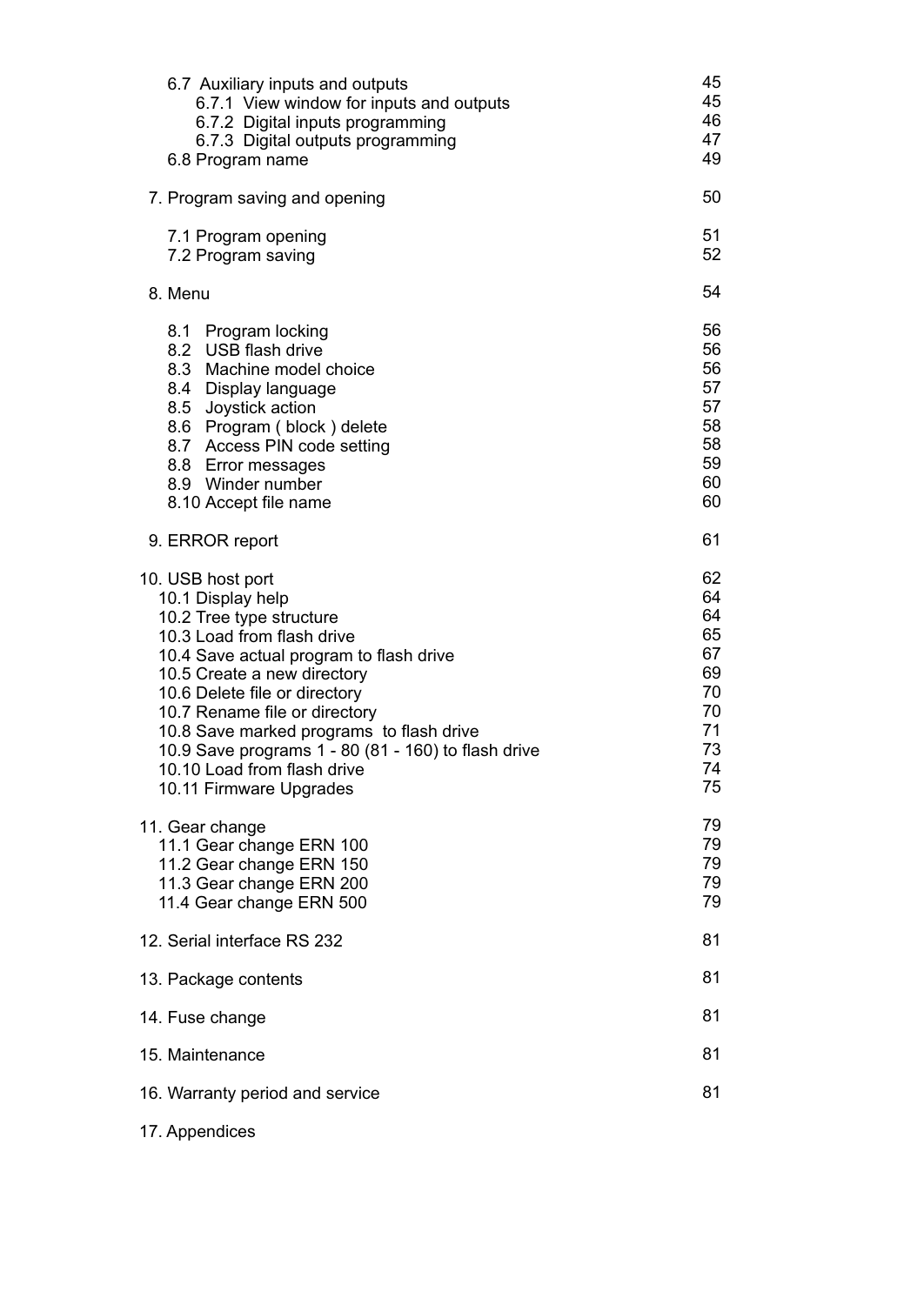## **1. INTRODUCTION**

Universal coil winding machines ERN 100, 150, 200 are designed for winding heavy coils, transformers, chokes, resistors and especially for distribution transformes.

#### **1.1 Characteristic features:**

- wide range of application for winding simple or complicated coils, multichamber coils, trapezoidal or asymetric windings
- AC servo, that is used like a spindle drive, assures excellent dynamical parameters, constant torque and accurate positioning
- wire guide on ball bearings with a separate AC servo motor
- accurate reversible turn counting
- microprocessor-controlled winding cycle without time waste
- wide programming options
- memory for 160 complicated coils (up to 350 steps)
- viewable and easy reading graphical display
- special functions LAYER-STOP, AUTOMATIC CORRECTION, MANUAL REGIME
- 4 programmable digital outputs
- 4 programmable digital inputs
- communication with PC by optically isolated interface RS-232 and USB host port
- UPS for back-up of power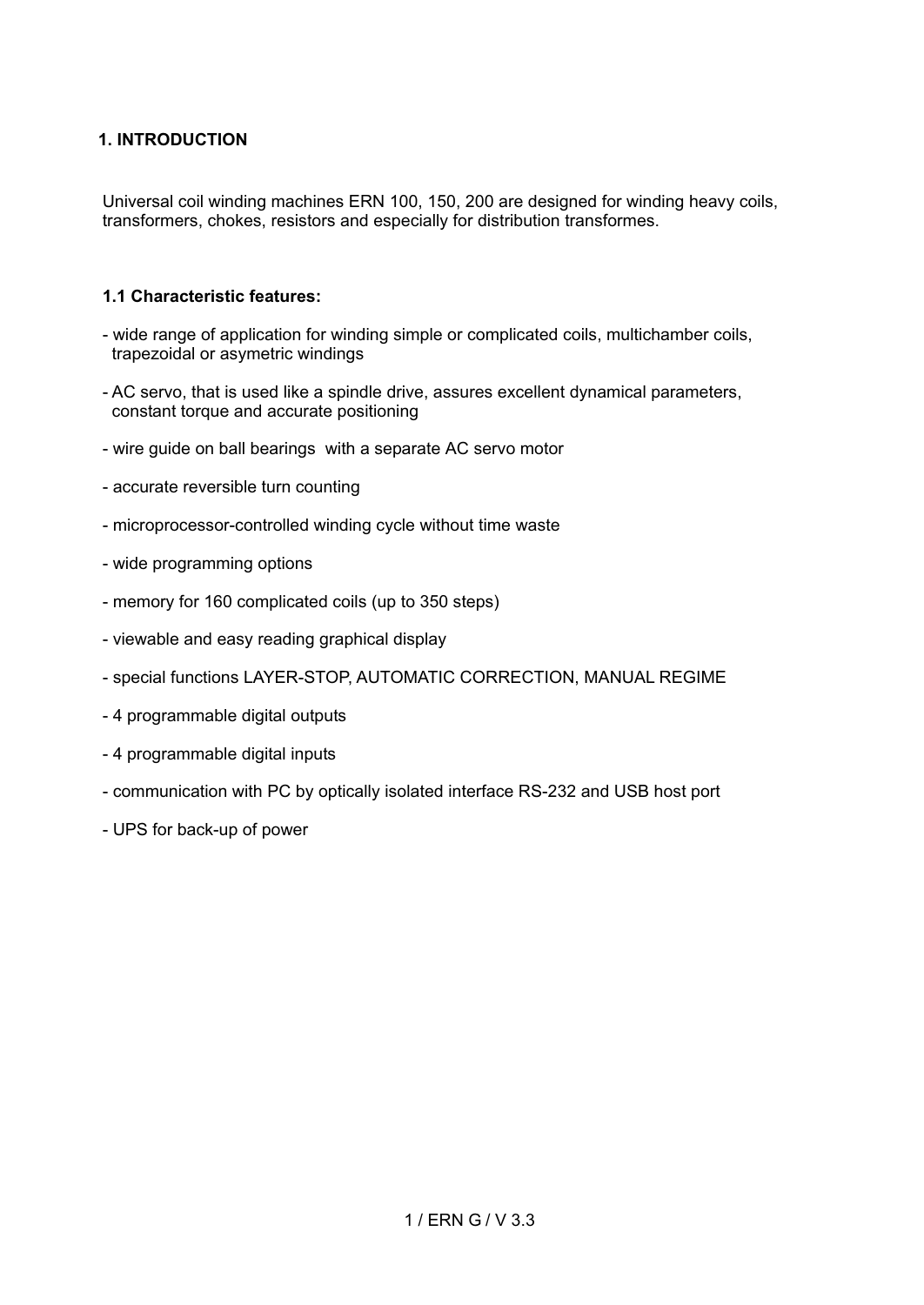| 2. IECHNICAL DAIA                                  | ERN 100                                            | ERN 150                                              | <b>ERN 200</b>                                       |
|----------------------------------------------------|----------------------------------------------------|------------------------------------------------------|------------------------------------------------------|
| Pitch range (mm/rev):                              | $0.000 - 160$                                      | $0.000 - 160$                                        | $0.000 - 160$                                        |
| Winding width (mm):                                | 400 - 800 - 1200                                   | 400-800-1200                                         | 400-800-1200                                         |
| Winding speed / torque (rpm/Nm):                   | 600/75<br>300 / 150                                | 300 / 150<br>150 / 300                               | 150 / 270<br>75 / 540                                |
| Accuracy of spindle stop (rev):                    | 0,01                                               | 0,01                                                 | 0,01                                                 |
| Spindle position pre-set (rev):                    | 0,01                                               | 0,01                                                 | 0,01                                                 |
| Max.speed of wire guide - shift (mm/s)             | 100                                                | 100                                                  | 100                                                  |
| - winding                                          | 75                                                 | 75                                                   | 75                                                   |
| Acceleration/deceleration:                         | table                                              | table                                                | table                                                |
| Max.coil diameter (mm):                            | $600 - 800$                                        | $600 - 800$                                          | $600 - 800$                                          |
| Distance between centres (mm):<br>Dimensions (mm): | 800; 1200; 1600<br>1800x740; 2300x740;<br>2800x740 | 800 ; 1200 ; 1600<br>1800x740; 2300x740;<br>2800x740 | 800 ; 1200 ; 1600<br>1800x740; 2300x740;<br>2800x740 |
| Weight (kg):                                       | 600; 750; 900                                      | 650;800;950                                          | 700 ; 850 ; 1000                                     |
| Power supply (V/Hz):                               | 3 x 400 / 50-60                                    | $3 \times 400 / 50 - 60$                             | 3 x 400 / 50-60                                      |
| Power consumption (kVA):                           | max. 7                                             | max. 7                                               | max. 7                                               |
| Noise (dB):                                        | 74                                                 | 74                                                   | 74                                                   |
|                                                    |                                                    |                                                      |                                                      |

**ERN 150** 

**ERN 200**

#### **2.1. Climatic conditions**

**2. TECHNICAL DATA**

Machine is designed for normal workshop´s conditions with relative air moisture 70% and temperature in the range  $+15$  up to  $+30^{\circ}$ C.

**ERN 100** 

#### **3. DESCRIPTION OF MACHINE**

Coil winding machine ERN consists of the following parts:

- controller containing control electronics and programming elements
- drive unit containing servomotor with gears, pitch control unit with separate servo motor, power electronics and control elements
- UPS unit containing UPS for power back-up, transformer and power supply
- base frame
- tailstock
- wire guide adjustable
- foot pedal
- support with spool holders and dereelers (optional accessories)

Winding cycle (linear acceleration, max.speed, linear deceleration and stop) is running automatically after the pressing the START-button. Deceleration is controlled by microprocessor to ensure accurate stopping and spindle positioning.

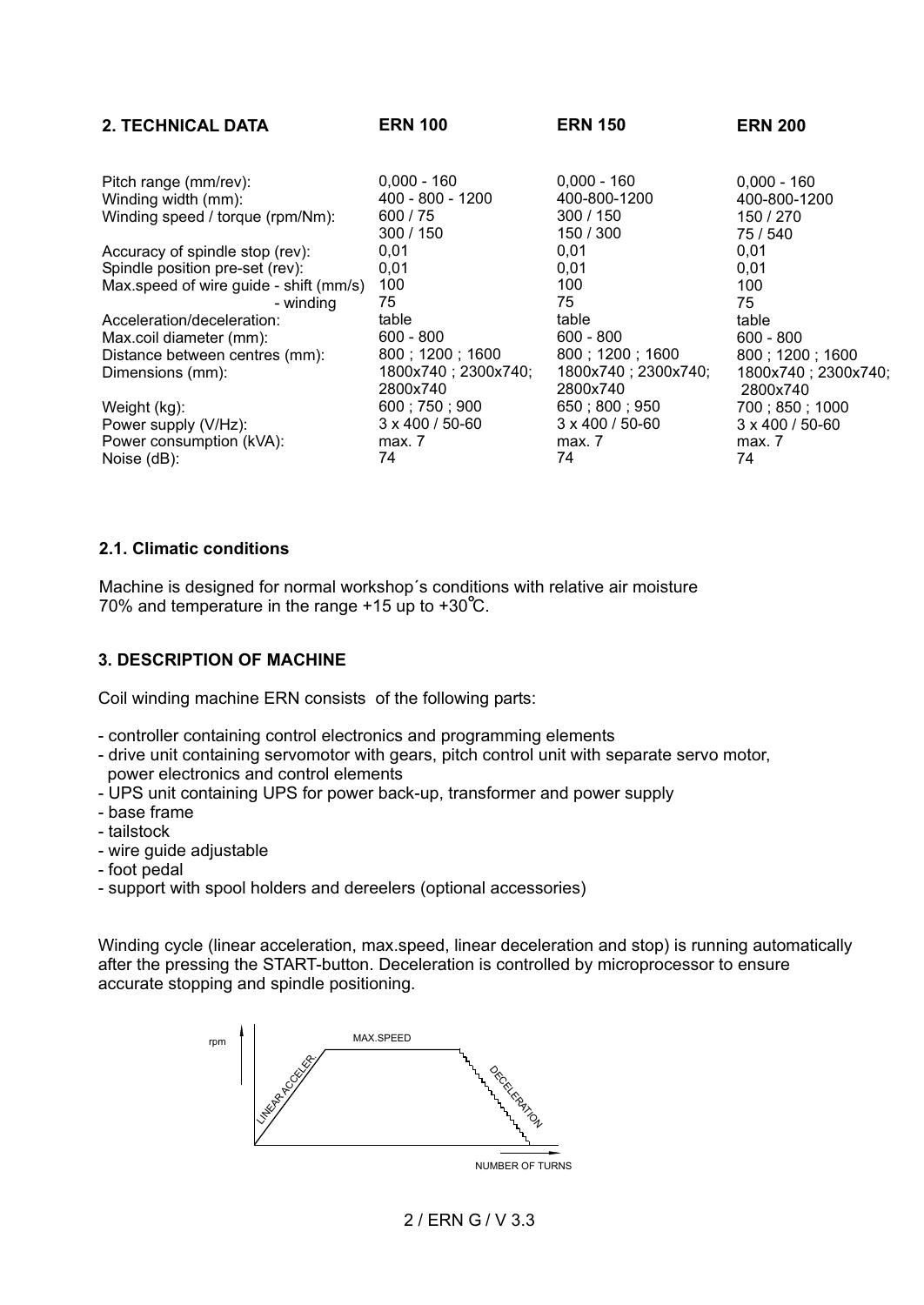#### **3.1 DESCRIPTION OF CONTROLS**

- 1 STAND BY switch
- 2 EMERGENCY STOP disconnects power in emergency
- 3 POWER ON indicator
- 4 START button starts winding cycle
- 5 STOP button interrupts winding cycle
- 6 Four-way JOYSTICK
- 7 DISPLAY
- 8 ENTER button enters data to the memory
- 9 PLUS and MINUS buttons parameters correction and step choice
- 10 RESET sets the initial state
- 11 Numeric buttons enter the notes also
- 12 Multifunction buttons display served options choice
- 13 Function buttons
- 14 Connector for serial interface RS 232
- 15 Gear cover with timing belt
- 16 Connector for foot pedal
- 17 Fixing screws
- 18 Connector for inputs ,outputs and joystick
- 19 STAND BY switch disconnects the main power to the driver
- 20 MANUAL button allows manually winding by pedal
- 21 UPS
- 22 USB host port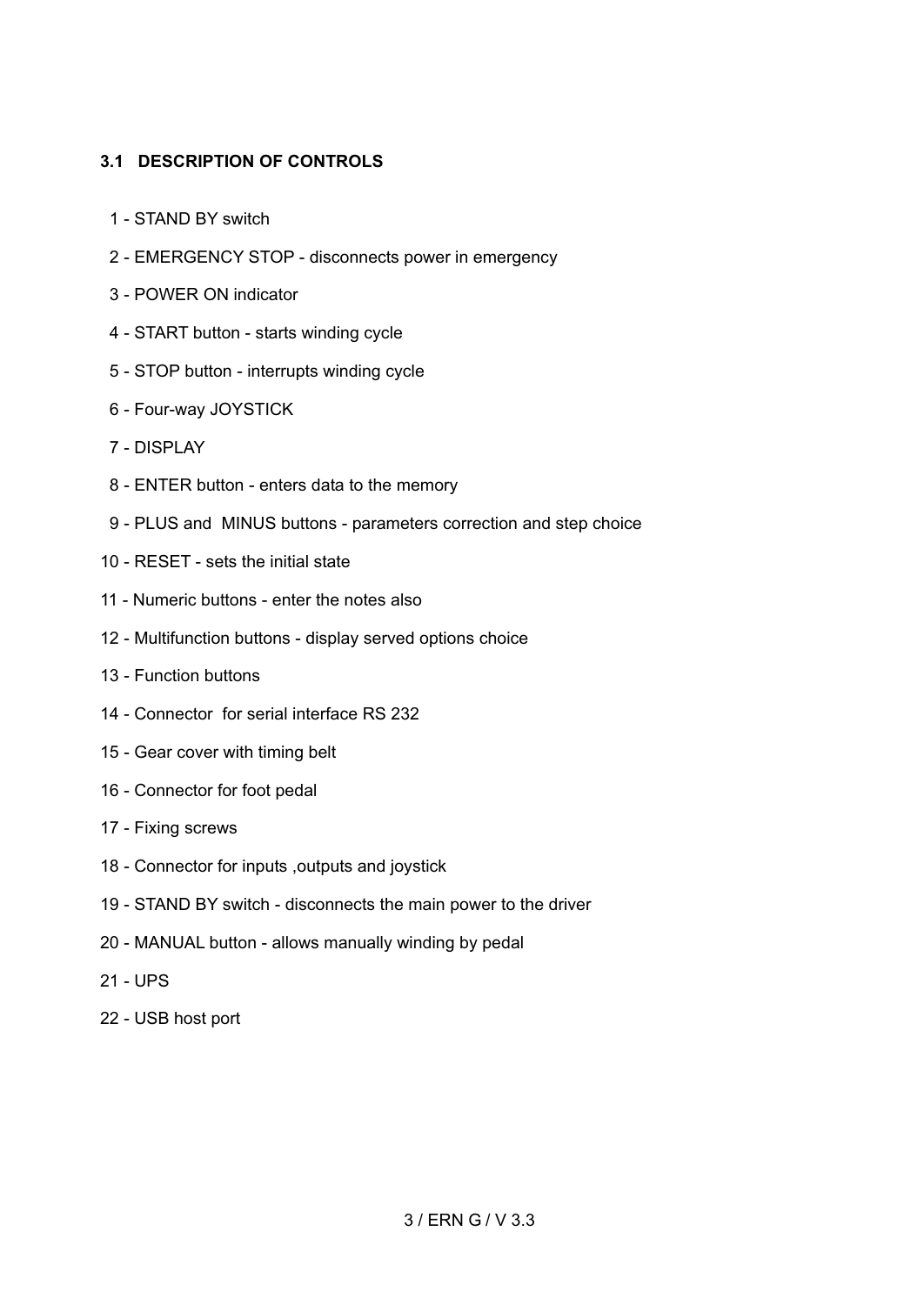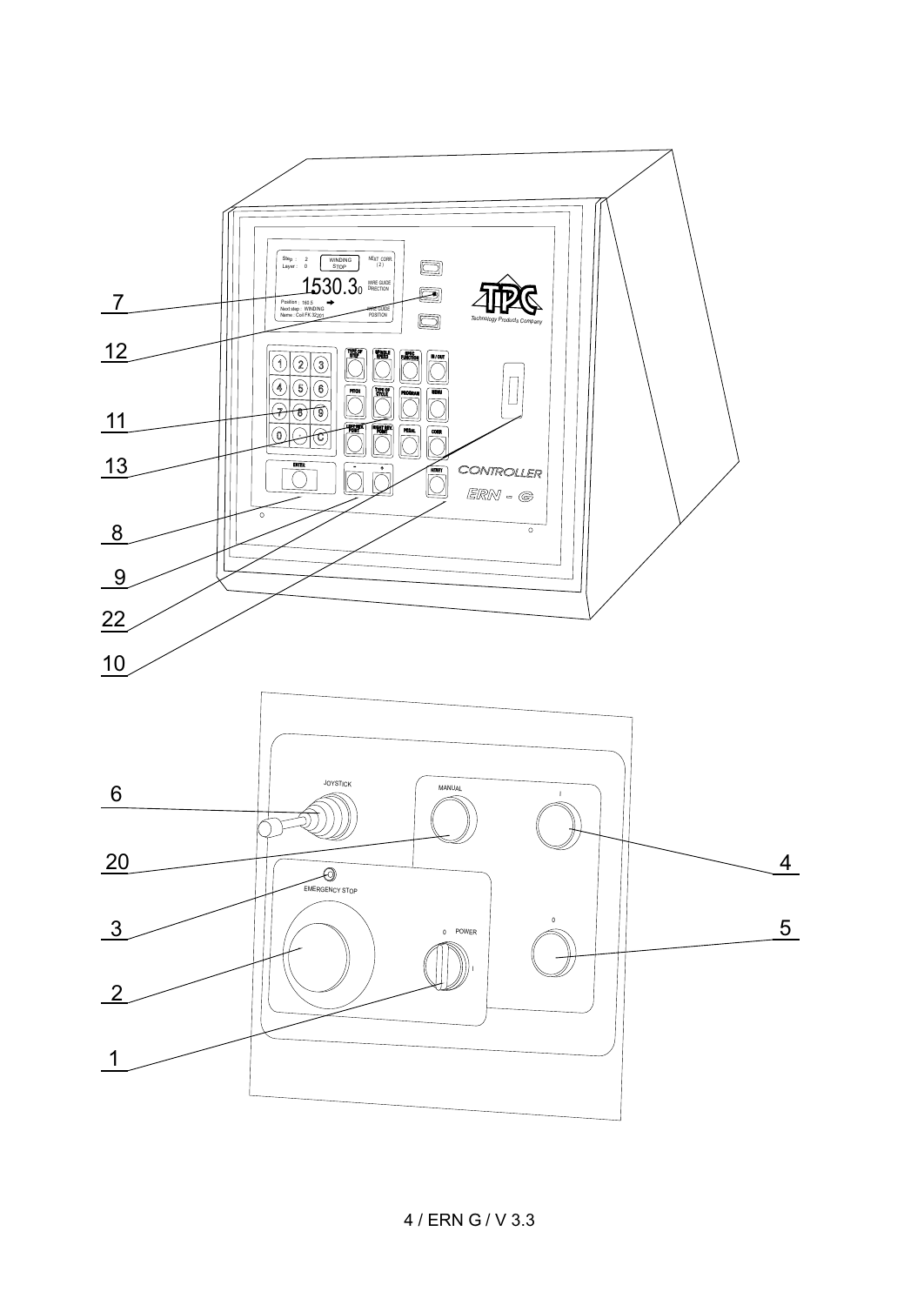

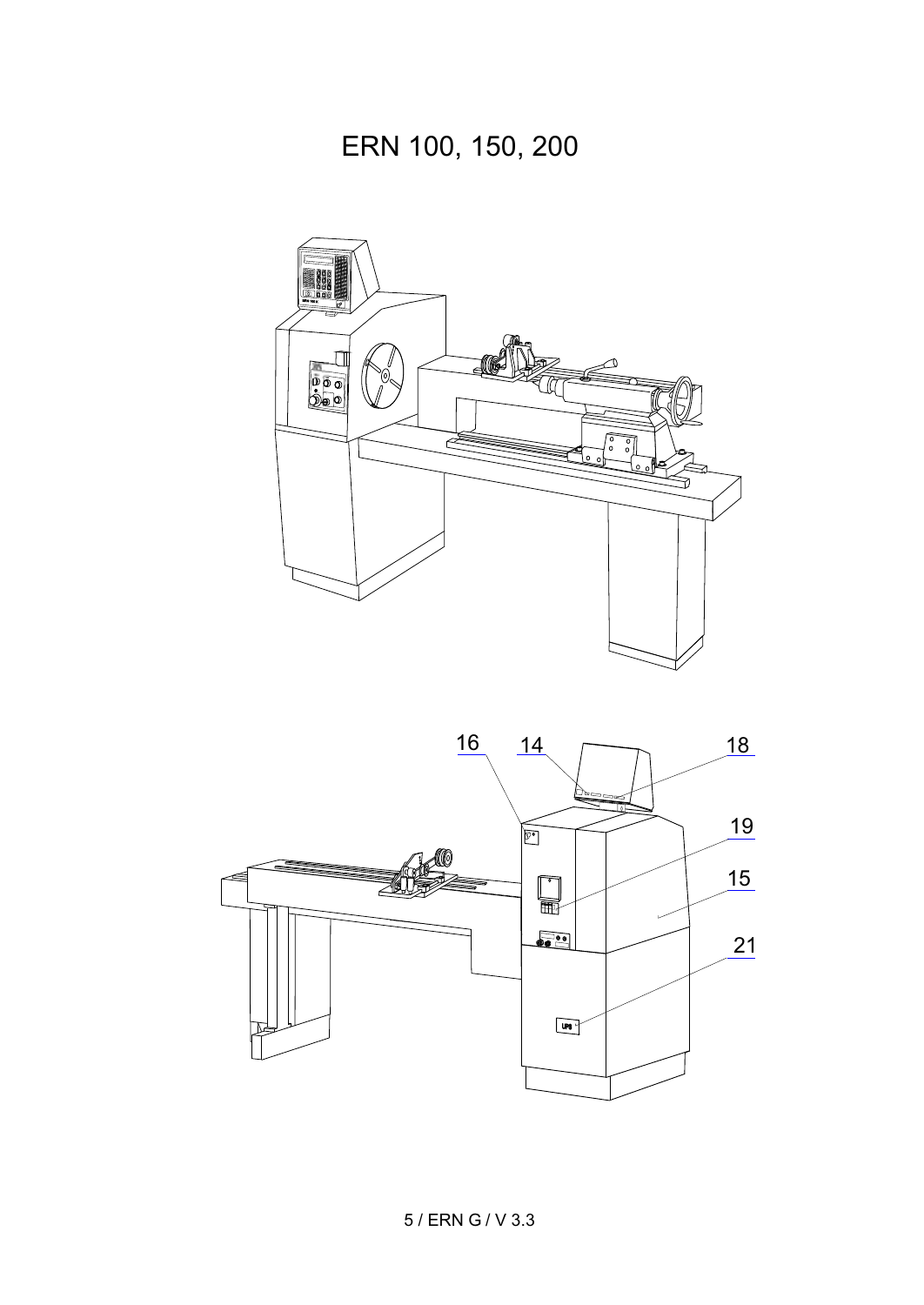# **4. INSTALLATION AND PREPARATION OF WORKING EQUIPMENT**

#### **4.1 Mechanical installation**

The winding machine is fixed to the transport wooden pallet. It is necessary to prepare a level balanced surface for its final location. The both frame surfaces must be balanced horizontal in one surface. The winding machine is moved by lifting at 3 pendant eyes. At the winding of heavy coils there is recommend to fix the base frame with screws M 12 directly to flooring surface.

#### **4.2 Power connection**

,

The machine must be connected to four- or five-wire system of the supply voltage 3N/PE400V/230V,50 Hz TN-S with tolerance +-5% and max. power consumption 7 kVA. Before plug in the connection cable make sure that electric power accordance with technical requirements. Only professional staff who are qualified in electrical engineering are allowed to install the power connection to the machine.

#### **There is no guarantee for damages caused by wrong or out of range connection to the power supply.**

Four-wire system - recommended connecting



Five-wire system - recommended connecting



An additional switch "V" is recommended to use in case, if the lead-in cable is fixly connected to the line distribution. If the moving terminal is used for the installation, this switch will be not necessary.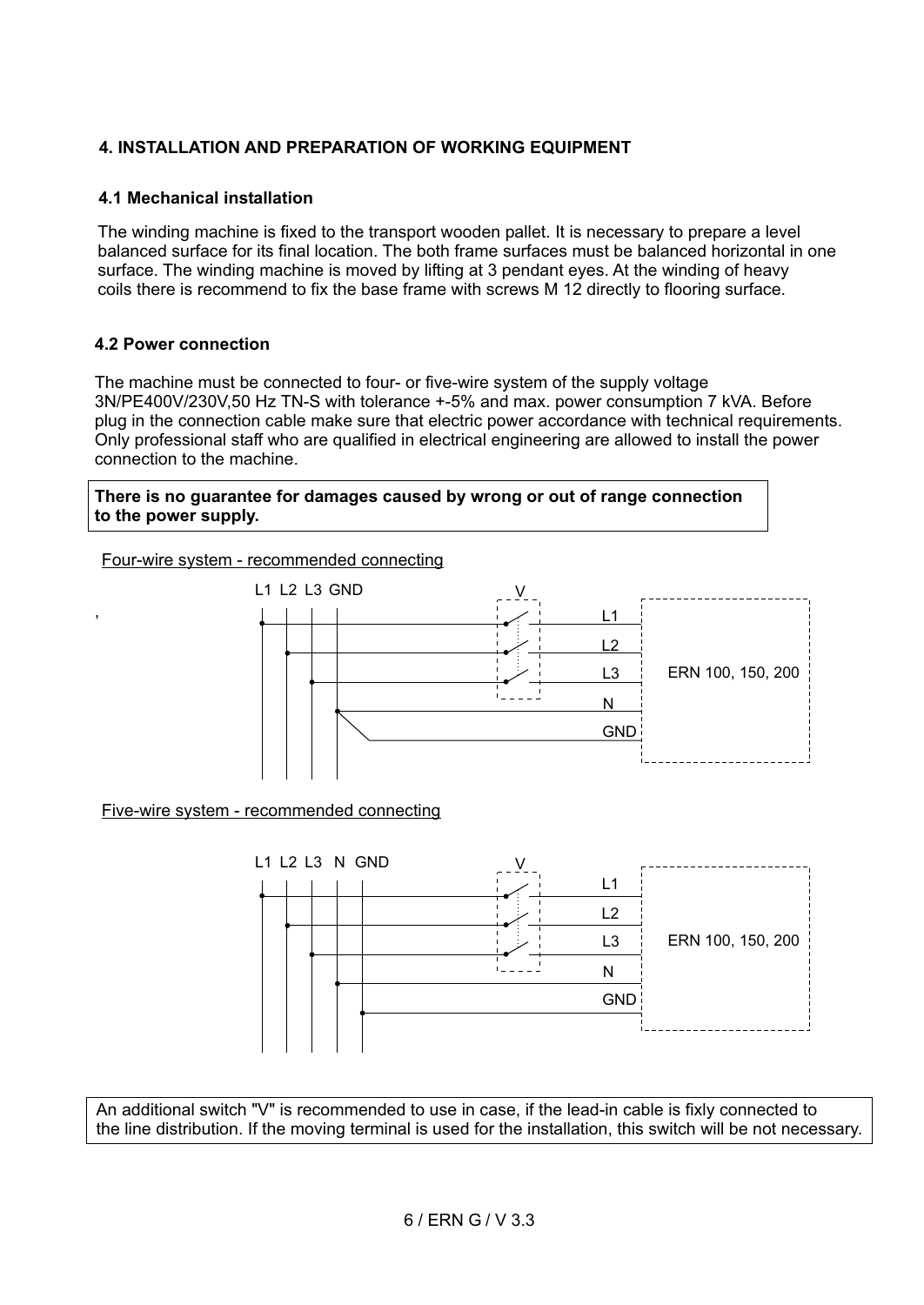#### **4.3 UPS**

The UPS is alive constantly, if the main switch (19) is in off-position, as well. In common running the UPS must be switched on constantly. In case of continual fall-out loss of the line voltage, e.g. electric distribution breakdown, repairs and re-designs or when the running is dead, it is necessary to set the UPS to off, that the useless discharge of storage batteries does not arise. For this purpose we remove the supply cover (21) and press the off button with a suitable tool (e.g. a pen). Repeated switch on is made by pressing the on button.

The winding machine is switched over to the stand-by position by setting the switch (1) to off. After few second the display shows POWER OFF. Actual winding data is recorded in the EEPROM. We return to the initial regime by repeated switching on the switch (1) and can continue winding.

If the electric power supply was broken in the whole system - e.g. by setting the switch EMERGENCY STOP (2) to off, by the main switch (19) or the lenght of fall-out loss of the line voltage surpassed the battery capacity of the UPS (more than 90 minutes), the hard RESET will arise after renewing electric power supply. After pressing the ENTER button the last remembered data from EEPROM will be set up.

If the electric power supply is broken while winding, the spindle will stop and the winding machine switch over to the stand-by after few second. After renewing electric power supply the machine returns to the initial regime, but in the position like after pressing the STOP button.

#### **Keep always the following order at switching off and on the winding machine:**

SWITCH ON: a) the UPS - if it was off b) the main switch or EMERGENCY STOP (2) c) the stand-by switch (1)

SWITCH OFF: a) the stand-by switch (1), wait till the display shows POWER OFF b) the main switch (19) c) the UPS only if it is necessary

#### **4.4 Machine preparation for running**

The machine operating is allowed only by skilled person who is acquainted with user´s guide and safety formulas. The training is provided by producer or qualified person.

The machine is delivered partly disassembled for easier packing and transport. Before you switch the machine on, for the first time, assemble it as follows:

- a) Mount the controller on the drive unit. Connect the power plug, 25-pin connector and 9-pin CAN connector on the back panel of the controller
- b) Check and fasten the fuse cartridges on the back panel of the drive unit
- c) Connect the foot pedal to the connector (16)
- d) The UPS cover (21) is removed and the UPS is switched on by pressing the button

Assembly is completed by this and prepared to work.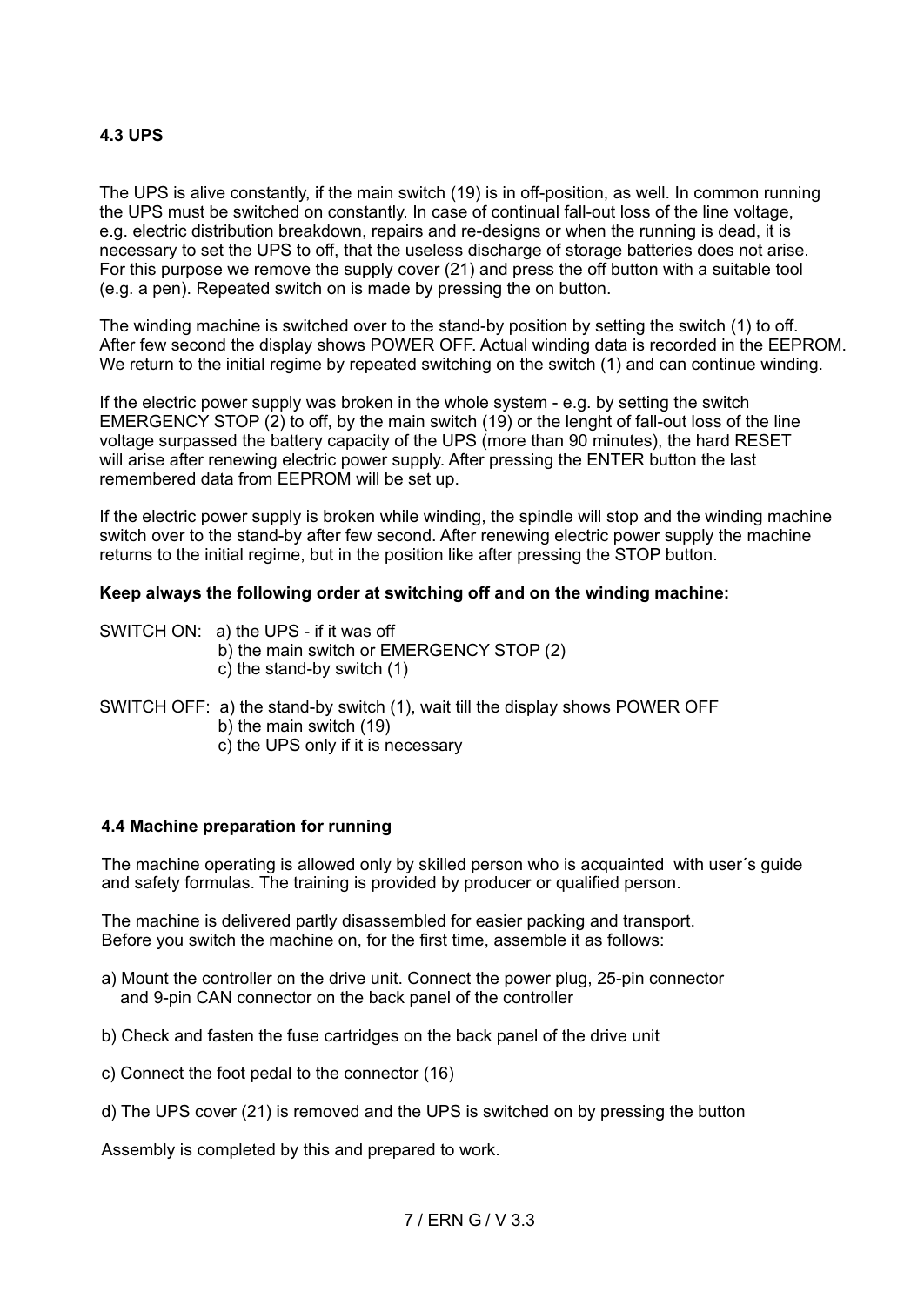#### **5. WINDING OPERATION**

#### **5.1 Machine switching ON and gear setting**

After switching ON (1) the introduction window shows,



which provides informations about, for what type of machine is controller set. In this window we can change the set gear, which must be in ABSOLUTE ACCORDANCE with the set of mechanical gear.



After pressing ENTER-button, the initial set is done, which means, that wire guide is shifted left home (zero position), zero number of turns, zero step and the last program is set.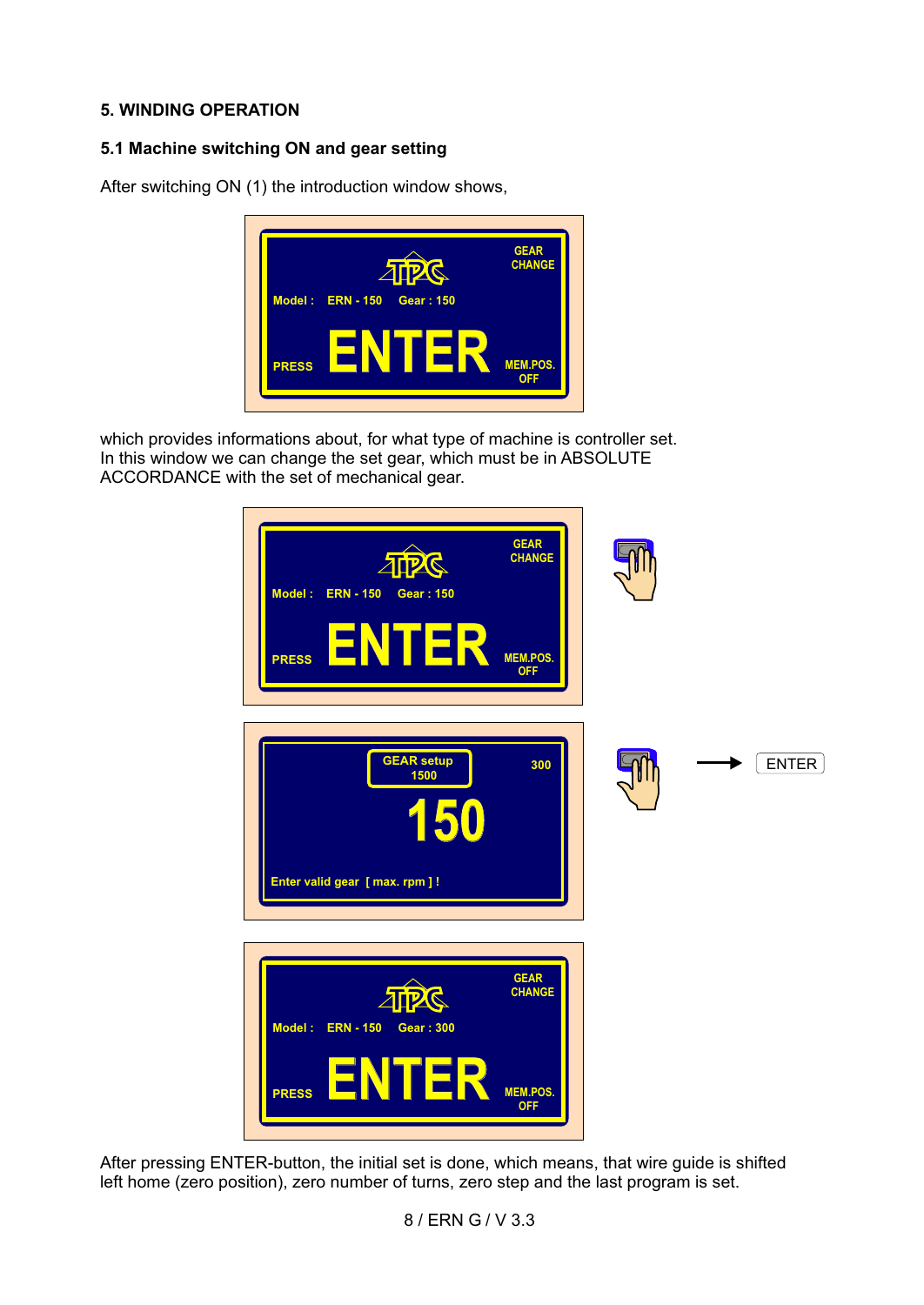#### **5.2 Winding data back up while electricity drop**

In this window, we can activate the initial setting of the machine (wire guide position, number of turns and step) for the back up values.





After the activation of this function (MEM.POS.ON) the initial setting will be actualized for the values, memorized while electricity drop.

FOR USING THIS FUNCTION, THE MACHINE MUST BE EQUIPPED WITH THE UNINTERRUPTIBLE POWER SUPPLY UNIT (UPS) AND THE REPORT OF ELECTRICITY DROP (relay for POWER) MUST BE INSTALLED. IF THE MACHINE IS NOT EQUIPPED BY THIS, THE ACTIVATION OF THIS FUNCTION DOES NOT INFLUENCE THE INITIAL SETTING, WHICH IS STILL SET ON ZERO VALUES.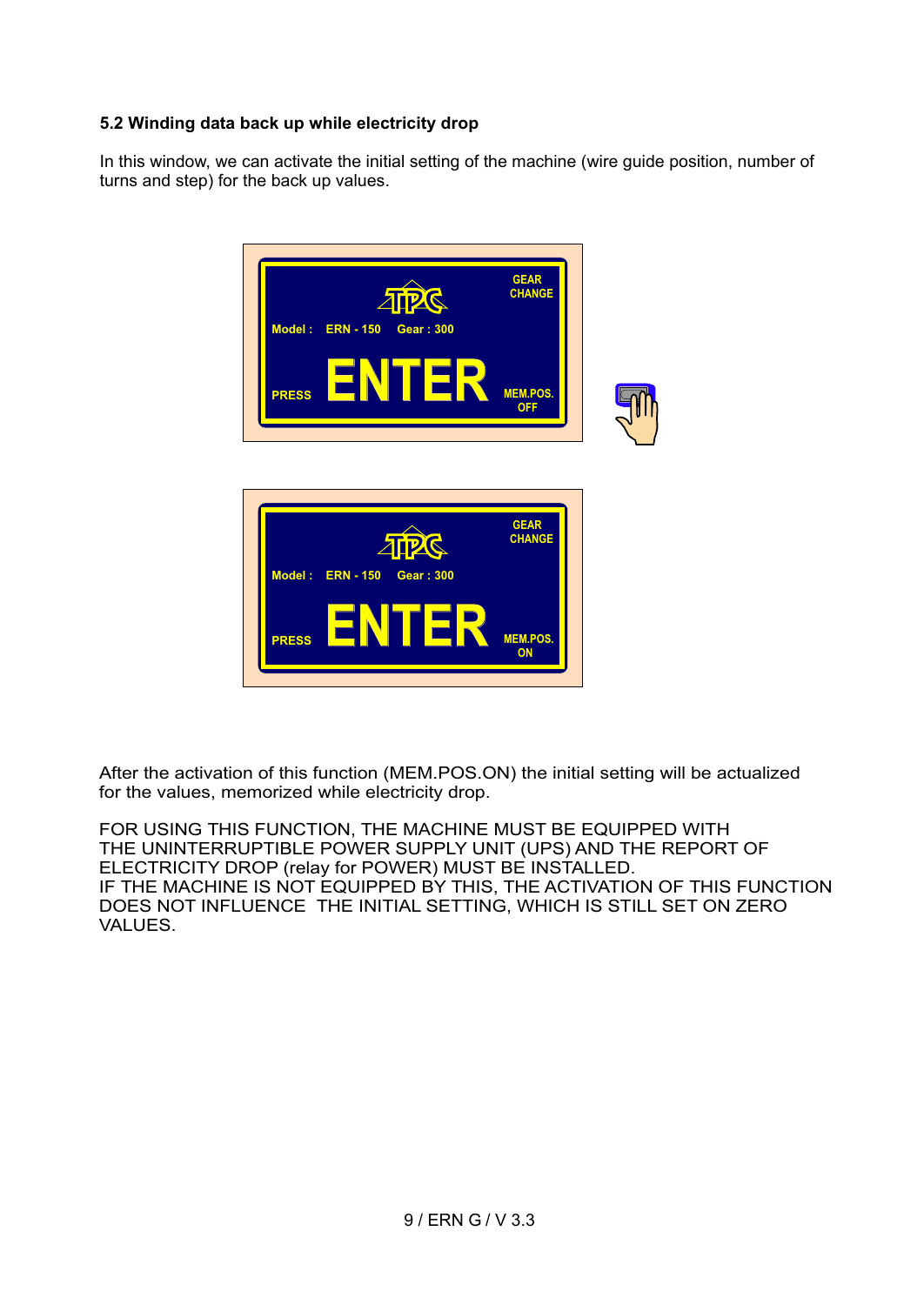#### **5.3 Winding and view window**

These are two basic windows, in which we can start programmed cycle. Repeated pressing of the ENTER-button caused the switching.

Winding window - provides actual information about winding process



View window - displayes the view of programmed step parameters



Winding is possible only in these two windows. If any other window is opened, the cycle start is blocked.

#### **5.4 Explanation of conceptions STANDSTILL, START, STOP**

STANDSTILL: State after switching ON the machine and pressing ENTER, or after the step finishing. Start from this state shifts program one step forward, generally. E.g. when we are in the step 0, after starting, the step 1 is running.

START: Active run of some step type (winding,shift,jump and pause).

STOP: State after pressing the STOP-button (cycle interruption). Repeated start activates interrupted run and there is no step shifting.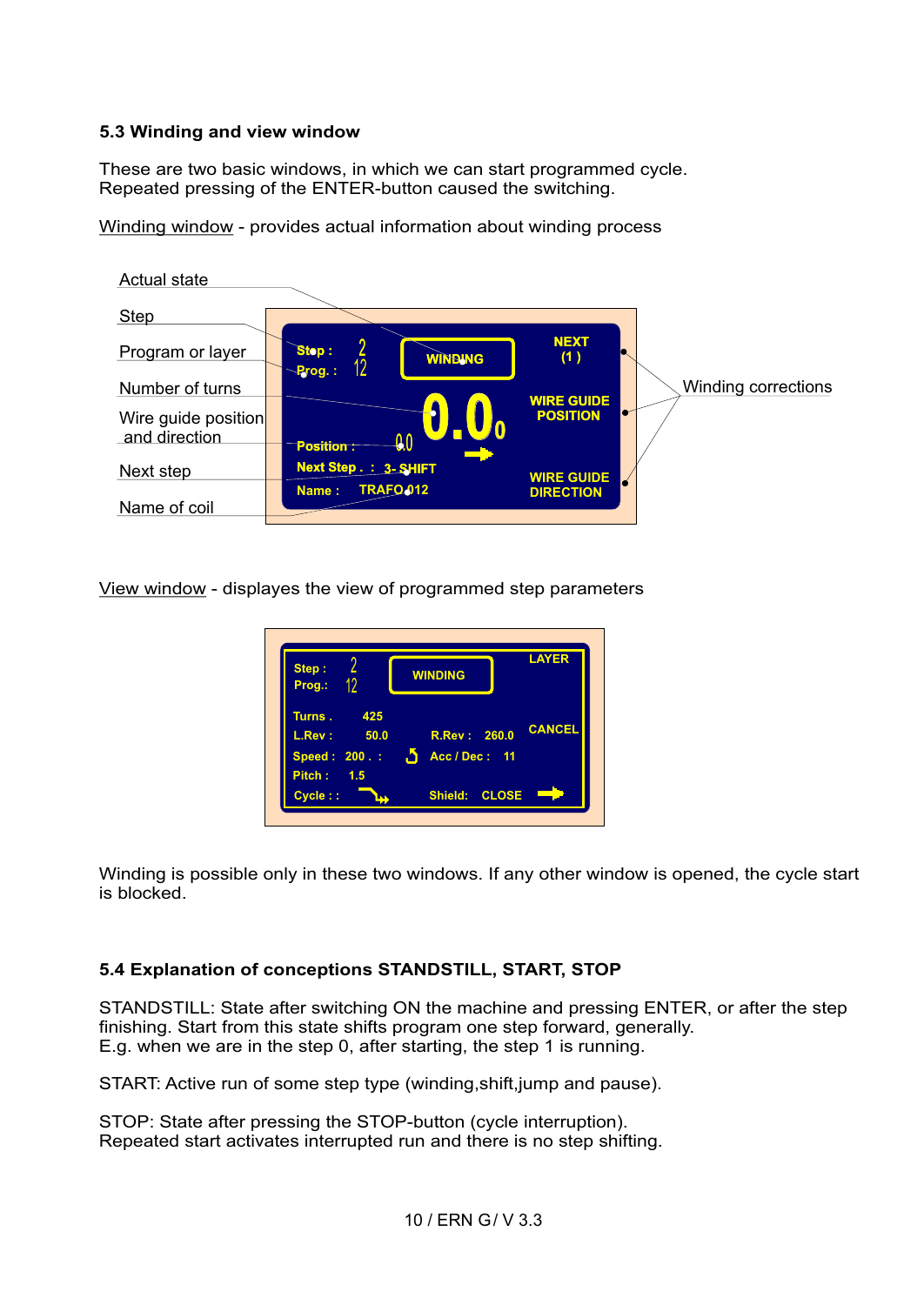#### **5.5 Winding program selection**

 Winding program, we are just working with( we can perform winding or program creation ) is called **ACTUAL PROGRAM**. Actual program is located in so-called working part of memory. Desired winding program can be loaded to the working part of memory either from internal memory of the Winder, USB flash drive or a PC equiped by software GRAPHIC.



Proceeding by program selection:

- internal memory see section 7, page 50
- USB flash drive see section 10, page 62
- PC see GRAPHIC manual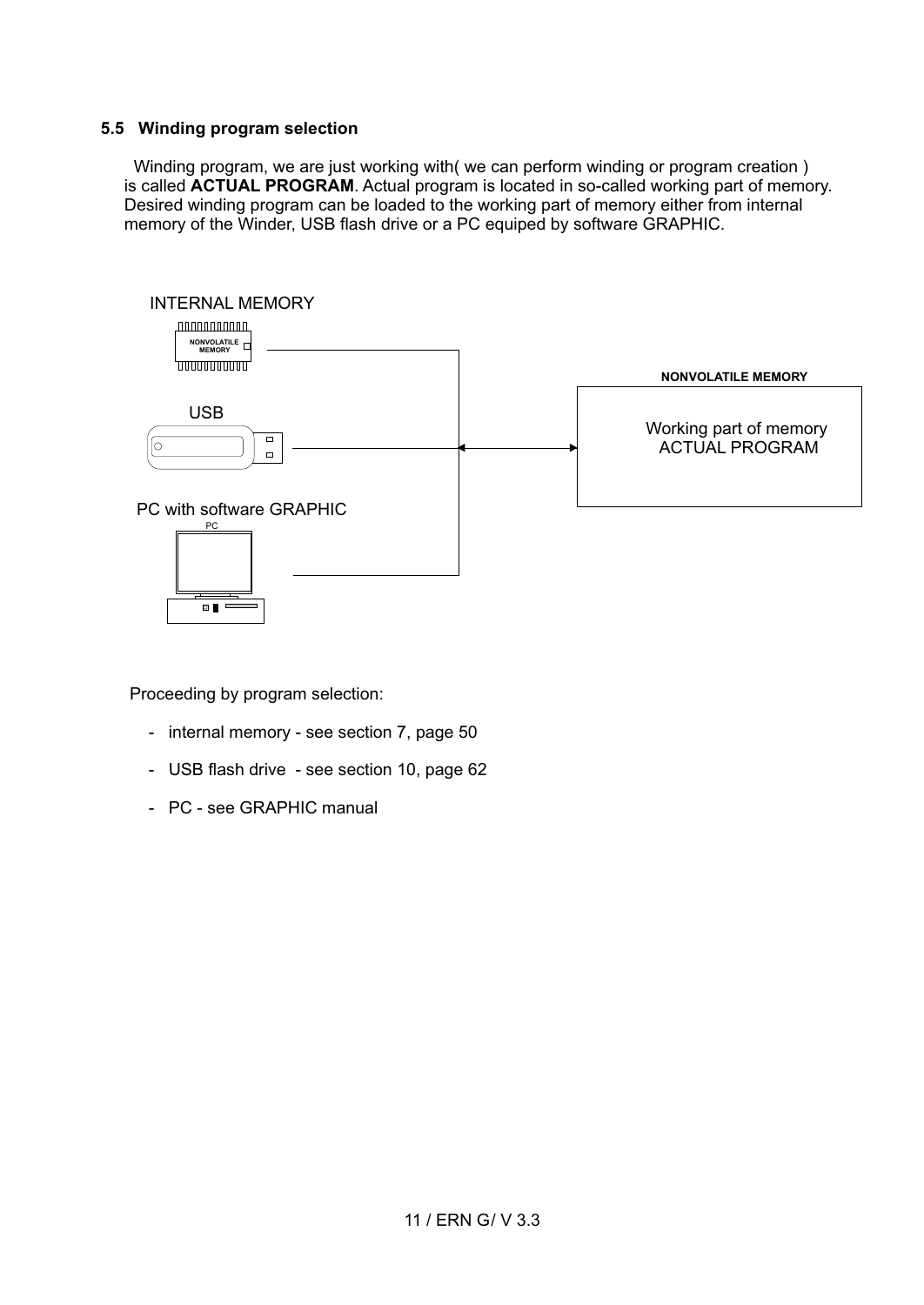#### **5.6 Start and stop of winding cycle (program)**

Winding cycle is actuated by pressing START-button (4), or foot pedal. There is a possibility to start program from each step. Required step is set up by the buttons

 $+$ 

 $\Box$   $\Box$ , or numeric keyboard.

STOP-button (5) interrupts the winding cycle. It is the priority button, what means, that the cycle interruption at incorrect time (while deceleration), may cause inaccurate stopping and positioning of the spindle.

Cycle interruption at the step WINDING allows almost all corrections and adjustments. Repeated cycle start by START-button or foot pedal activates step, where the program interruption has been done.

Step types SHIFT, JUMP and PAUSE do not allow any corrections or adjustments during interruption.

#### **5.7 Foot pedal**

Winding machine may be equiped by following types of foot pedals:

Double foot pedal controls START, BRAKE RELEASE

- left pedal releases the spindle brake
- right pedal works as parallel START-button

Double foot pedal controls SPEED, BRAKE RELEASE

- left pedal releases the spindle brake

- right foot pedal controls spindle speed depending on pressing level

Maximal speed, acceleration and deceleration ramp may be set up by PEDAL button.



Speed set up like this, is valid for assigned program and it is independent on speed programmed, in single program steps. Explain as: max.speed (ordinary lower) set up by START pedal may be different, then max.speed set up by START-button. If we require the same max.pedal speed as speed, programmed in single program step, we need to press multifunction button PROGRAM SPEED.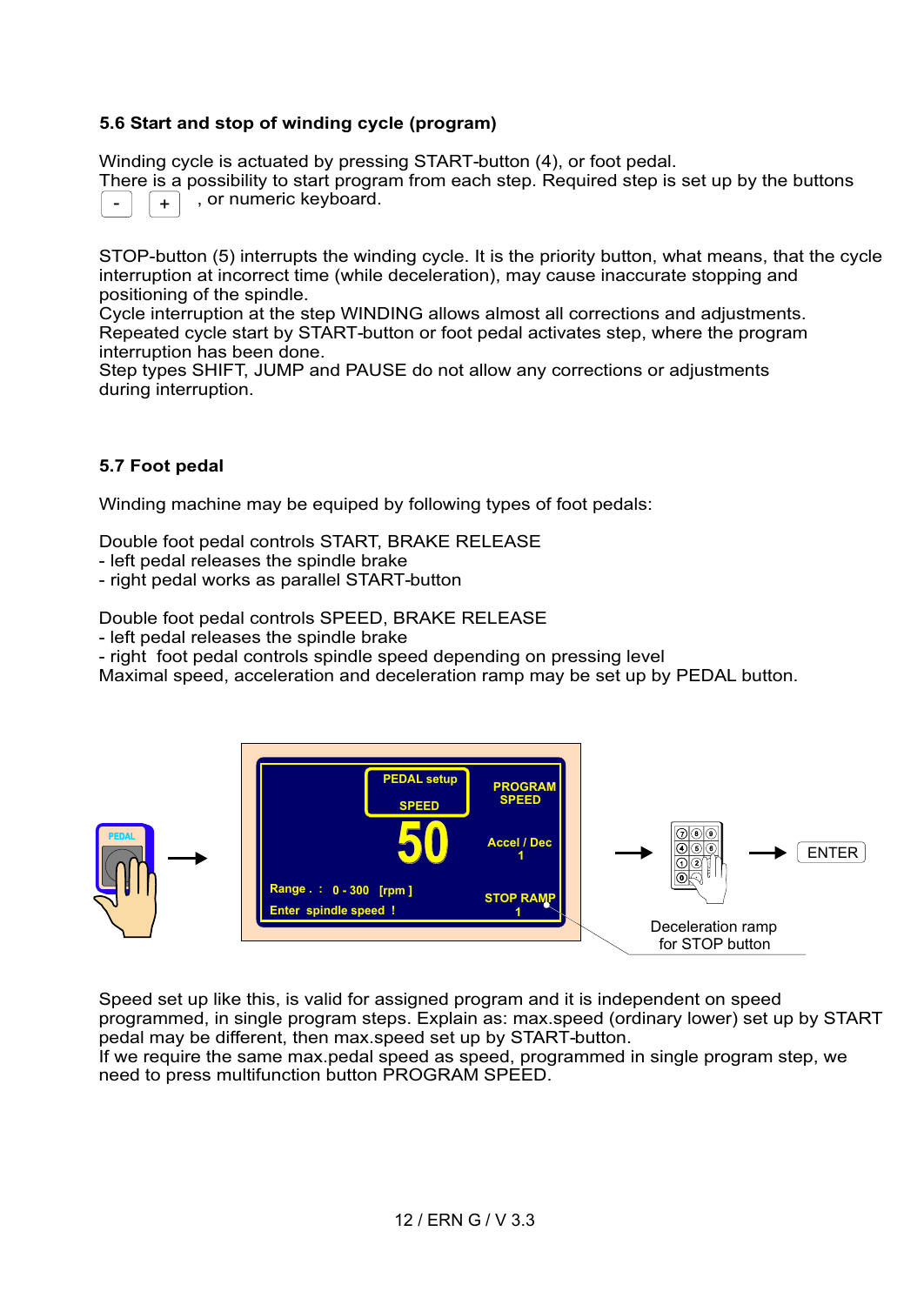



Max. pedal speed is controlled by values, programmed in single program steps, in this case.

Acceleration and deceleration ramp values are always taken from window PEDAL SETUP.

Winding cycle start continuity

This option is utilized during winding start. Wire application and winding of the first turns is done by pedal and then by pressing START-button (4) cycle continues.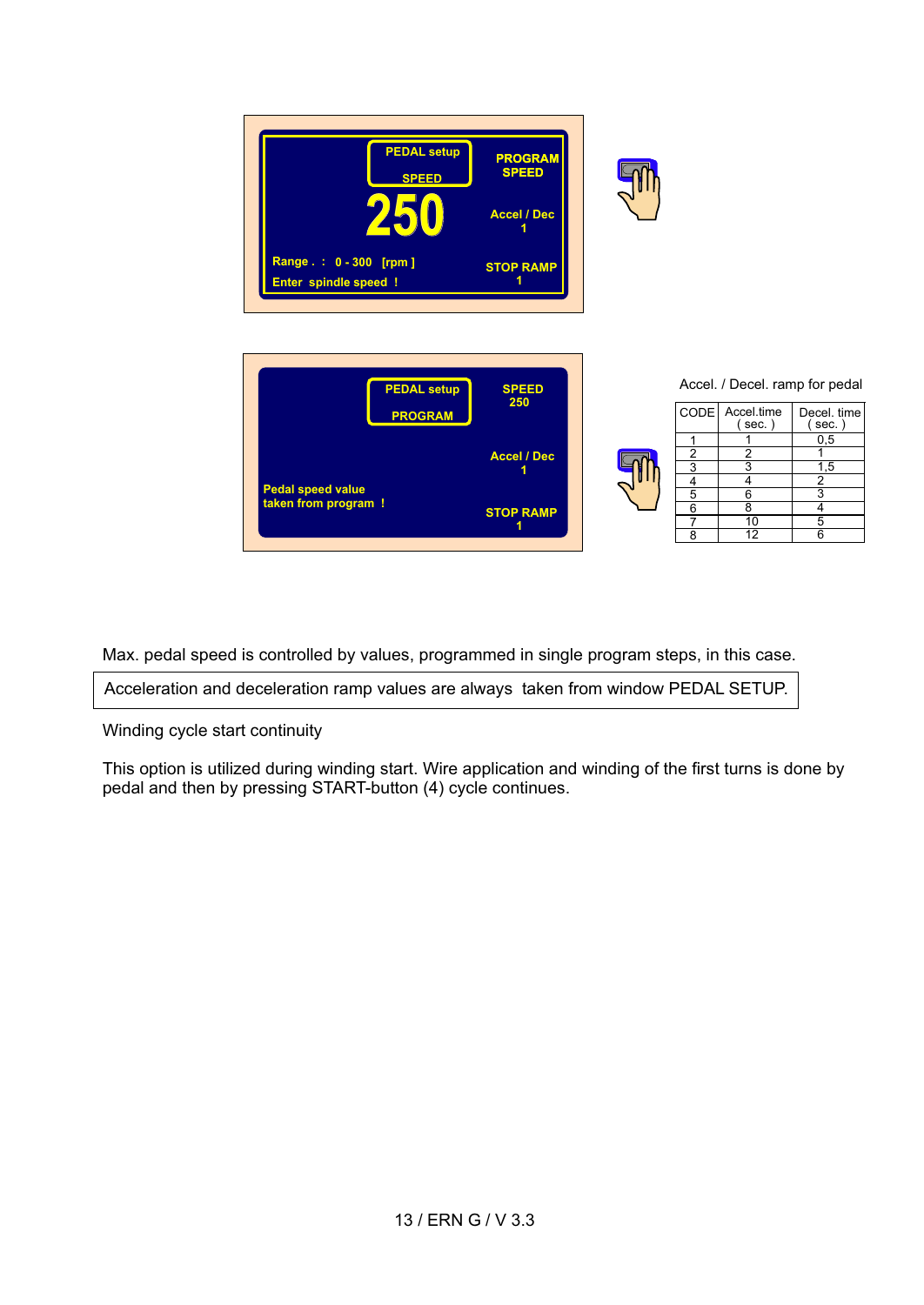#### **5.9 WINDING CORRECTIONS**

Program corrections and adjustments are allowed only in the state "STANDSTILL" or "Winding STOP". Keys are blocked in other states. When there is peep warning after the key pressing, the operation is illogical or inaccessible.

#### **5.9.1 Spindle reference position setting**

The spindle can be positioned in the range +- a few degrees and exact position is kept for any amount of windings.

Reference (zero) spindle position is set up by follows:

- switch the brake-off by the switch (6)

- turn the spindle manually to the required position and return the switch (6) to the former position

- press RESET then ENTER

Note: When you switch the machine ON (by switch POWER or EMERGENCY STOP), RESET is running automatically and the spindle position is taken as reference position.

#### **5.9.2. Wire guide relative position setting**

This correction shifts zero coordinate of the wire guide ( relative zero position). It allows you to correct the wire gude position to be in accordance with the bobbin or winding tool. Default : 5 mm

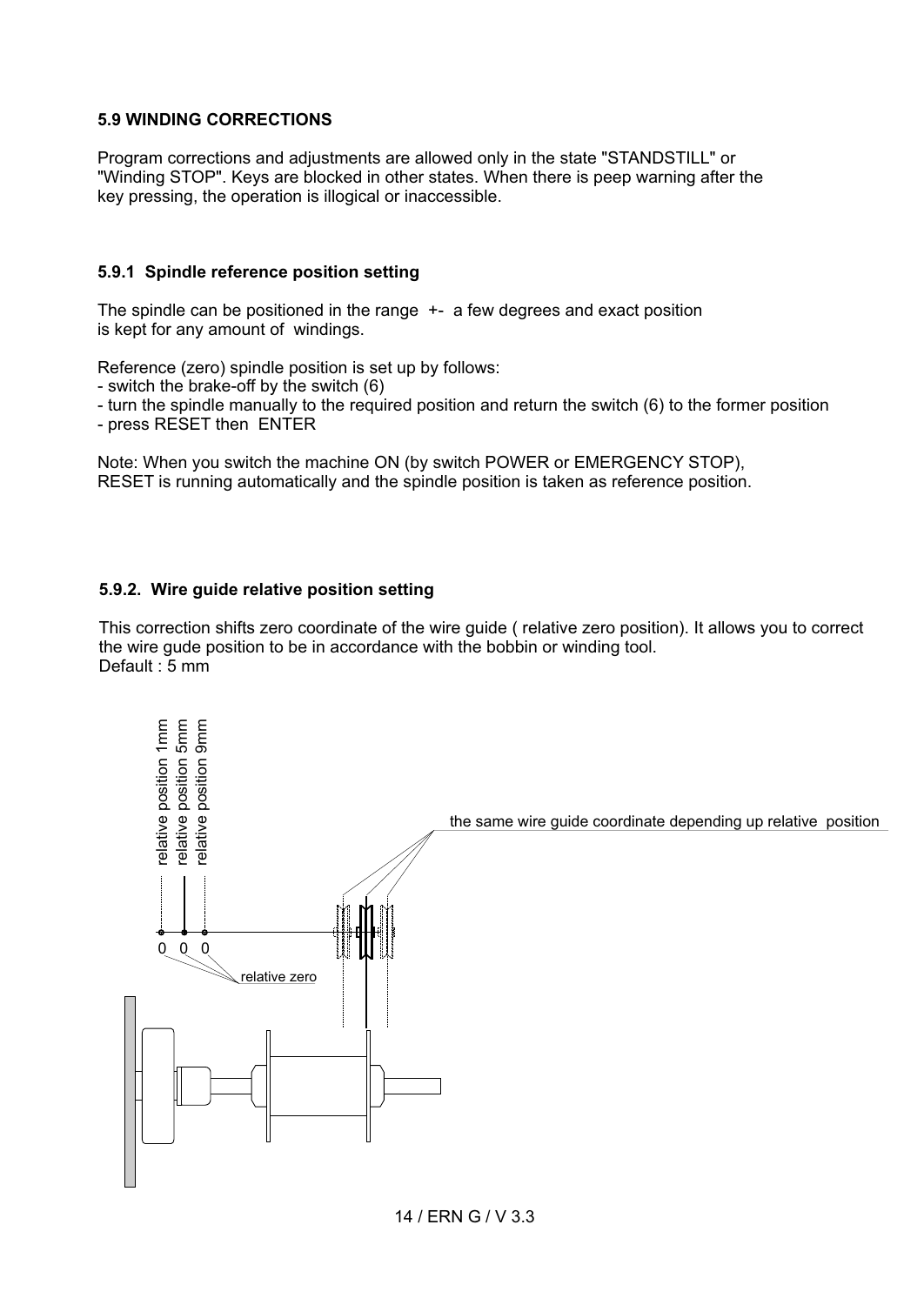| <b>CORR</b>         | <b>NEXT</b><br><b>WIRE GUIDE</b><br>Step:<br>(2)<br><b>RELATIVE</b><br>Prog.:<br>O<br><b>POSITION</b><br><b>INSERT</b><br><b>STEP</b><br>Range .: 1.0 - 800.0 [mm ]<br><b>Setup relative position !</b> | ⊣∣ <b>⊚</b> ⊬∙<br><b>ENTER</b><br>or<br>٠ |
|---------------------|---------------------------------------------------------------------------------------------------------------------------------------------------------------------------------------------------------|-------------------------------------------|
| Holding the buttons | pressed (cca 0,5 s) moves the wire guide continuously.<br>$\div$                                                                                                                                        |                                           |

#### **5.9.3. Number of turns correction**

We can change the number of turns counted actually.

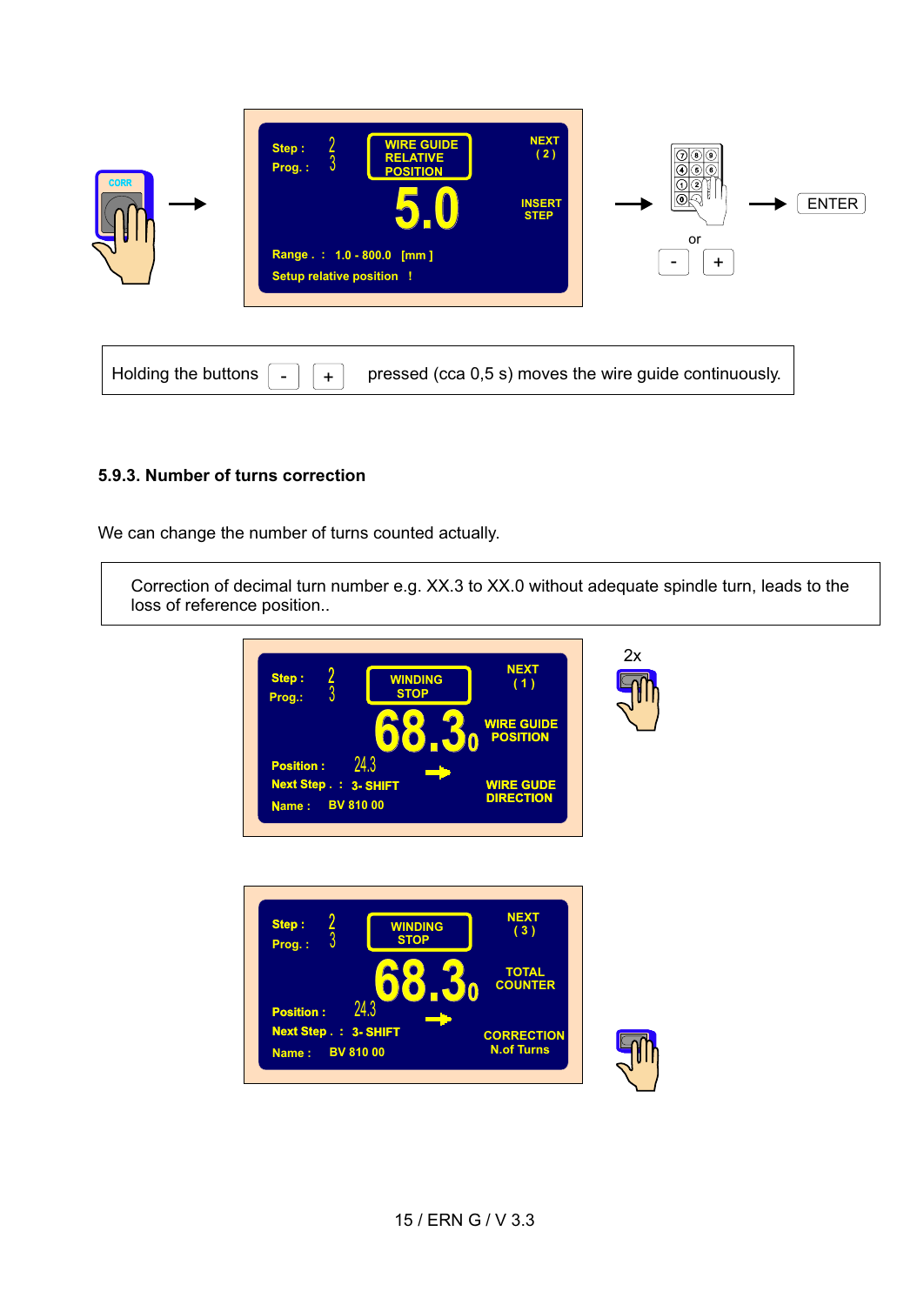

#### **5.9.4 Total counter**

We can switch between TOTAL COUNTER and COUNTER. TOTAL COUNTER counts all spindle turns until it is set to zero by RESET, or is set differently by numeric keyboard.

![](_page_18_Figure_3.jpeg)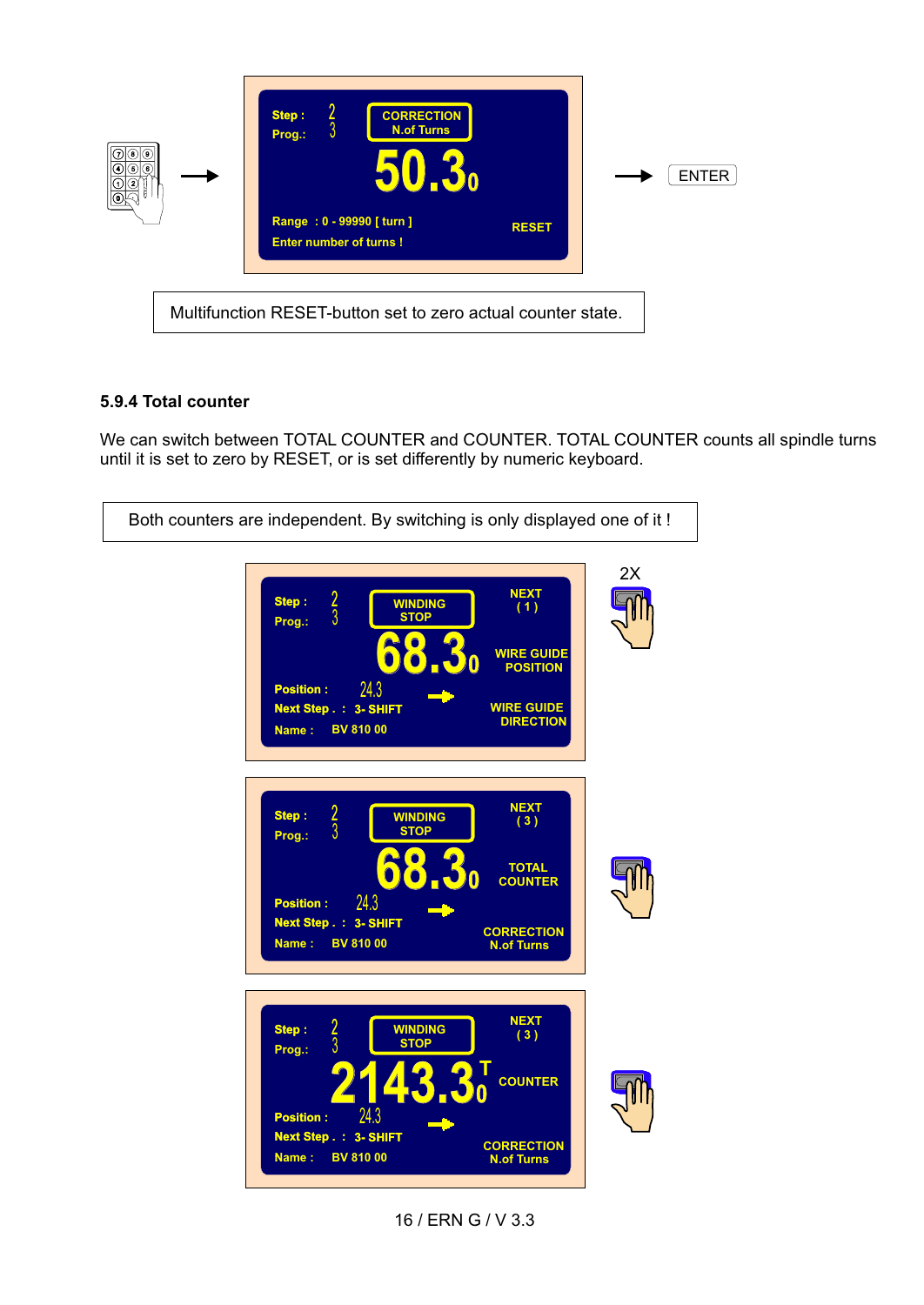# **5.9.5. Wire guide correction**

Correction allows you to correct the wire guide position while winding process.

|                     | <b>NEXT</b><br>Step:<br><b>WINDING</b><br>(1)<br>$\sqrt{3}$<br><b>STOP</b><br>Prog.:<br><b>WIRE GUIDE<br/>POSITION</b><br>24.3<br><b>Position:</b><br>Next Step . : 3- SHIFT<br><b>WIRE GUIDE</b><br><b>BV 810 00</b><br>Name:<br><b>DIRECTION</b> |                                                        |
|---------------------|----------------------------------------------------------------------------------------------------------------------------------------------------------------------------------------------------------------------------------------------------|--------------------------------------------------------|
|                     | <b>WIRE GUIDE</b><br>Step:<br>3<br><b>POSITION</b><br>Prog.:<br>24.3                                                                                                                                                                               | ന∣⊚<br>໌ຍ<br>6<br><b>ENTER</b><br>or                   |
|                     | Range: 0.0 - 800 [mm]<br><b>Enter wire guide position!</b>                                                                                                                                                                                         | +                                                      |
| Holding the buttons | $\ddot{}$                                                                                                                                                                                                                                          | pressed (cca 0,5 s) moves the wire guide continuously. |

# **5.9.6. Wire guide direction change**

Correction allows you to change the direction of wire guide while winding.

| Step:<br><b>WINDING</b><br><b>STOP</b><br>Prog.:    | <b>NEXT</b><br>(1)                    |
|-----------------------------------------------------|---------------------------------------|
| 24.5<br><b>Position:</b>                            | <b>WIRE GUIDE</b><br><b>POSITION</b>  |
| Next Step . : 3- SHIFT<br><b>BV 810 00</b><br>Name: | <b>WIRE GUIDE</b><br><b>DIRECTION</b> |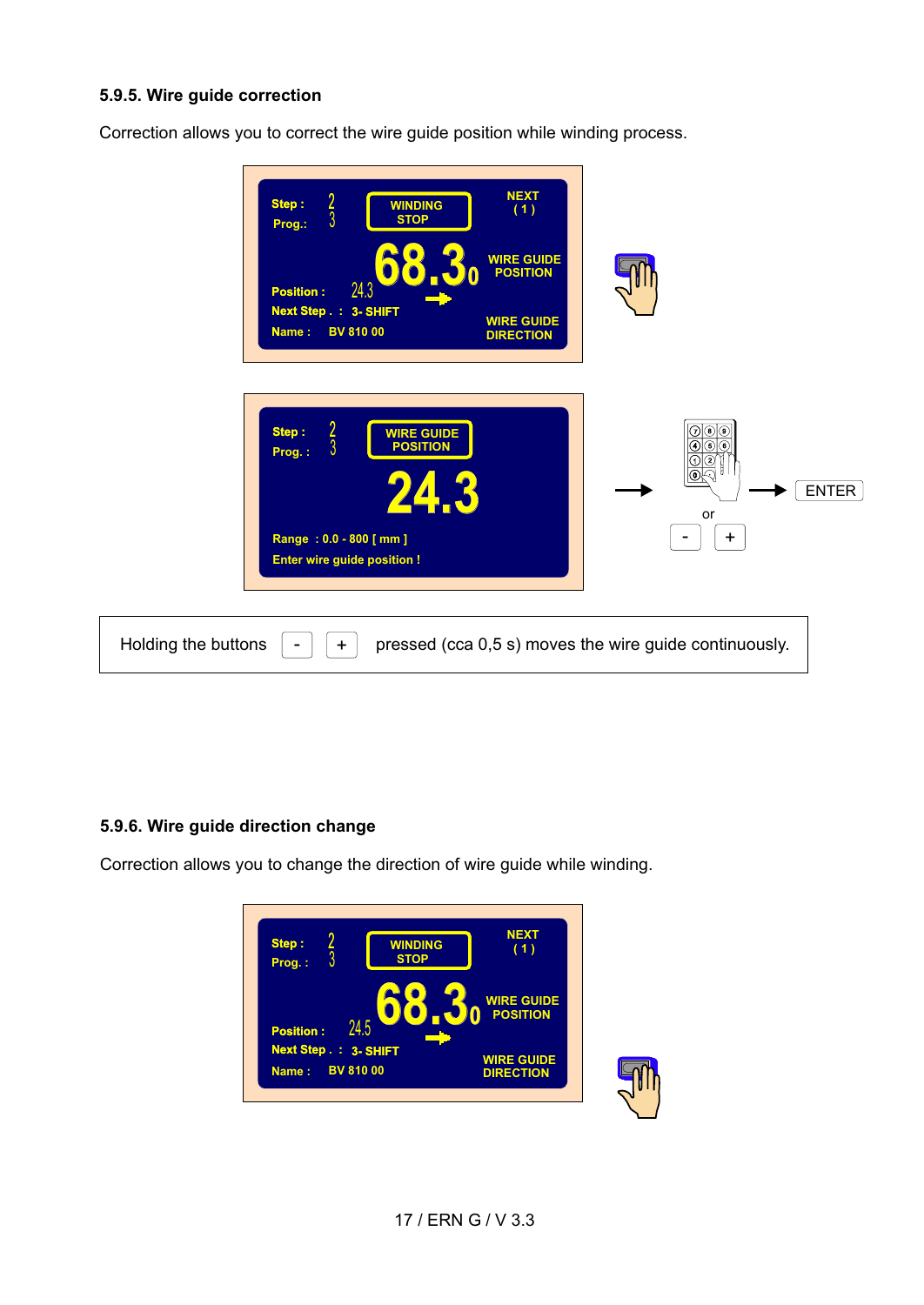#### **5.9.7. Step abort**

Correction allows you to abort actual running step.

![](_page_20_Picture_2.jpeg)

Multifunction ABORT STEP button returns the STANDSTILL state.

![](_page_20_Picture_4.jpeg)

#### **5.9.8. Back winding**

Correction allows you to wind back the required number of turns.

![](_page_20_Picture_7.jpeg)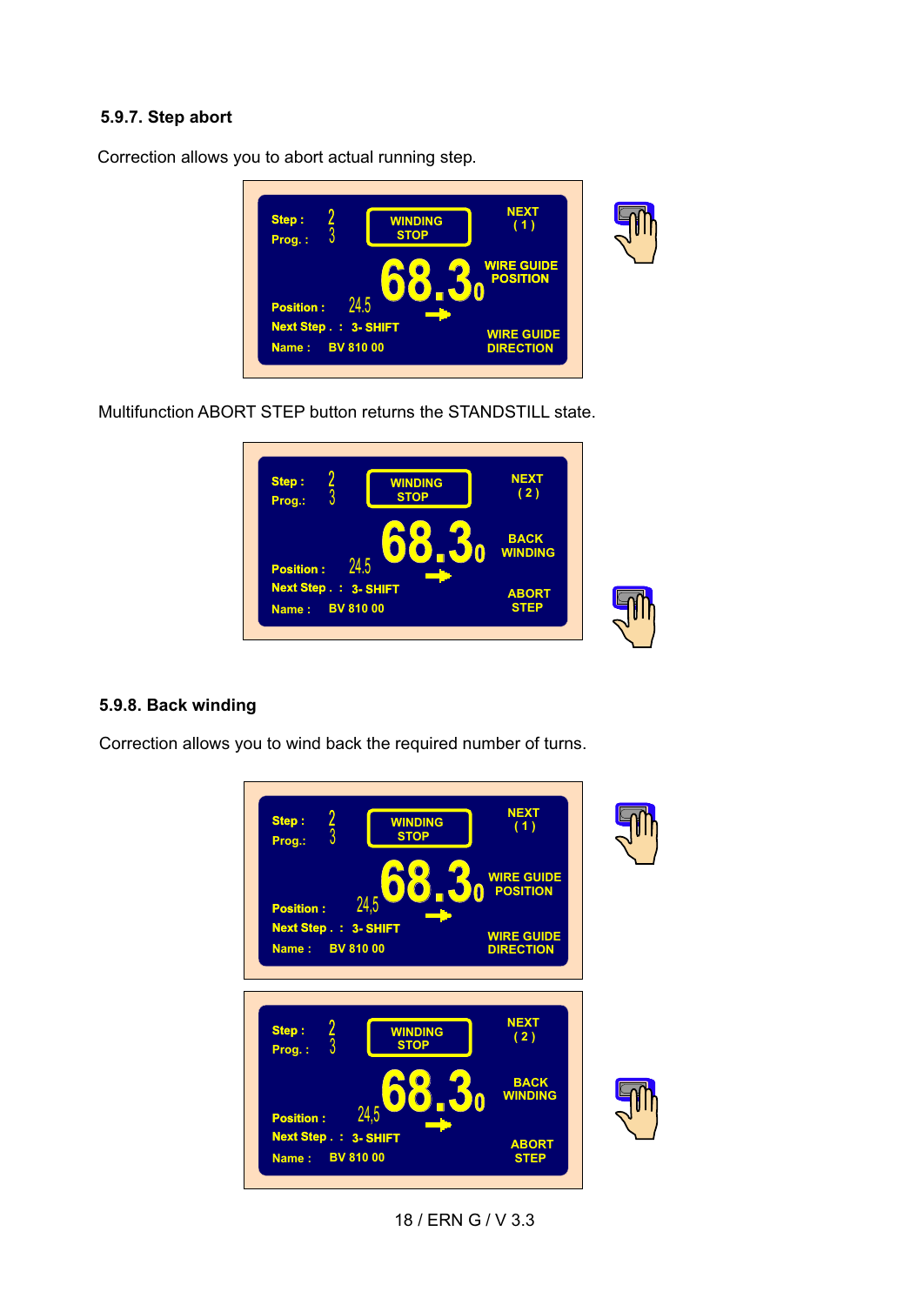We can wind back required number of turns only by pedal. The number of turns is counted back and the wire guide moves in opposite direction.

![](_page_21_Picture_1.jpeg)

Pressing of multifunction button "WINDING" ends back winding.

#### **5.9.9. Deceleration ramp for the STOP-button**

Deceleration ramp for the STOP button can be set. This ramp is whenever a bit faster ( control by software ) than programmed deceleration ramp.

![](_page_21_Picture_5.jpeg)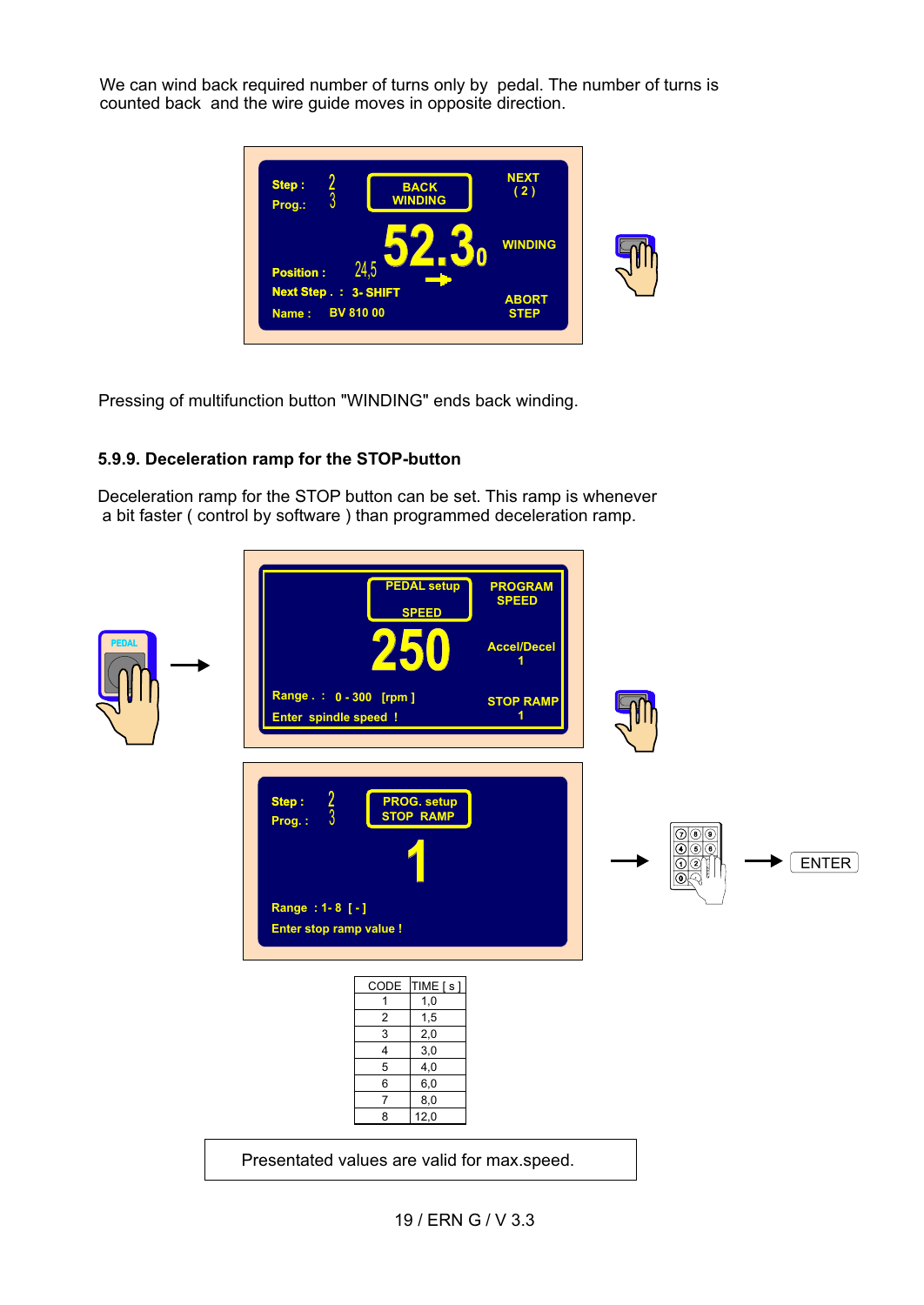# **6. PROGRAMMING**

#### Entering the data:

![](_page_22_Figure_2.jpeg)

Use the ENTER-button for execution entered value or for return from any function.

Programming is not possible in the step 00. By button  $\Box$  or numeric keyboard we need to choose any other step.When there is peep warning after the keep pressing,the operation is illogical or inaccessible. +

Created program is saved to the working part of memory ( program in this memories is designated as a ACTUAL PROGRAM ). We can either owerwrite ( or modify ) the already existing program, or open the new one.

![](_page_22_Figure_6.jpeg)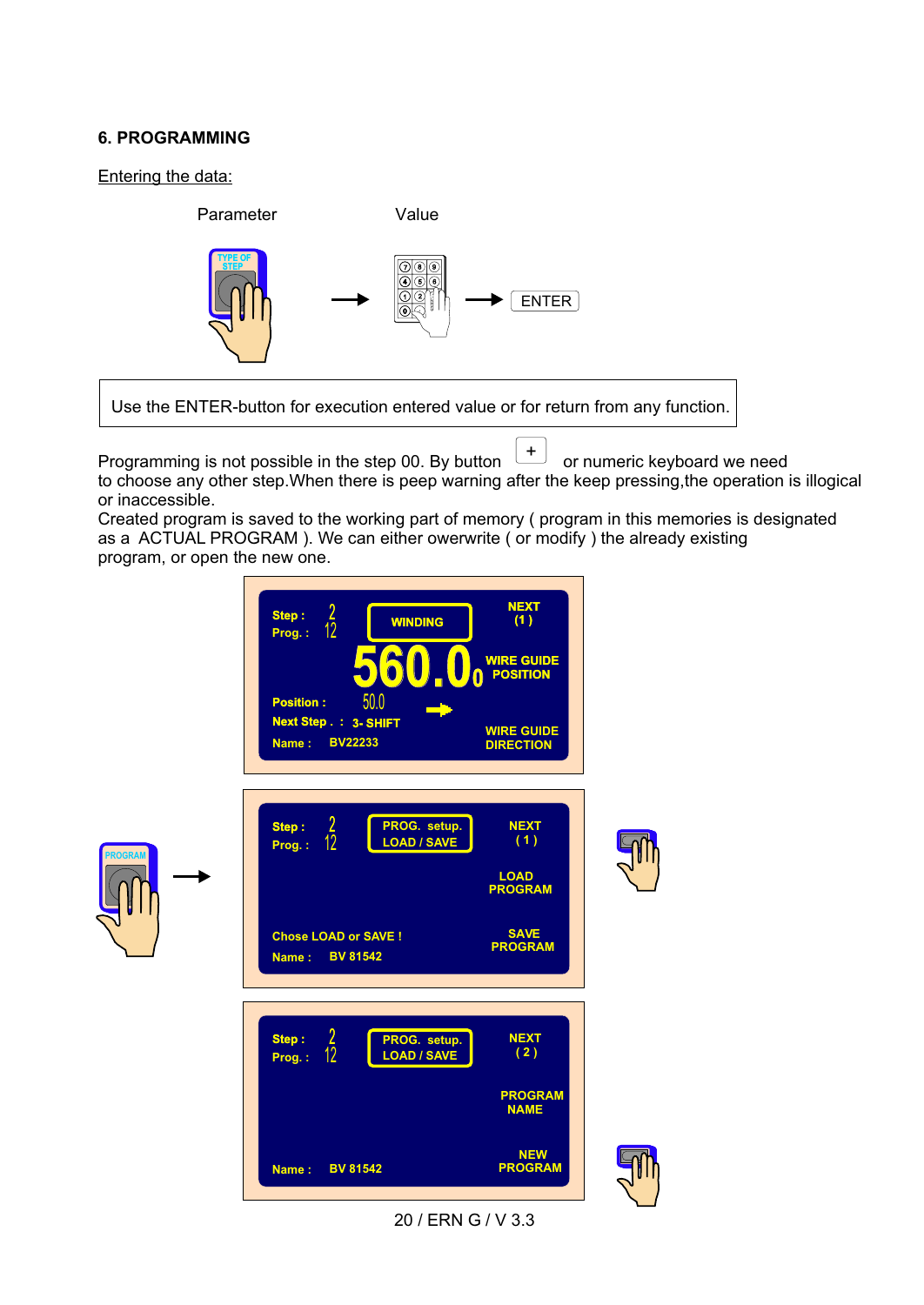![](_page_23_Picture_0.jpeg)

# **6.1 Basis of programming**

Winding program is logical sequence of a few( 1-350) joined steps.

![](_page_23_Figure_3.jpeg)

Joining to the next step is defined by the type of cycle.

If the type of cycle "END " is programmed to the specific step, it comes to this, that end of program and after pressing START- button, program is restarted and step 1 is running.

Max.step capacity for the one winding program is 350 !

#### **6.2 Step choice**

Only in the winding or viewable window we can choose the required step as follows:

a) directly by numeric keyboard

 $-$  or  $+$ b) by buttons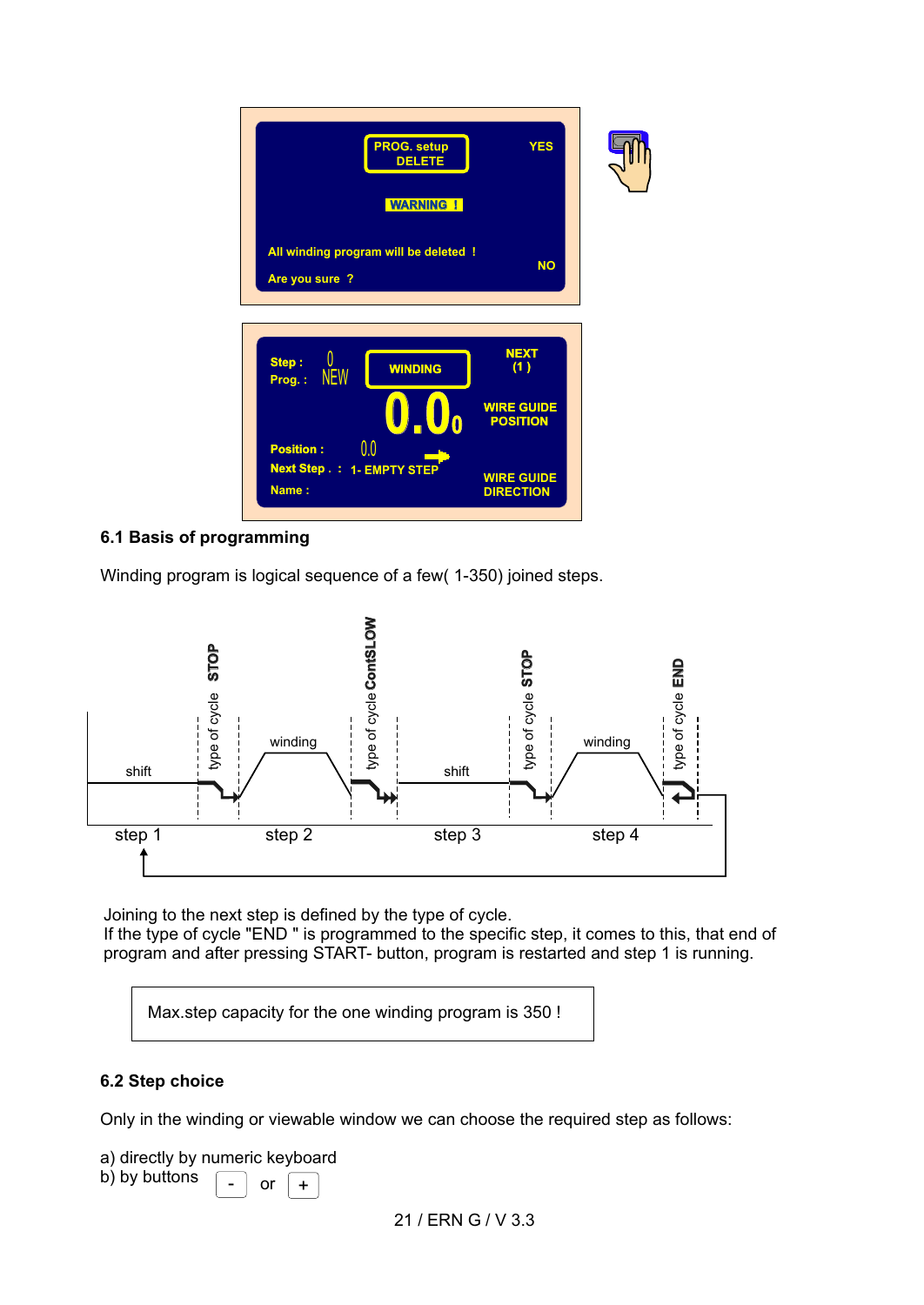![](_page_24_Picture_0.jpeg)

#### **6.3 Step parameters programming**

#### **6.3.1 Basic step types**

Every step can be programmed as WINDING, SHIFT, JUMP or PAUSE.

- **Winding** is defined by following parameters: number of turns, speed and spindle direction, pitch, left and right reversal point
- **Shift** spindle is not turning and the wire quide is shifting to the programmed coordinate
- **Jump** spindle is not turning and the wire guide is shifting from its position to the left or right, in accordance with the programmed value
- **Pause** spindle and wire guide are idle and the pause duration depends on programmed time

#### **6.3.2 Choice of step type**

![](_page_24_Picture_9.jpeg)

By pressing the button  $\Box$  and then by pressing the multifunction buttons

we can choose the desired step type. Concurrently, we can entry the main parameter of the chosen step type, what means:

- number of turns for winding
- coordinate value for shift
- lenght for jump
- time for pause

**TYPE OF STEP**

![](_page_24_Picture_16.jpeg)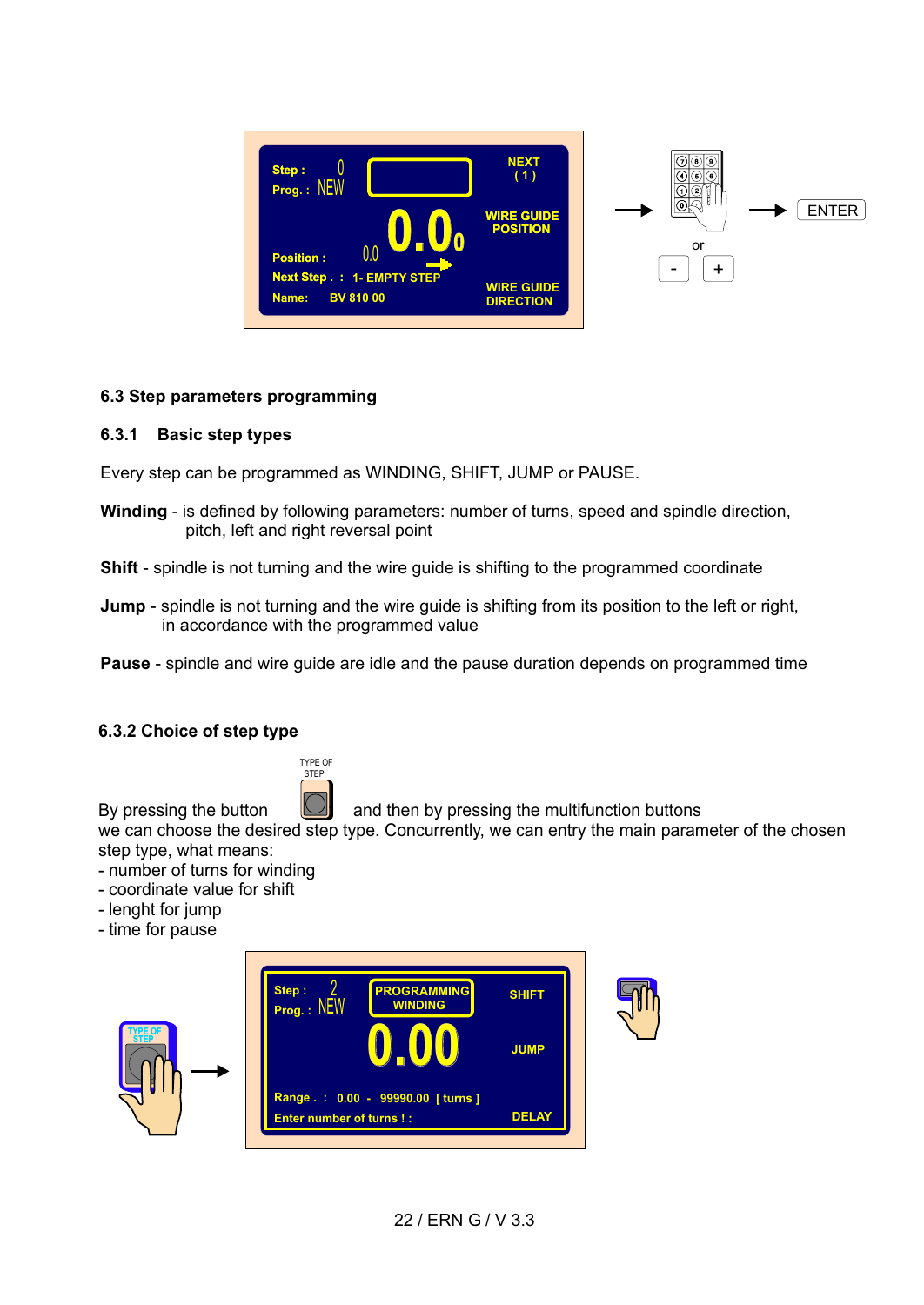#### **6.3.3 Winding step**

#### **Number of turns**

![](_page_25_Picture_2.jpeg)

If " **0** " is programmed to the number of turns, this winding step turns the spindle to the zero reference position. Direction of the spindle speed is taken from the previous winding step !

#### **Spindle speed**

**SPEED SPINDLE**

![](_page_25_Picture_5.jpeg)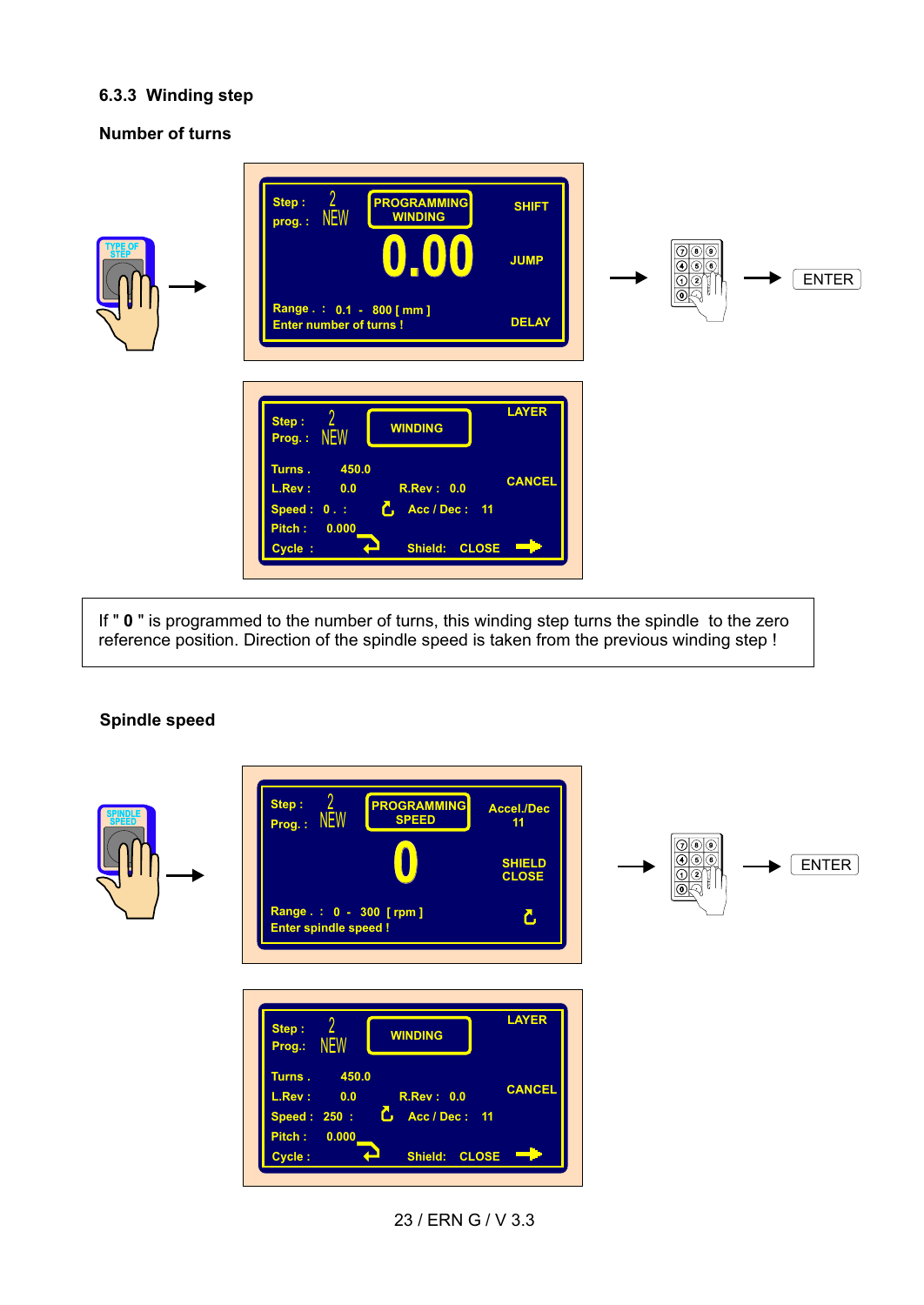# **Spindle acceleration and deceleration**

![](_page_26_Picture_1.jpeg)

Entry of values 1 to 8 for acceleration and deceleration according to the enclosed table.

![](_page_26_Figure_3.jpeg)

| Step:<br>Prog.:  | <b>NFW</b>   | <b>WINDING</b>          | <b>LAYER</b>  |
|------------------|--------------|-------------------------|---------------|
| Turns.<br>L.Rev: | 450.0<br>0.0 | <b>R.Rev: 0.0</b>       | <b>CANCEL</b> |
| Speed: 250 :     |              | Ճ<br>Acc / Dec : 23     |               |
| Pitch:<br>Cycle: | 0.000        | <b>CLOSE</b><br>Shield: | <b>BEER</b>   |

| CODE           | ACCEL.                | DECCEL.             |
|----------------|-----------------------|---------------------|
|                | $\mathbf{s}^{\prime}$ | $\vert$ S $\rangle$ |
|                | 1,5                   | 1,5                 |
| $\overline{2}$ | $\overline{2,3}$      | 2,3                 |
| 3              | 3                     | 3                   |
|                | 4,5                   | 4,5                 |
| $\overline{5}$ | 6                     | $6^{\circ}$         |
| 6              | 9                     |                     |
|                | 12                    | 12                  |
|                | 16                    | 16                  |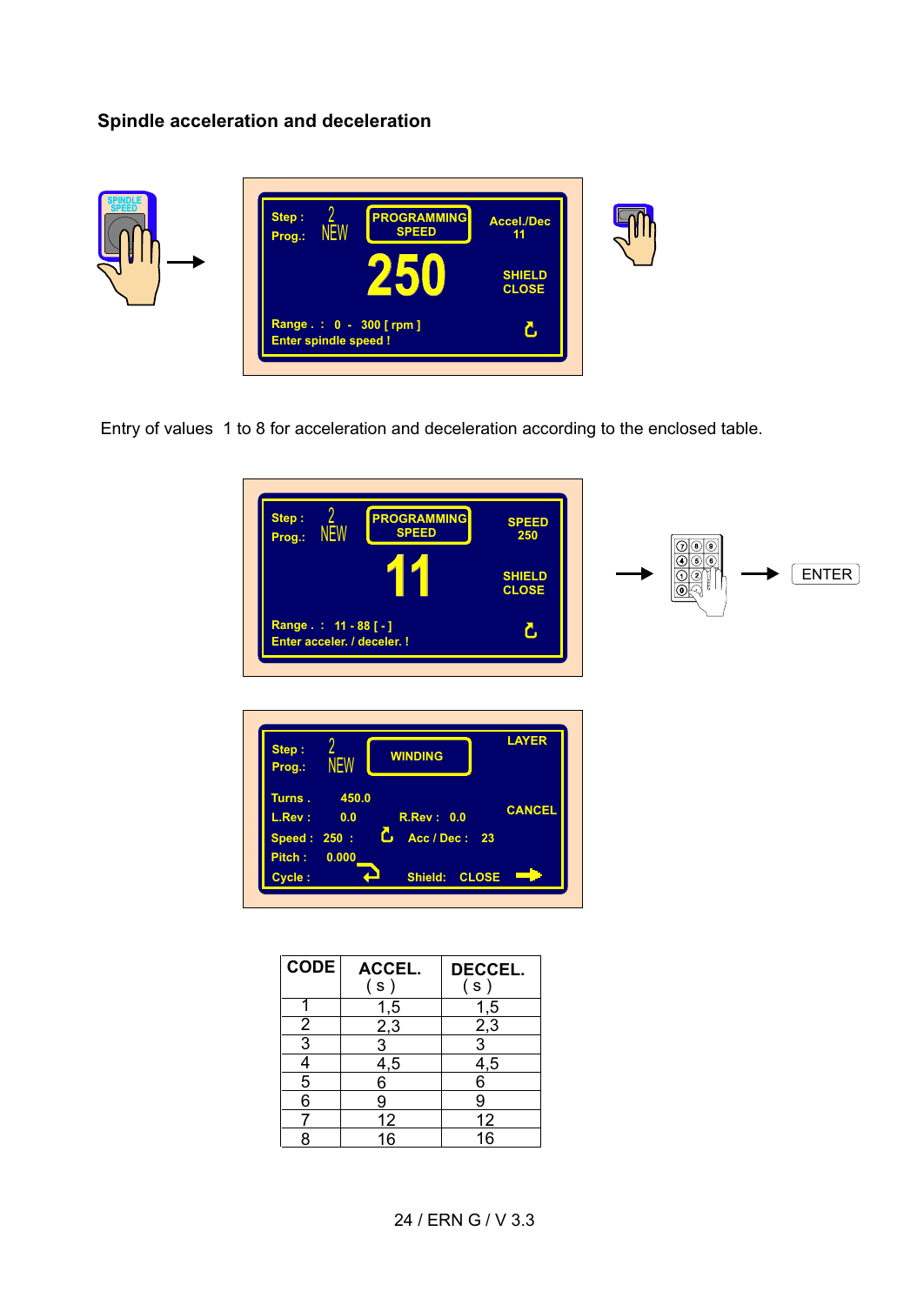# **Spindle direction and protection shield**

![](_page_27_Picture_1.jpeg)

# **Left reversal point**

![](_page_27_Picture_3.jpeg)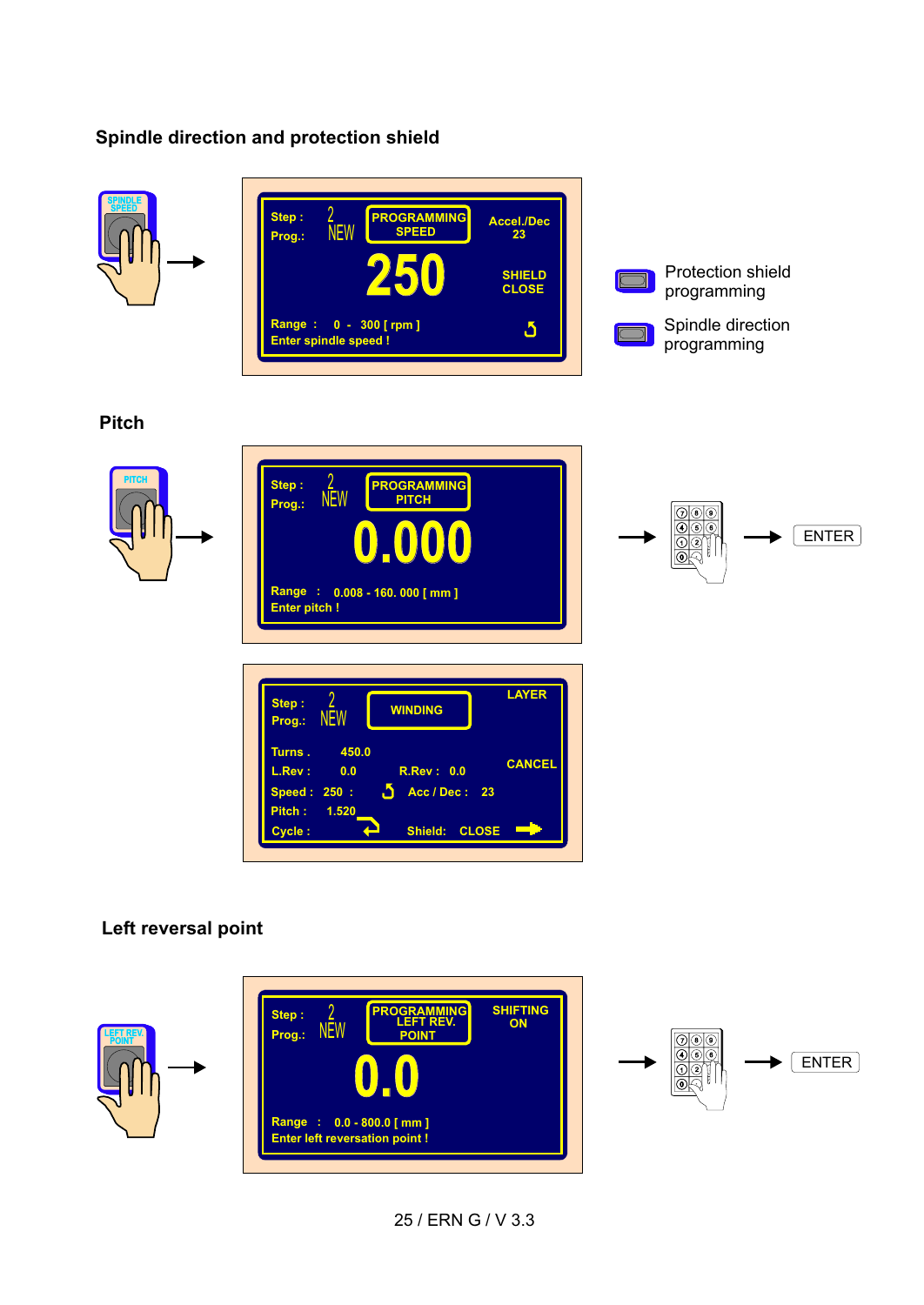![](_page_28_Picture_0.jpeg)

# **Right reversal point**

![](_page_28_Figure_2.jpeg)

# **Switching OFF the wire guide shifting during programming**

We can switch OFF the wire guide shifting by multifunction button SHIFT ON / OFF during programming.

![](_page_28_Picture_5.jpeg)

![](_page_28_Picture_6.jpeg)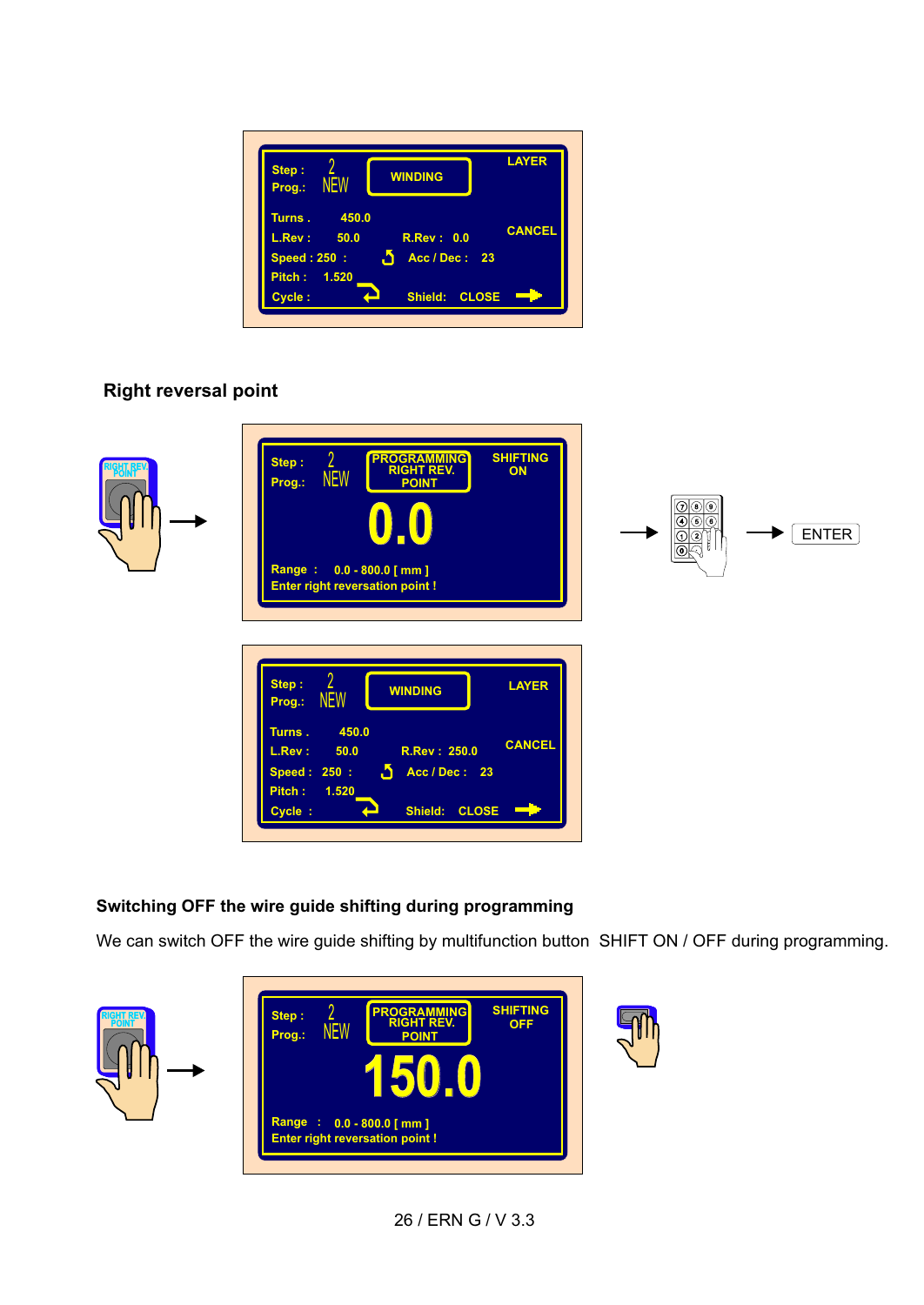# **Type of cycle**

Set the type of cycle and choose, how to continue to the next step.

![](_page_29_Figure_2.jpeg)

![](_page_29_Figure_3.jpeg)

![](_page_29_Picture_4.jpeg)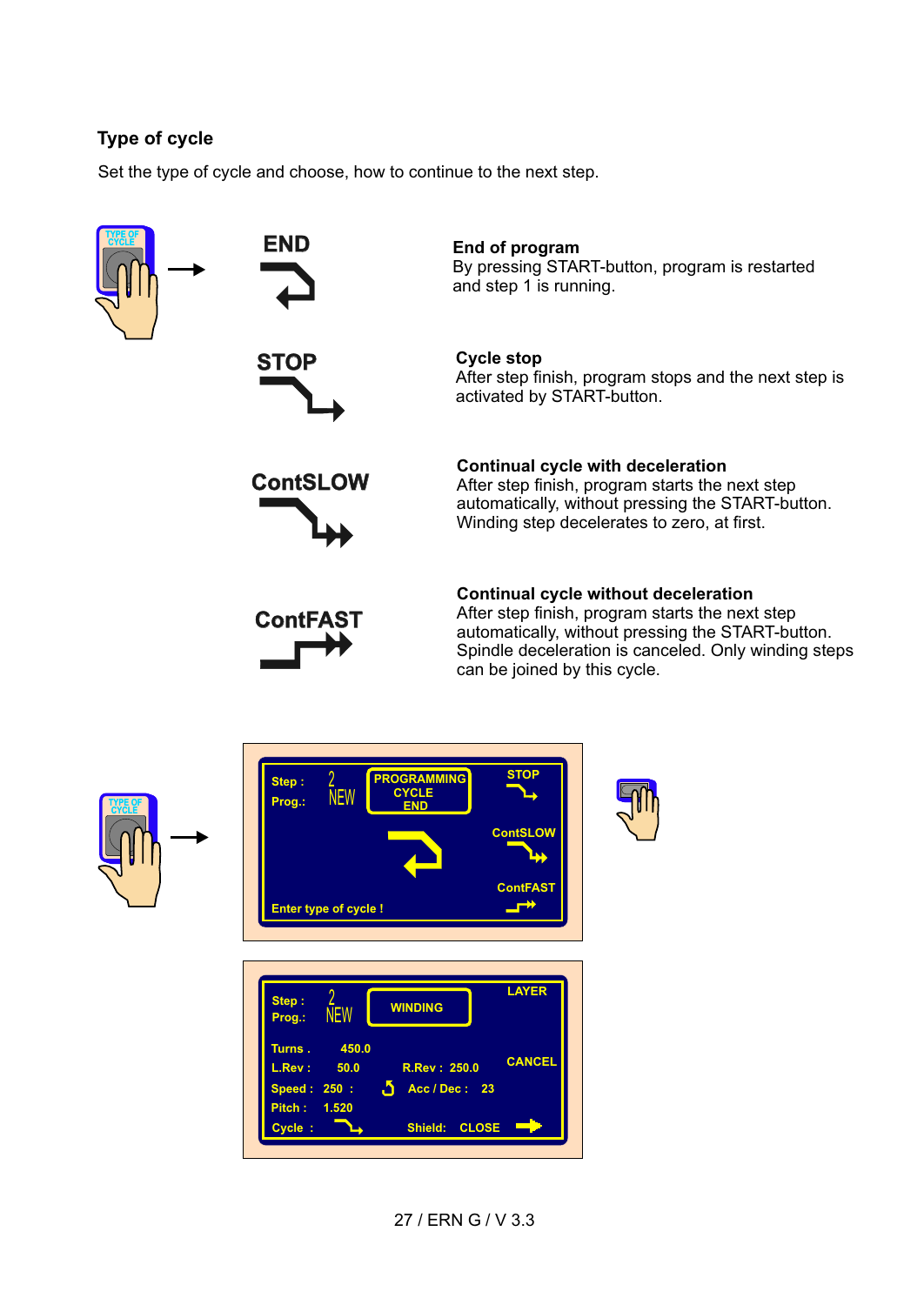# **Number of turns cancel and the wire guide direction after start**

![](_page_30_Picture_1.jpeg)

#### **Number of turns cancel.**

CANCEL - previous counted number of turns is cancelled after START-UP the winding type of step

**NOT** CANCEL - counted number of turns is not cancelled

#### **Wire guide direction after start**.

right moving the wire guide after START -UP, if its position is between left and right reversal point

![](_page_30_Figure_7.jpeg)

the same, but **left** moving

#### **6.3.4 Wire guide shift**

#### **Coordinate of shift**

![](_page_30_Figure_11.jpeg)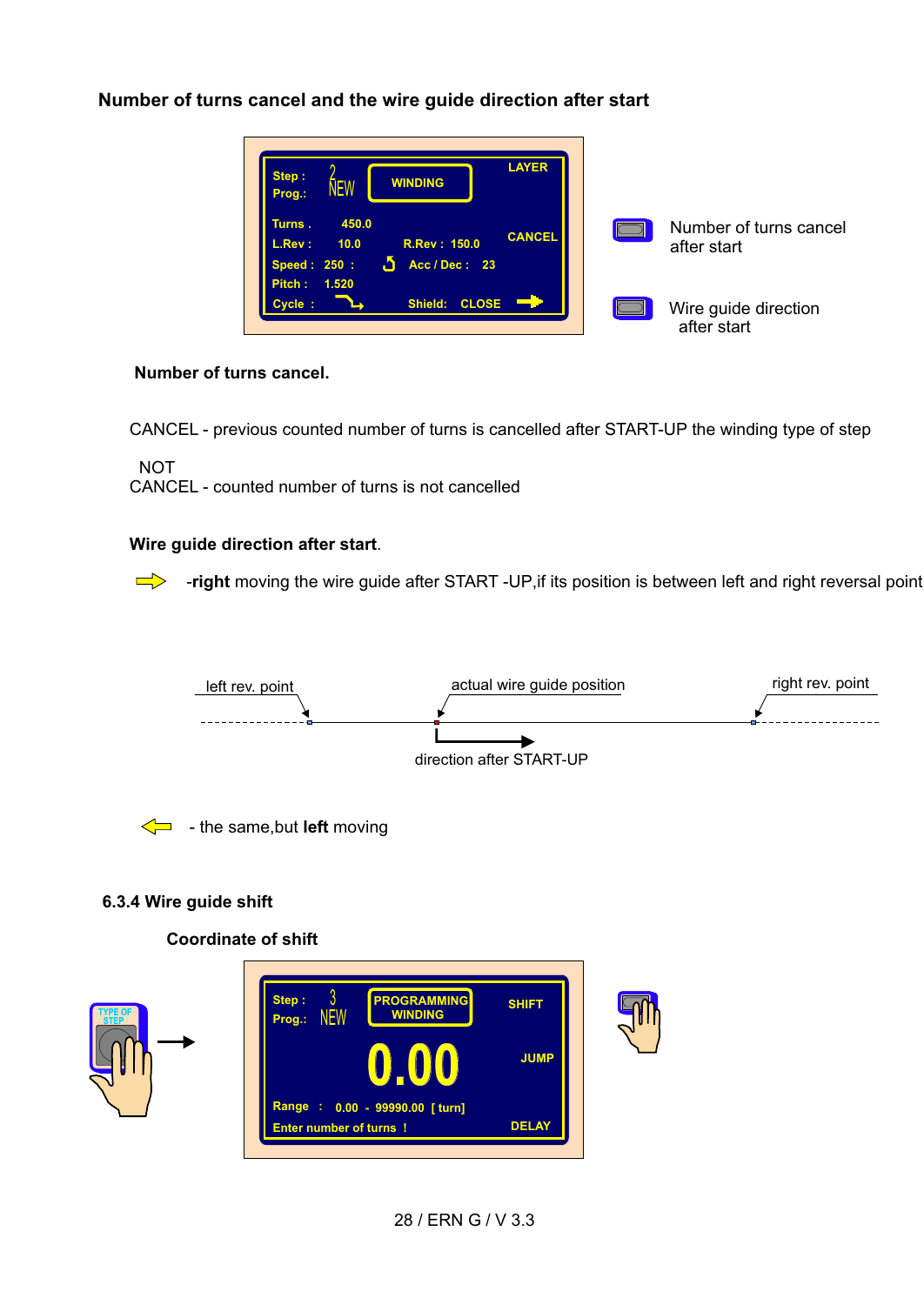| $\boxed{\odot}$<br>⊚ା⊚<br>⊴<br><u>ା</u><br>ଭ | Step:<br><b>PROGRAMMING</b><br><b>NEW</b><br><b>SHIFT</b><br>Prog.:<br>50<br><b>JUMP</b> | <b>WINDING</b><br><b>ENTER</b> |
|----------------------------------------------|------------------------------------------------------------------------------------------|--------------------------------|
|                                              | Range: 0.1 - 800.0 [mm]<br>Enter wire guide position !                                   | <b>DELAY</b>                   |
|                                              |                                                                                          |                                |
|                                              | Step:<br><b>LAYER</b><br><b>SHIFT</b><br><b>NEW</b><br>Prog.:                            |                                |
|                                              | Posit :<br>50.0<br>100<br>Speed:<br>Cycle:                                               |                                |

# **Speed of the shift**

The speed of shift is set at 100 mm/sek automatically, while programming. If lower speed is required,we can change it as follows:.

![](_page_31_Picture_3.jpeg)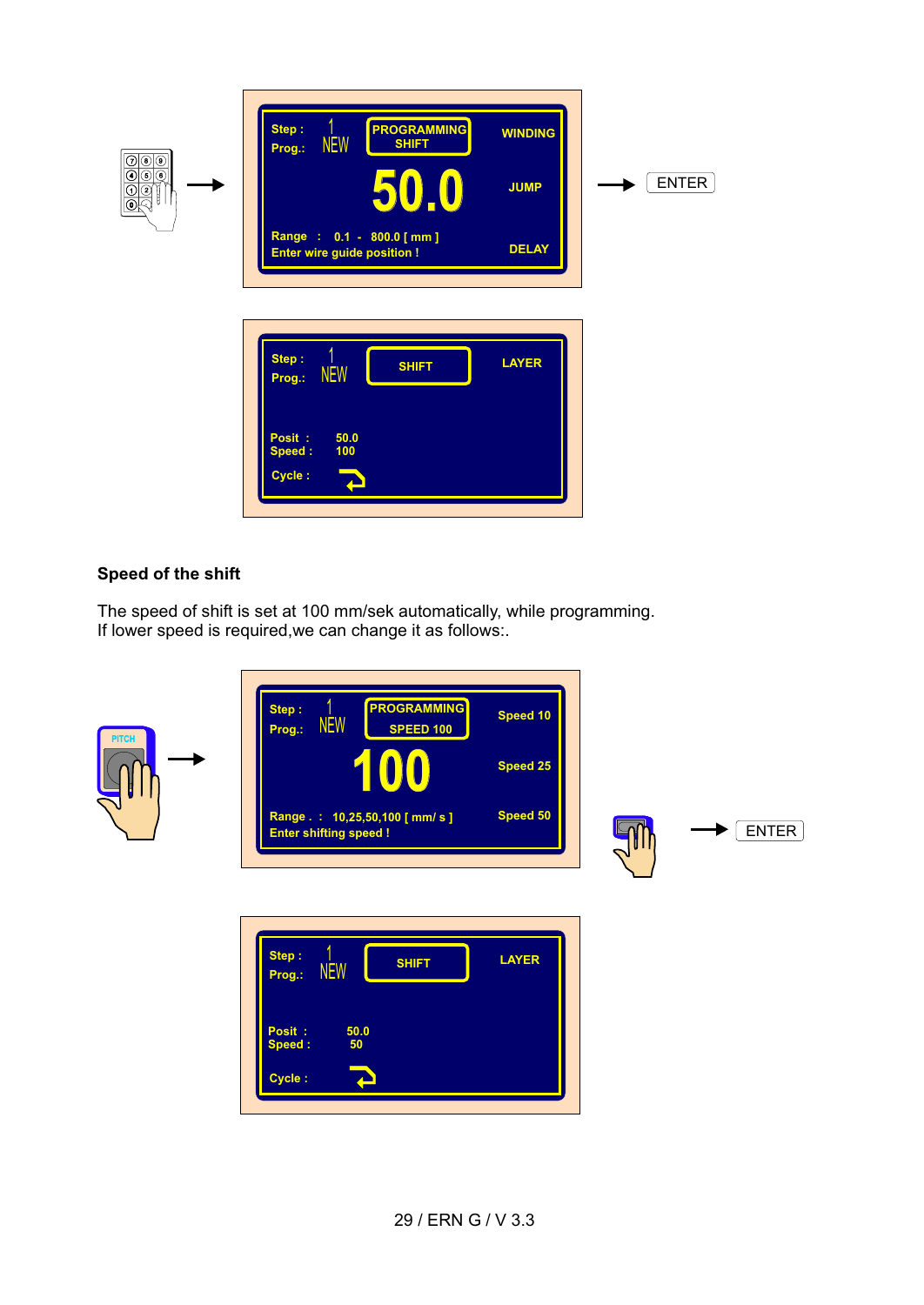# **Type of cycle**

![](_page_32_Picture_1.jpeg)

# **6.3.5 Wire guide jump**

 **Lenght of jump**

![](_page_32_Picture_4.jpeg)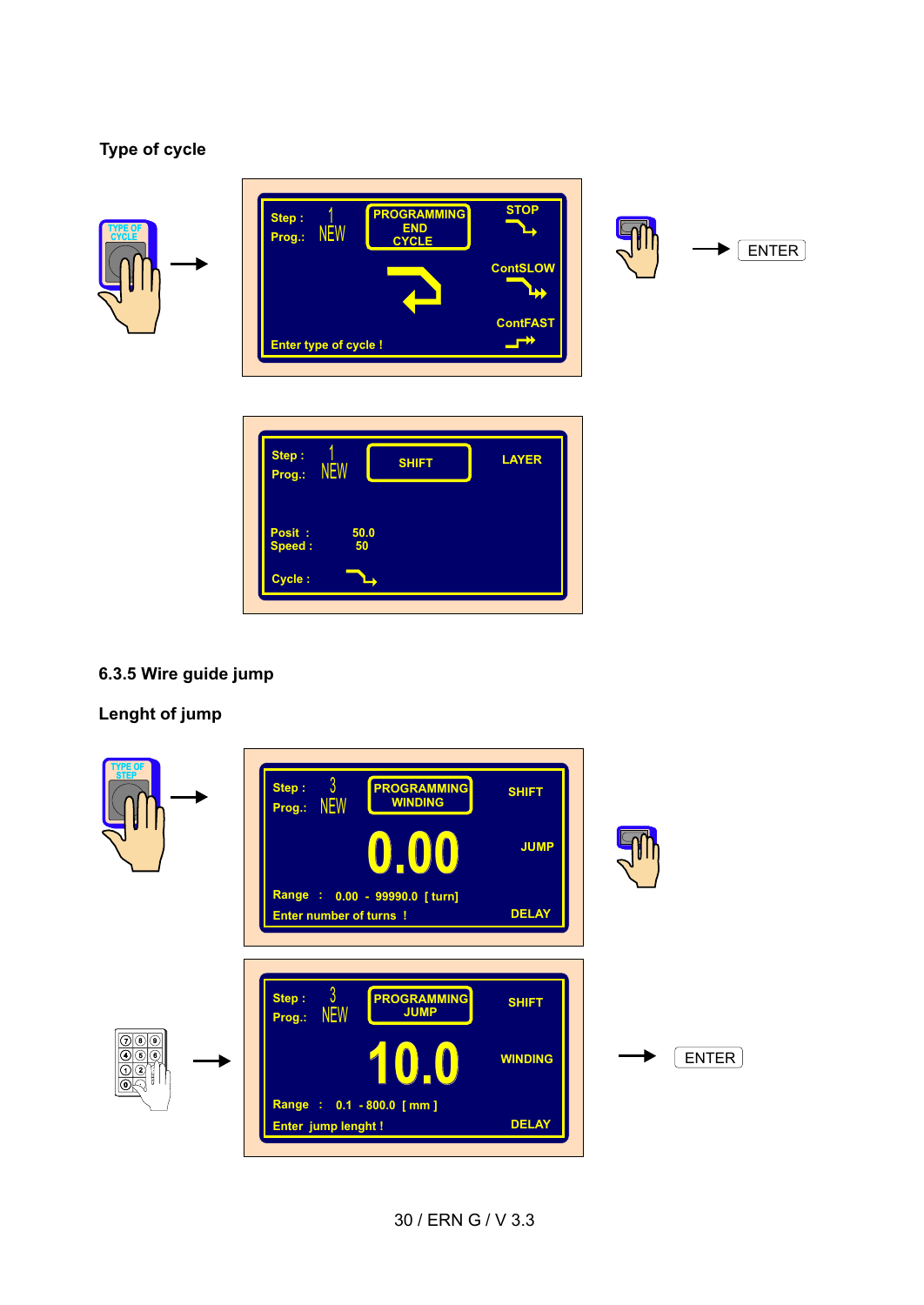# **Direction of jump**

![](_page_33_Picture_1.jpeg)

#### **6.3.6 Pause**

#### **Time of pause**

![](_page_33_Picture_4.jpeg)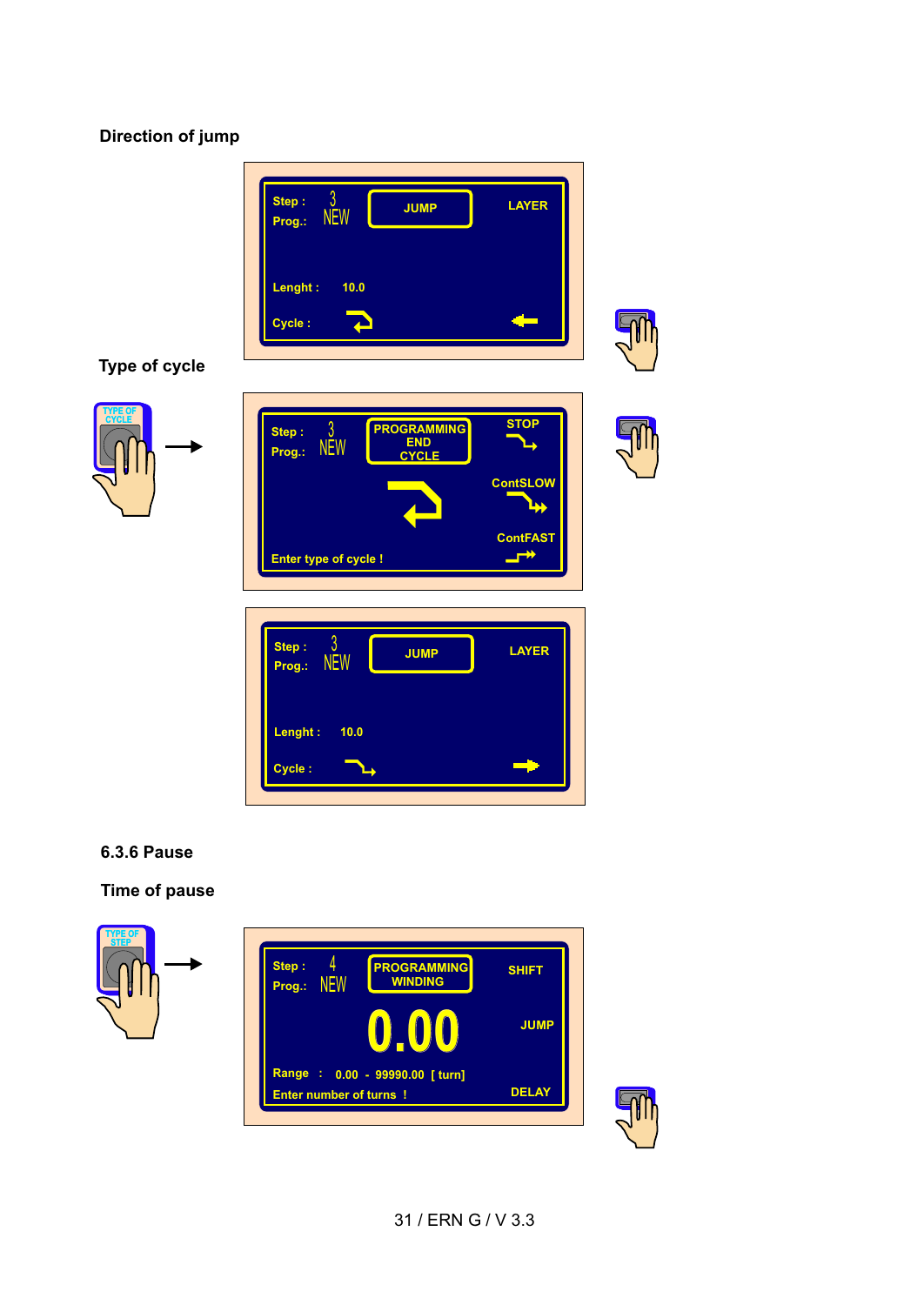![](_page_34_Picture_0.jpeg)

![](_page_34_Picture_1.jpeg)

# **Type of cycle**

 **CYCLE**

![](_page_34_Picture_3.jpeg)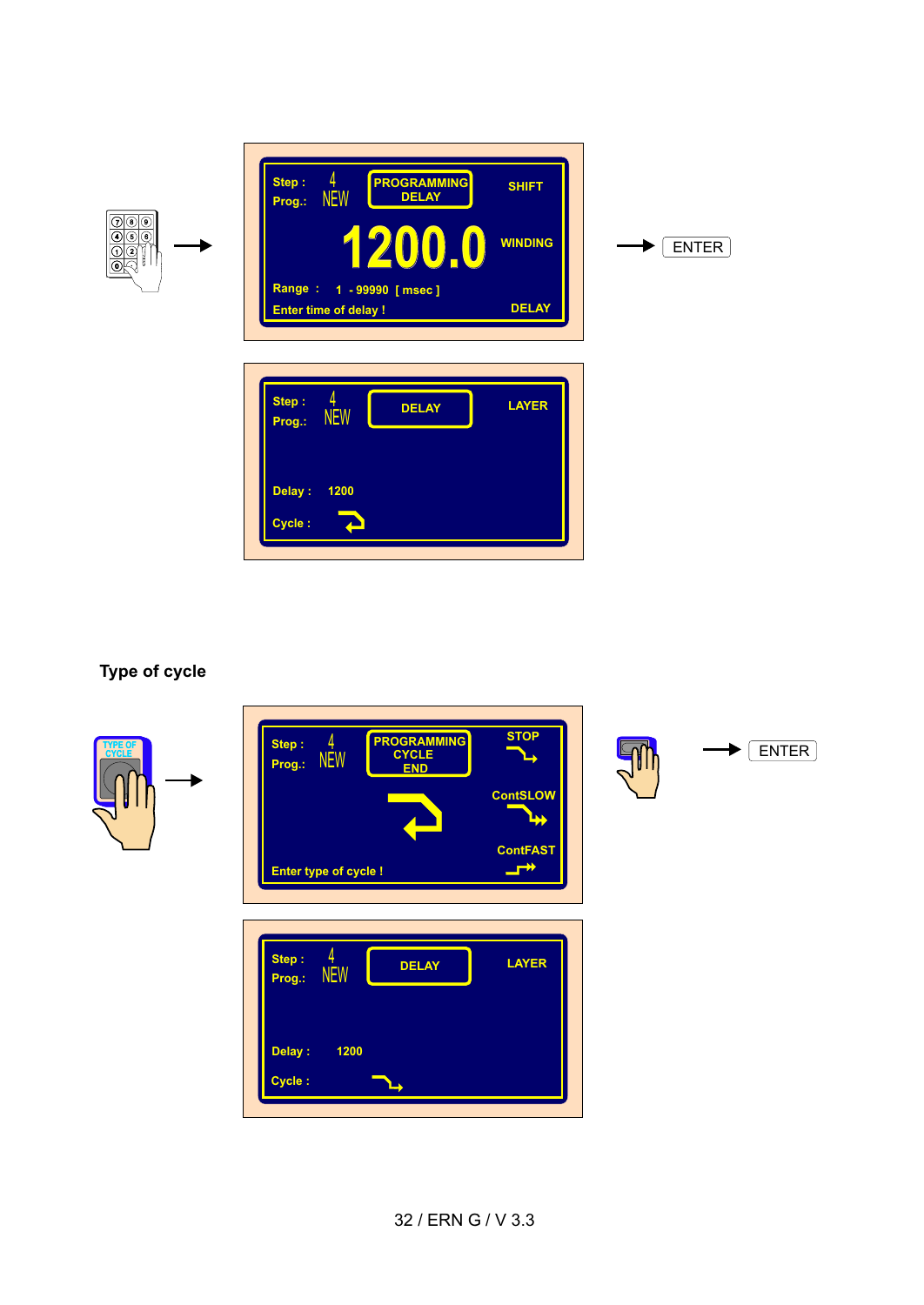#### **6.4 Display and assignment of the layer**

We can display the number of layer instead of program. Readout showed on display can be switched by multifunction button.

![](_page_35_Figure_2.jpeg)

We can assign the layer number to every step, according to winding instruction. The same number of layer can be assigned to a few consecutive steps. While winding, the assignment is displayed as it is programmed.

![](_page_35_Figure_4.jpeg)

33 / ERN G / V 3.3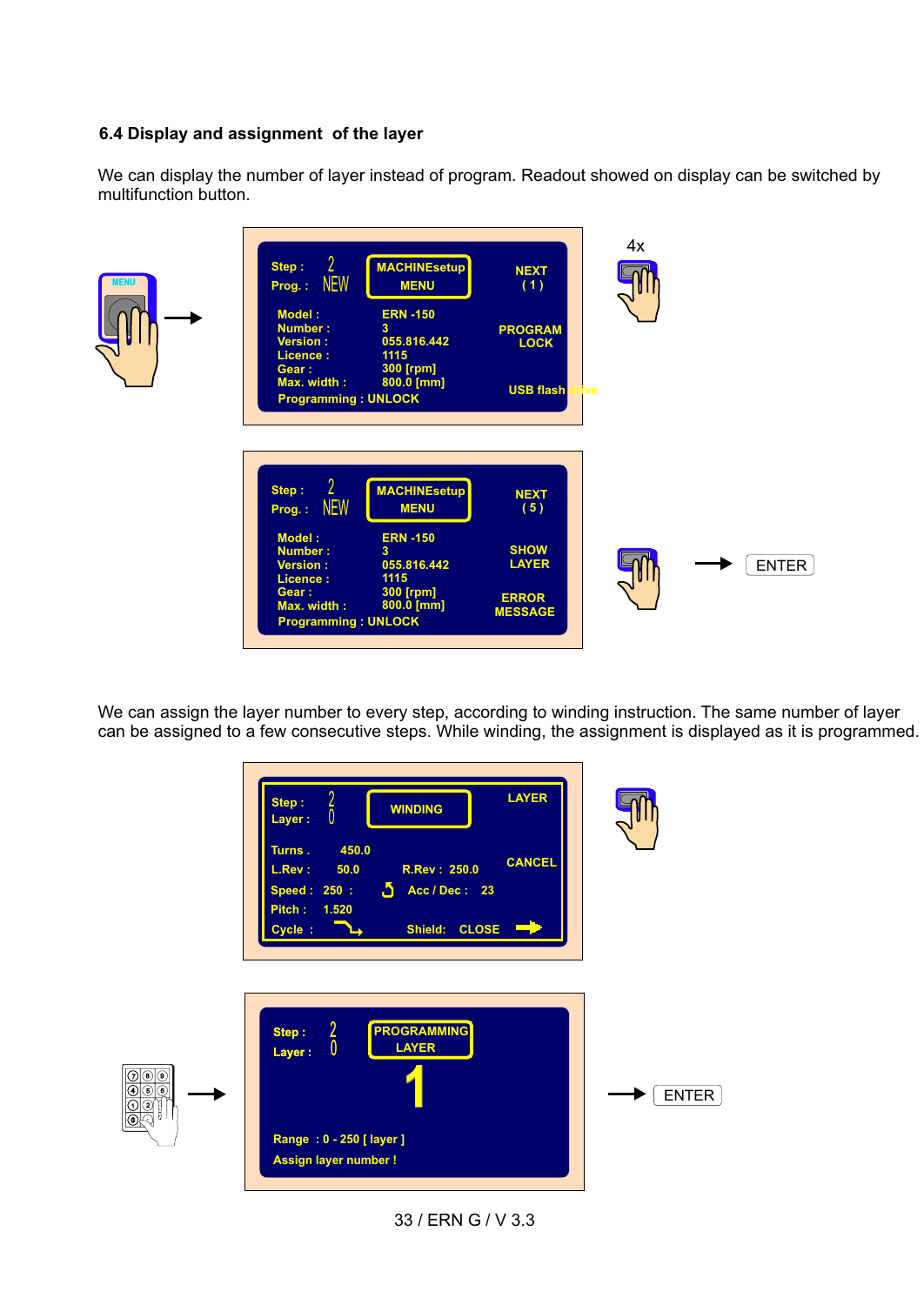| Step:<br>Layer: |          |              | <b>WINDING</b>      |               | <b>LAYER</b>  |
|-----------------|----------|--------------|---------------------|---------------|---------------|
| Turns.          | 450.0    |              |                     |               |               |
| L.Rev:          | 50.0     |              | <b>R.Rev: 250.0</b> |               | <b>CANCEL</b> |
| Speed: 250:     |          | <b>TELES</b> | Acc / Dec: 23       |               |               |
| Pitch:          | $-1.520$ |              |                     |               |               |
| Cycle:          |          |              |                     | Shield: CLOSE |               |

## **6.5 Programming corrections**

Following functions simplify programming or corrections.

## **6.5.1 Empty step insertion**

Empty step can be insert anywhere inside the program and then can be completed with required parameters. Following steps are shifted in value " +1", automatically.

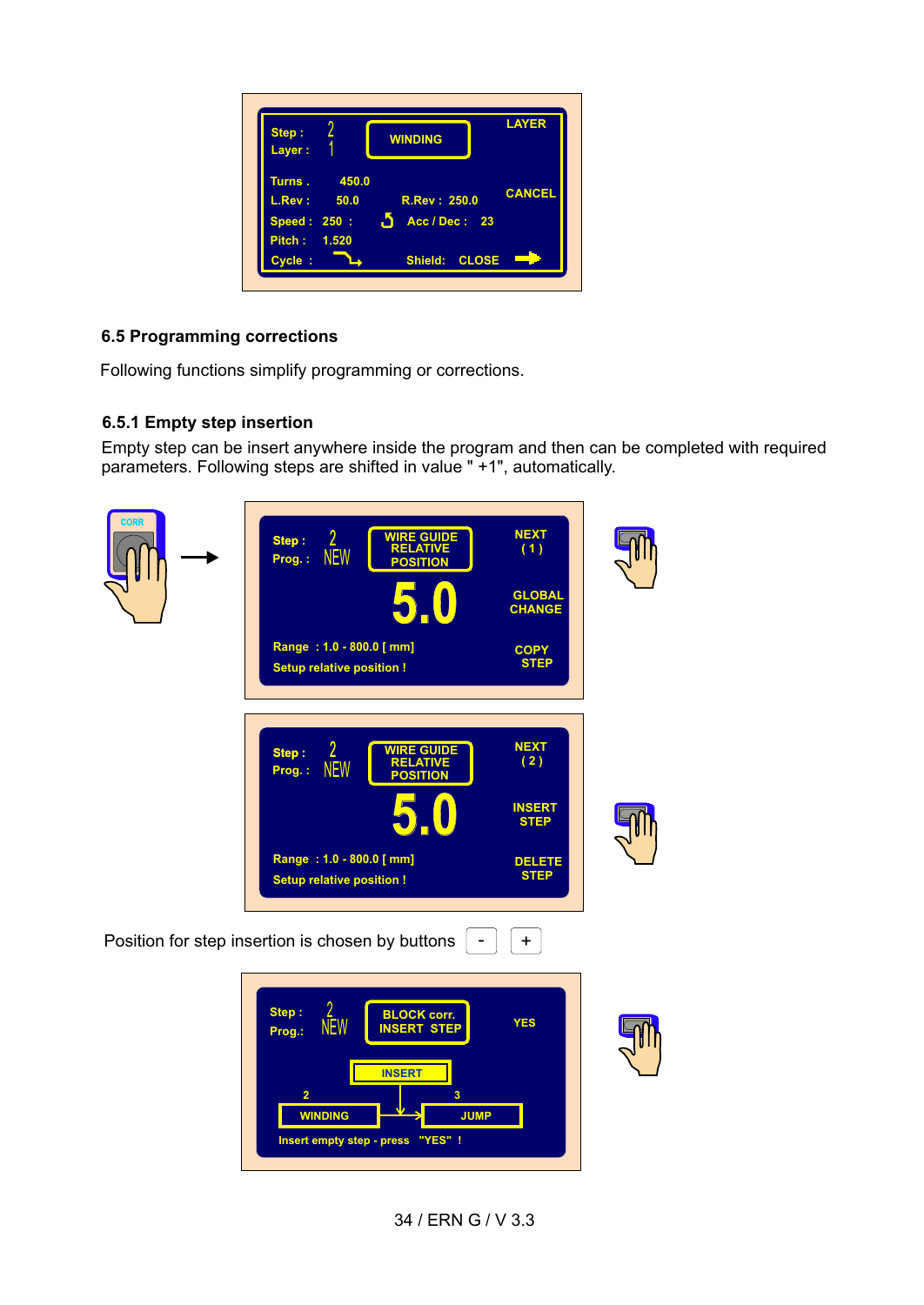| Step:<br><b>BLOCK corr.</b><br><b>YES</b><br><b>NEW</b><br><b>INSERT STEP</b><br>Prog.: |              |
|-----------------------------------------------------------------------------------------|--------------|
| <b>INSERT</b><br>$\overline{2}$                                                         | <b>ENTER</b> |
| <b>EMPTY STEP</b><br><b>WINDING</b><br>Insert empty step - press "YES" !                |              |

## **6.5.2 Step cancel**

Each step in program can be canceled. Following steps are shifted in value " -1", automatically.

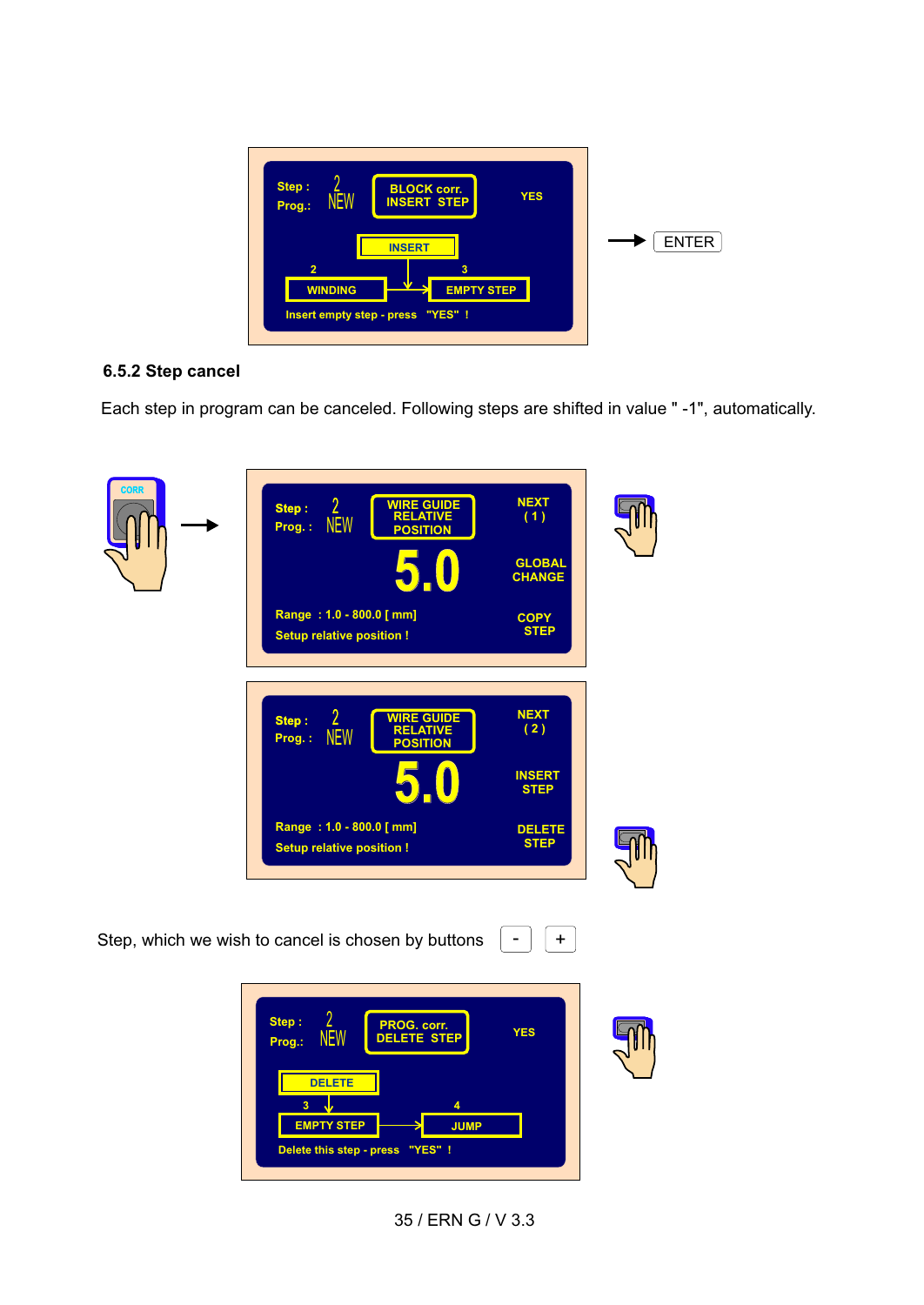| Step:<br><b>BLOCK corr.</b><br><b>NEW</b><br><b>DELETE STEP</b><br>Prog.:                  | <b>YES</b> |      |
|--------------------------------------------------------------------------------------------|------------|------|
| <b>DELETE</b><br>3<br>4<br><b>JUMP</b><br><b>DELAY</b><br>Delete this step - press "YES" ! |            | TER. |

## **6.5.3 Step copy**

Each step, already programmed, can be copied to another step ( previous or next).

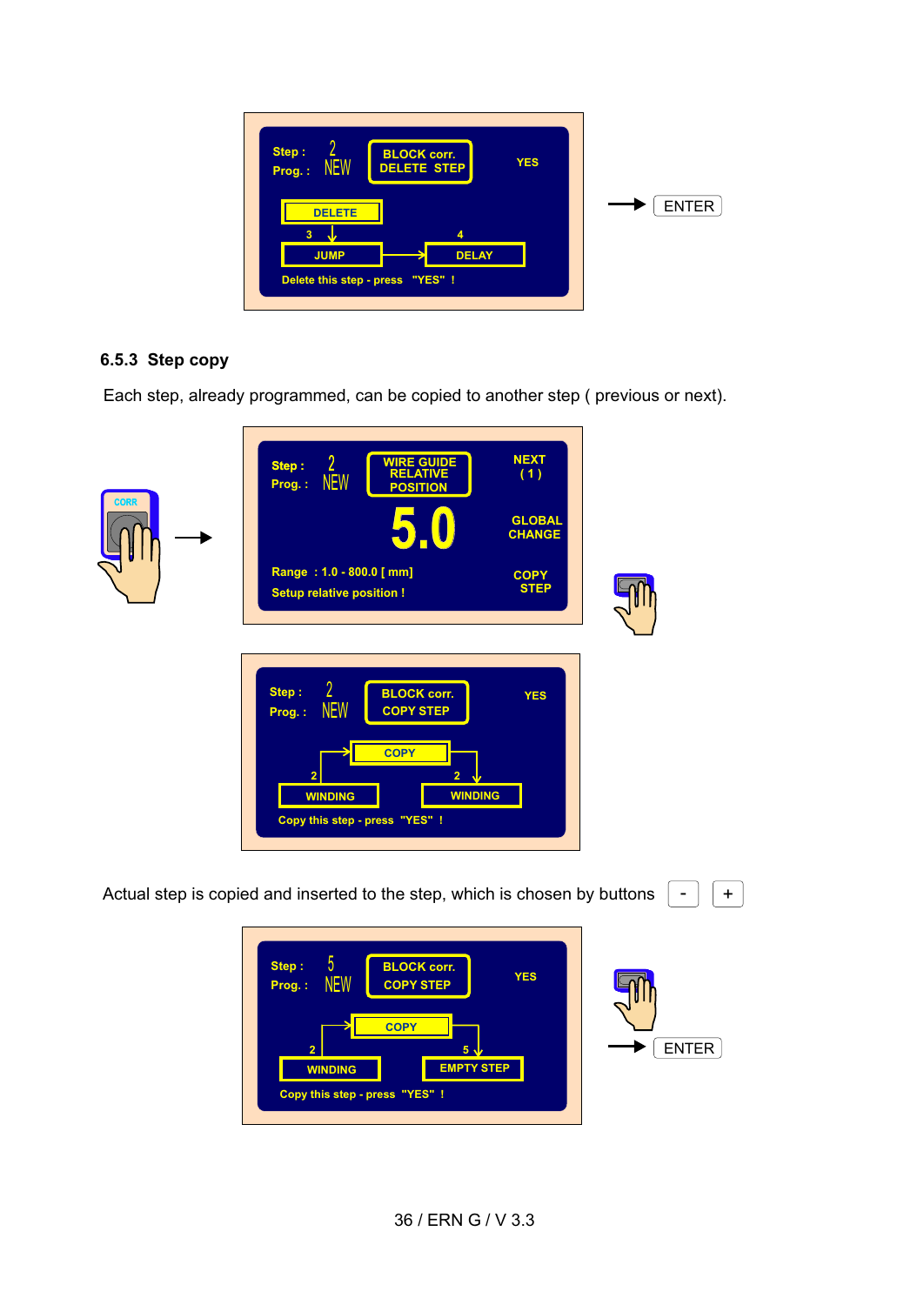## **6.5.4 Global change**

Function allows you to change one chosen parameter in all the following steps, which must be the same type. For example: if the actual step is winding, chosen parameter will be changed in all following winding steps. This is valid for all other step types ( SHIFT,JUMP,PAUSE ).



The pitch is changed in all other consecutive winding steps.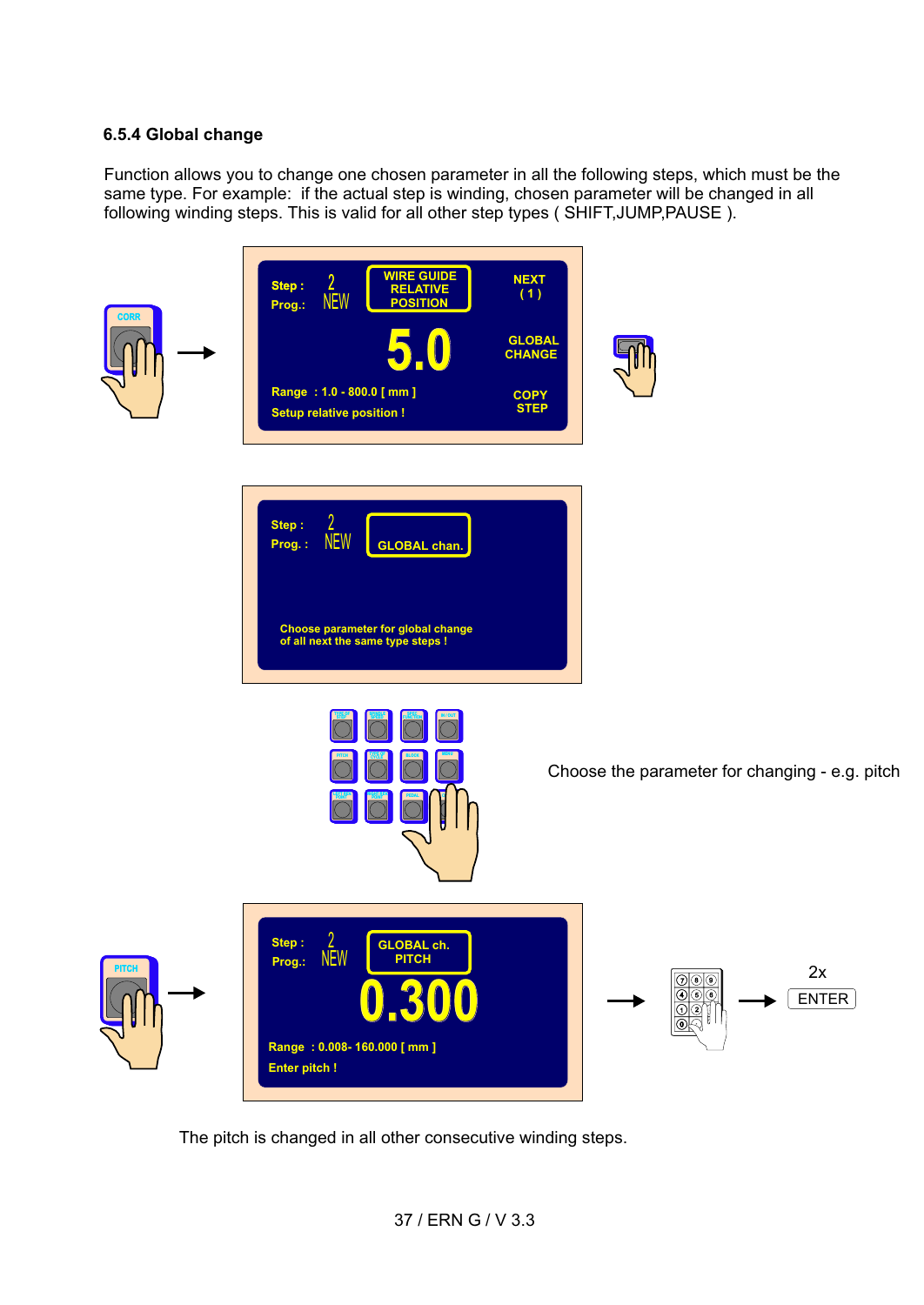## **6.5.5 Coordinate offset**

Correction provides offset all coordinates in program to the left or right about entered value.



All programmed coordinates / left,right reversal points and shifts/ are incremented about value 20,0 mm.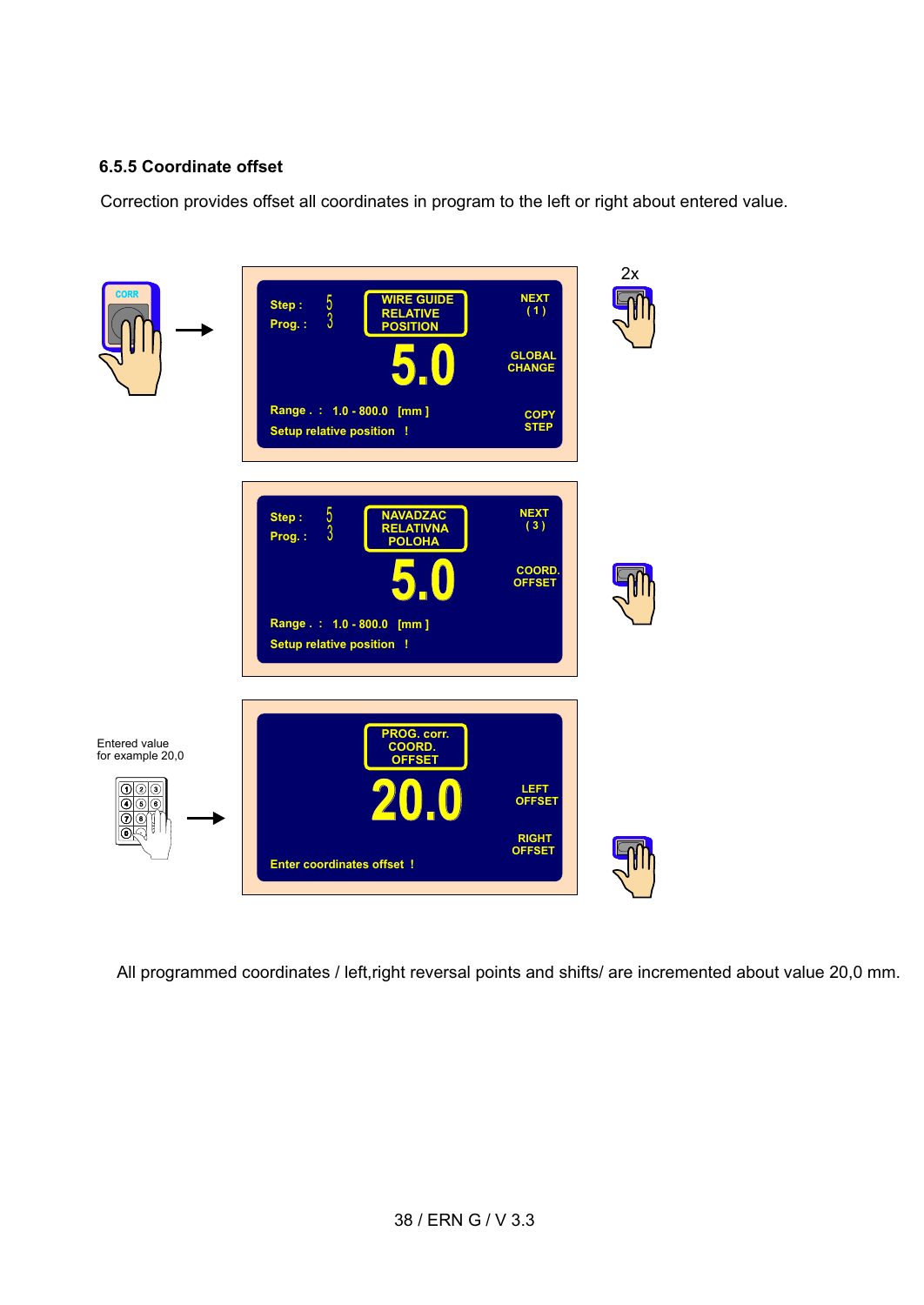## **6.6 Special functions**

### **6.6.1 Layer stop**

This function activates winding step STOP, after each wound layer.



Until programmed number of turns is not reached, machine stops after each layer on the left or right reversal point.

> If the assigned layer is displayed, this function will increment its value automatically, after each layer.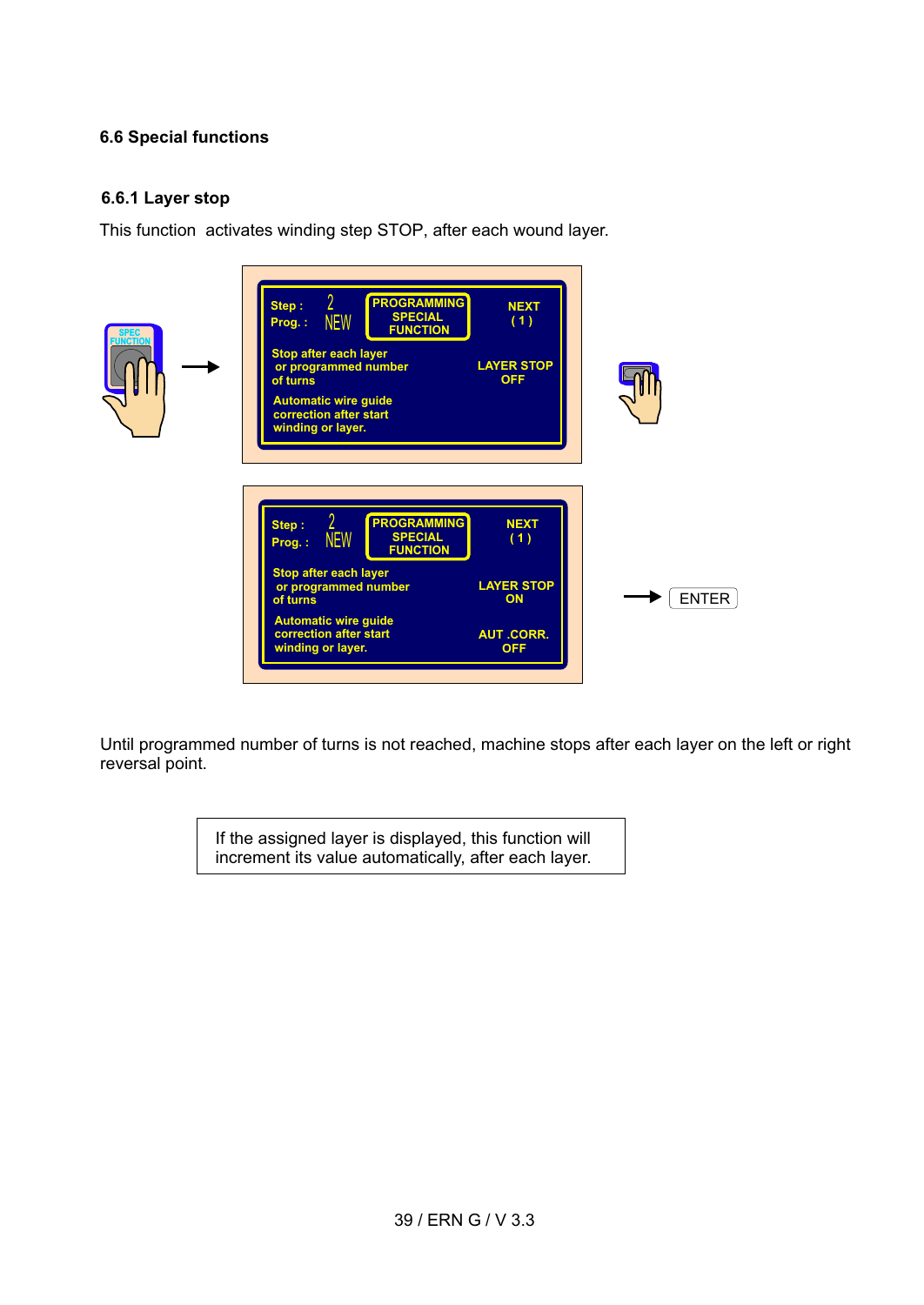## **6.6.2 Automatic correction**

Utilization of this function is mainly related to previous function LAYER STOP. It allows you to correct wire guide position after following start of the layer.



After the first layer is wound (e.g. from left to the right), press the wire guide correction button and correct the wire guide position. This corrected position is saved by pressing SAVE AS RIGHT CORRECTION button. Likewise, we insert and save the left correction after the second layer (from right to the left) is wound. For all the following layers in this step, all the corrections are done automatically, after start.

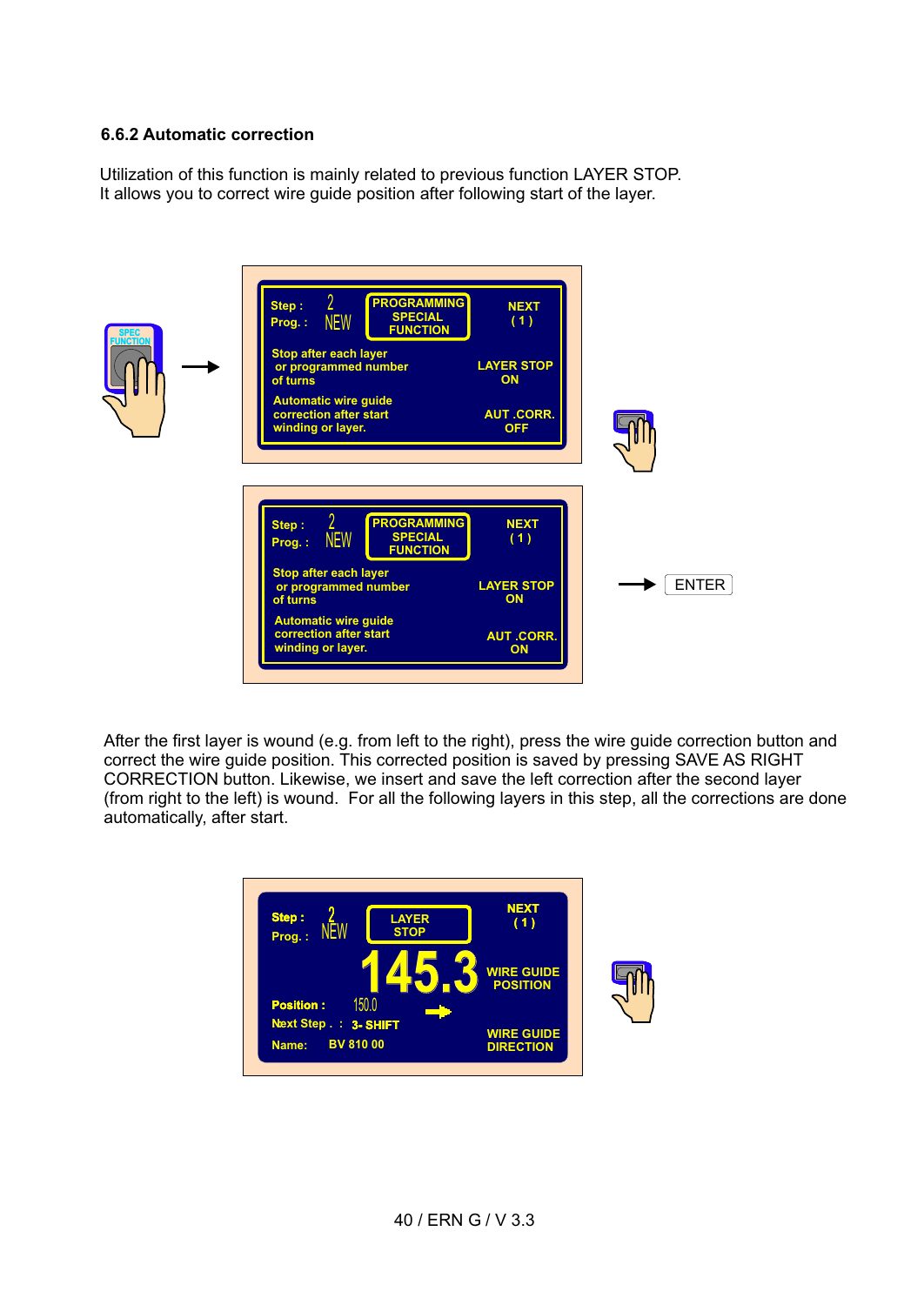





Maximal value for wire guide correction can not overreach  $\pm$  10 mm position diversion, after the layer is wound. Higher values are not accepted !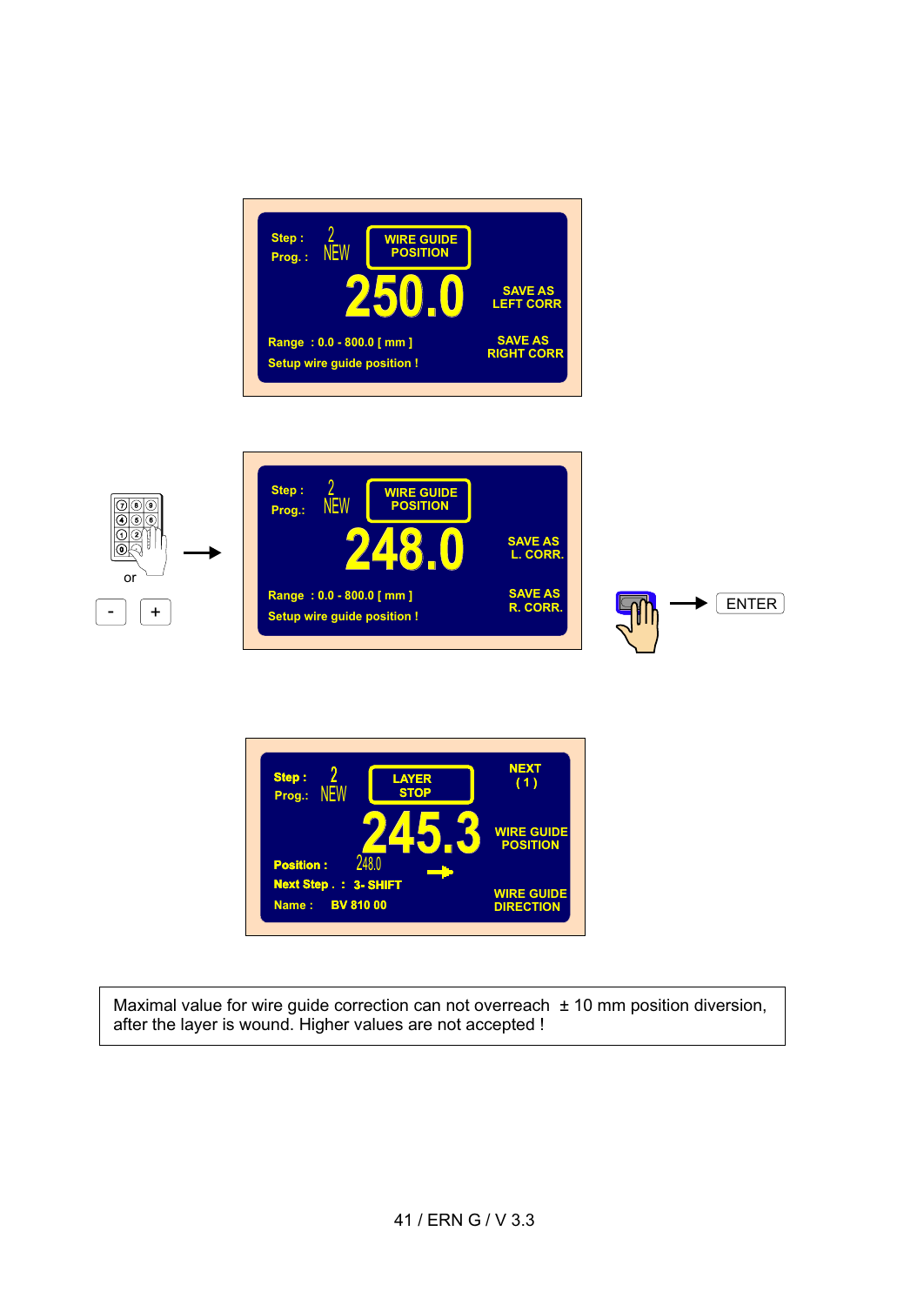## **6.6.3 Automatic switch to manual regime**

Function provides automatically machine switch to manual regime, after the layer or whole winding step is completed.

We can wind, just by foot pedal in manual regime. Also, the value of the pitch is taken from the actual step. The wire guide direction is controlled by multifunction button WIRE GUIDE DIRECTION. The number of turns, that is wound in this regime is not defined.



Manual regime switch OFF is done by pressing MANUAL button.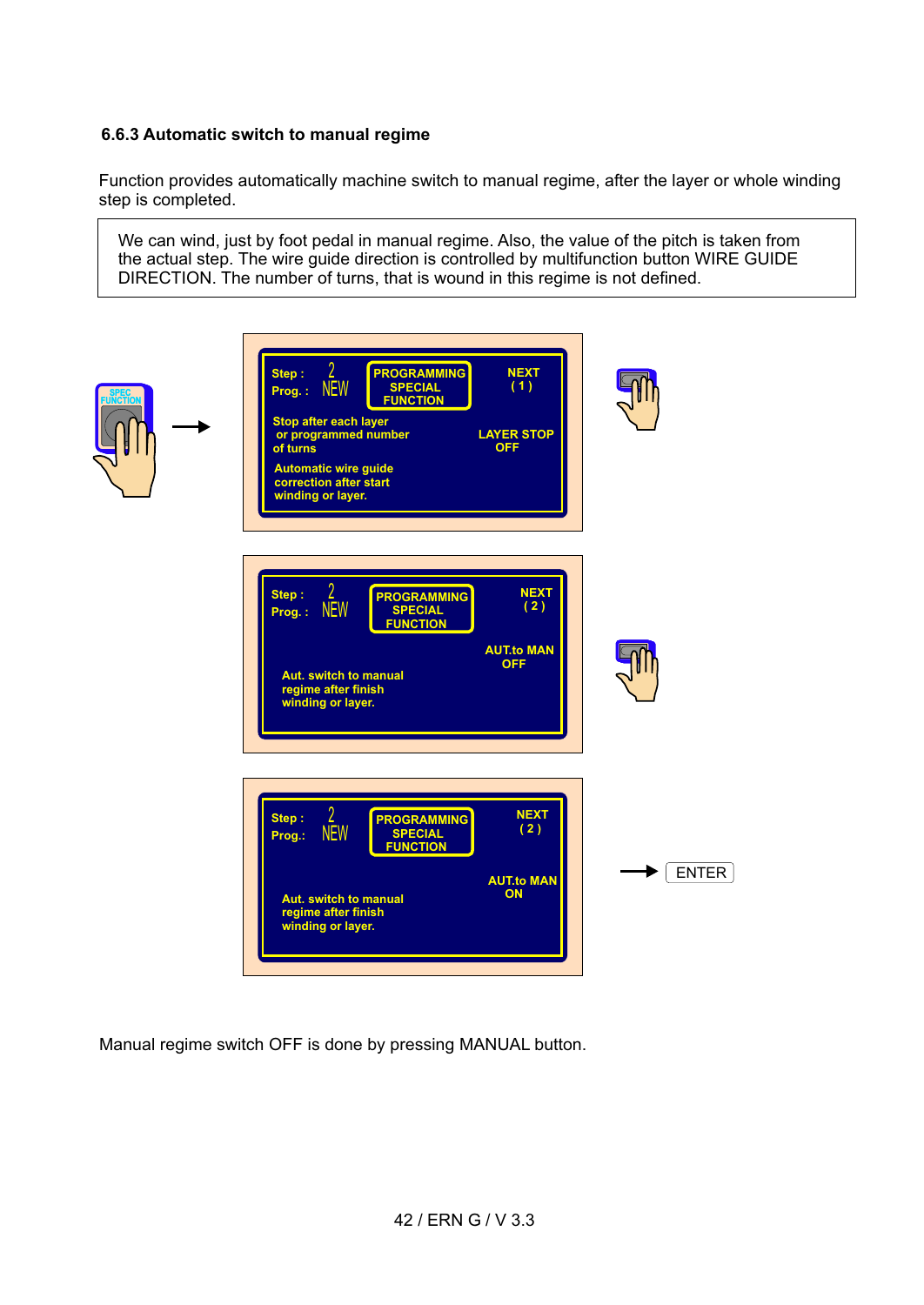## **6.6.4 Trapezoidal winding**

Function provides shifting of reversal points after each layer automatically.

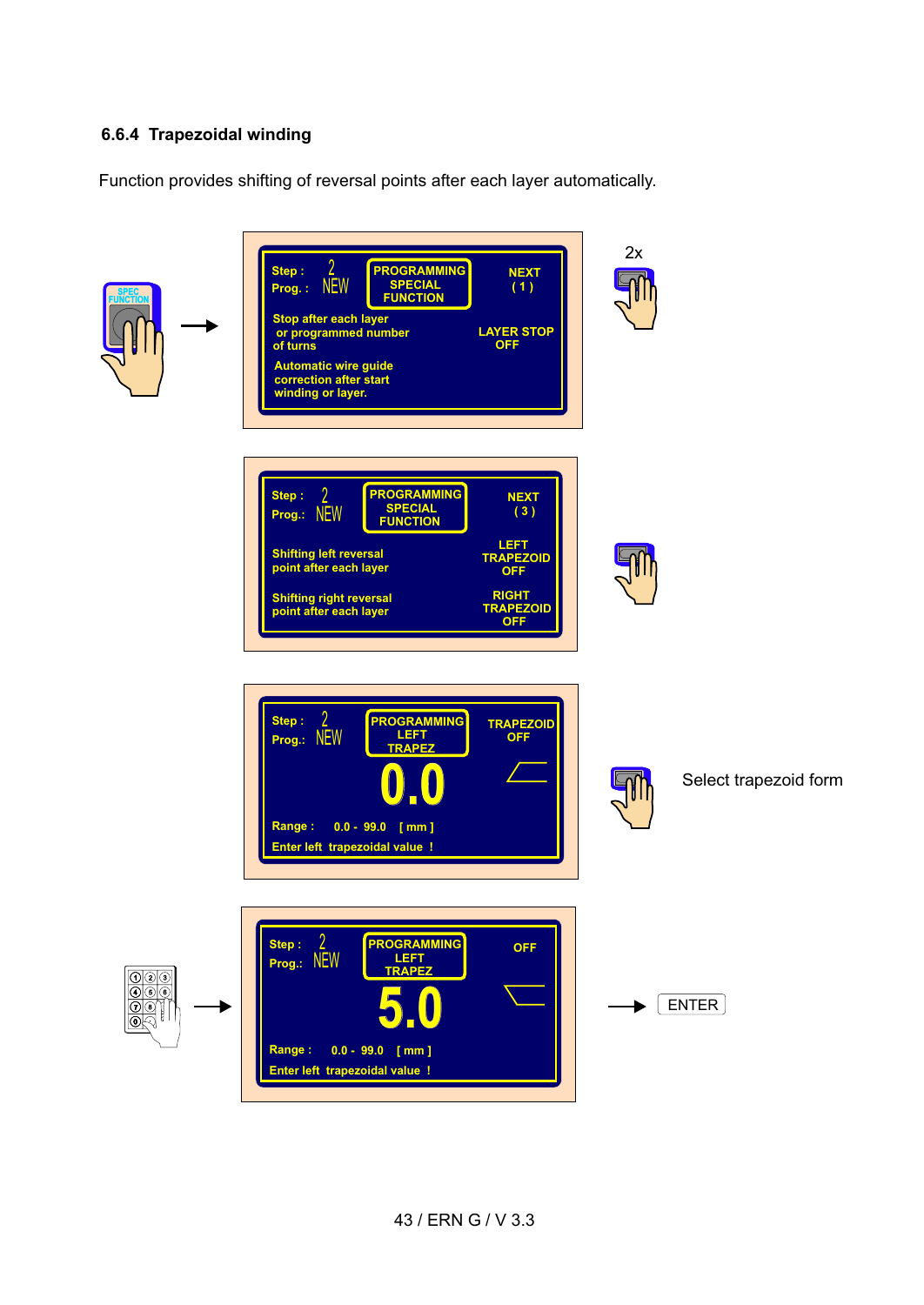





Switch function off

Available form of trapezoidal windings :

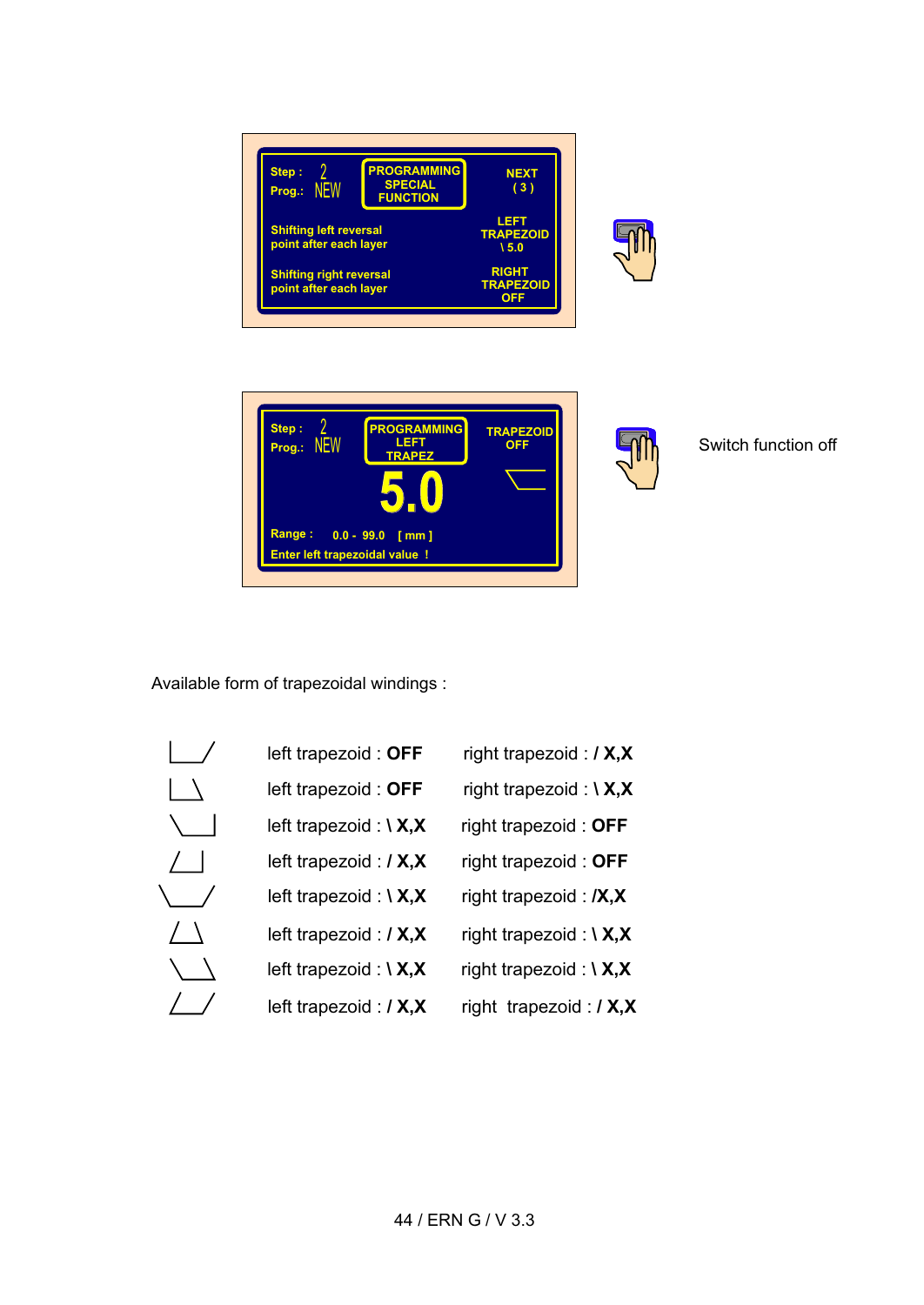#### **6.7 Auxiliary inputs and outputs**

Machine provides an oportunity to program and control up to 4 auxiliary digital outputs and 4 digital inputs in each step. Digital inputs and outputs are galvanise isolated. Relay is applied in standard equipment.



## **6.7.1 View window for inputs and outputs**

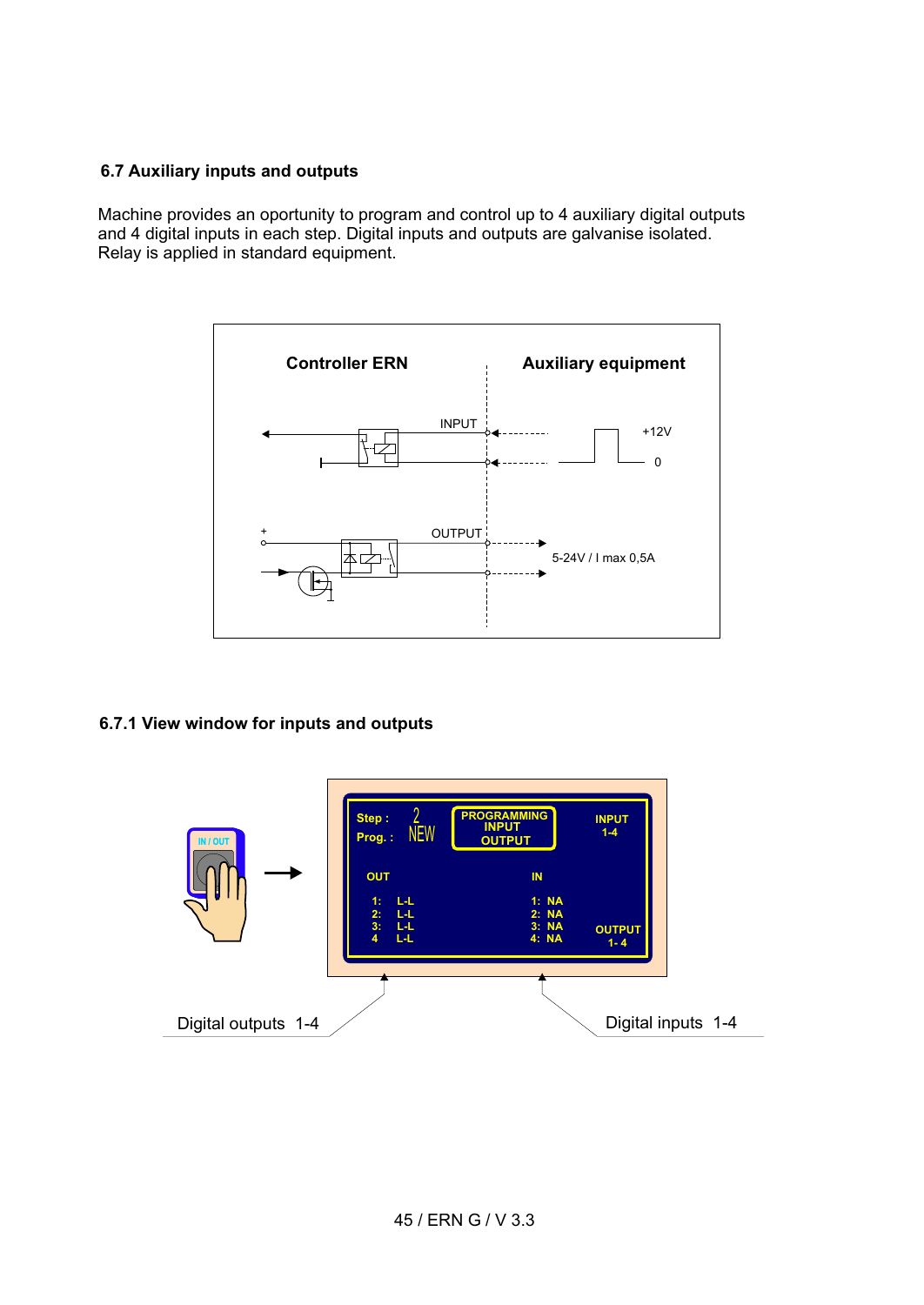## **6.7.2 Digital inputs programming**



Each digital input can be programmed as:

- **NA** input is inactive<br>**I** winding cycle in
- **I** winding cycle interrupton is done, if input is high (+ 12 V)<br>**S** winding cycle start is done, if input is high (+12 V)
- winding cycle start is done, if input is high  $(+12 V)$
- **SB** start is blocked, while duration of high  $(1 + 12V)$

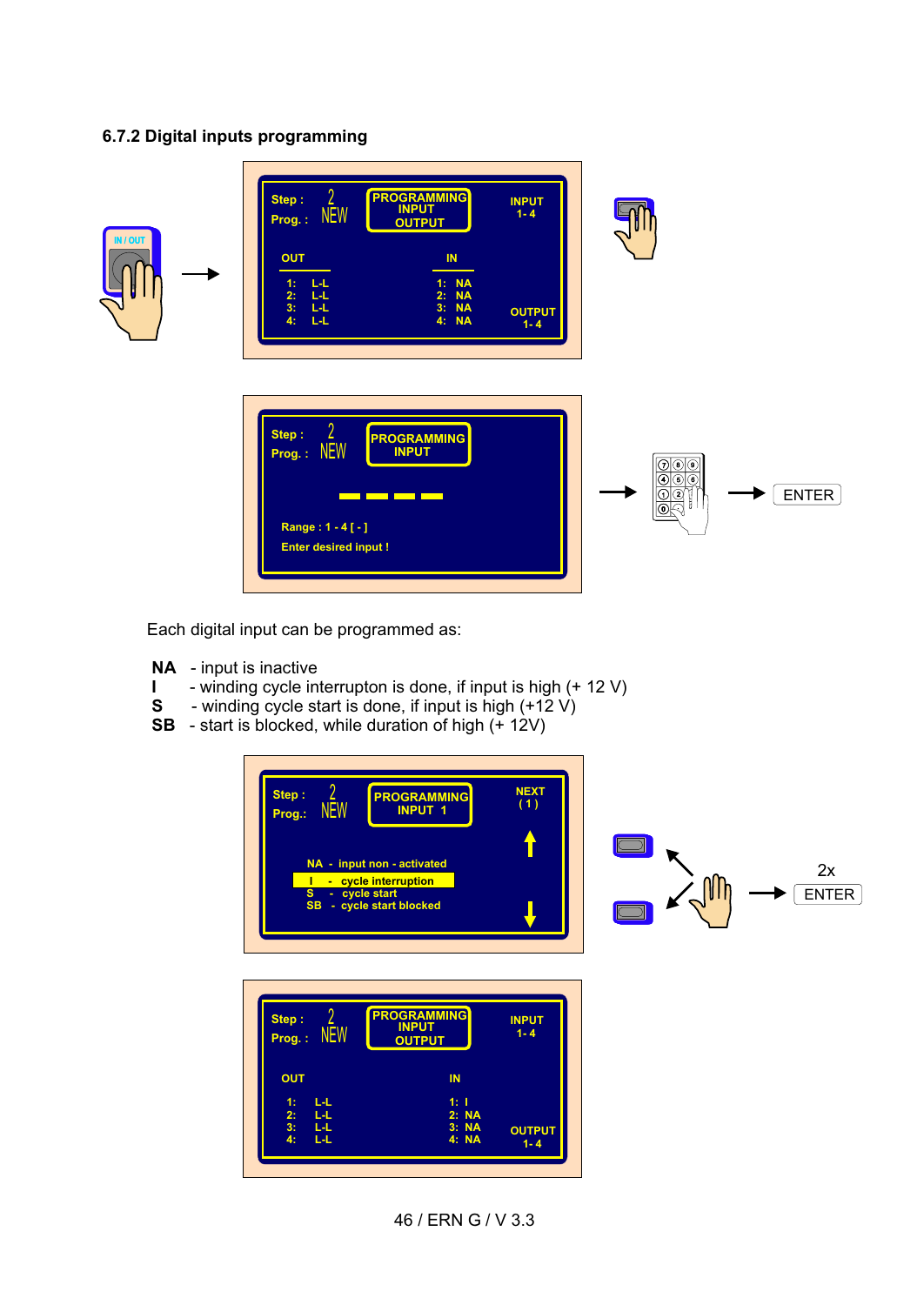## **6.7.3 Digital outputs programming**

3 following parameters can be programmed in digital outputs 1 - 4:

**Enter asked input !**

- level of output, after step start up ( L relay on, H relay off )
- level of output, after step finish up ( L relay on, H relay off )
- delay of output action





0

ن.)(دە

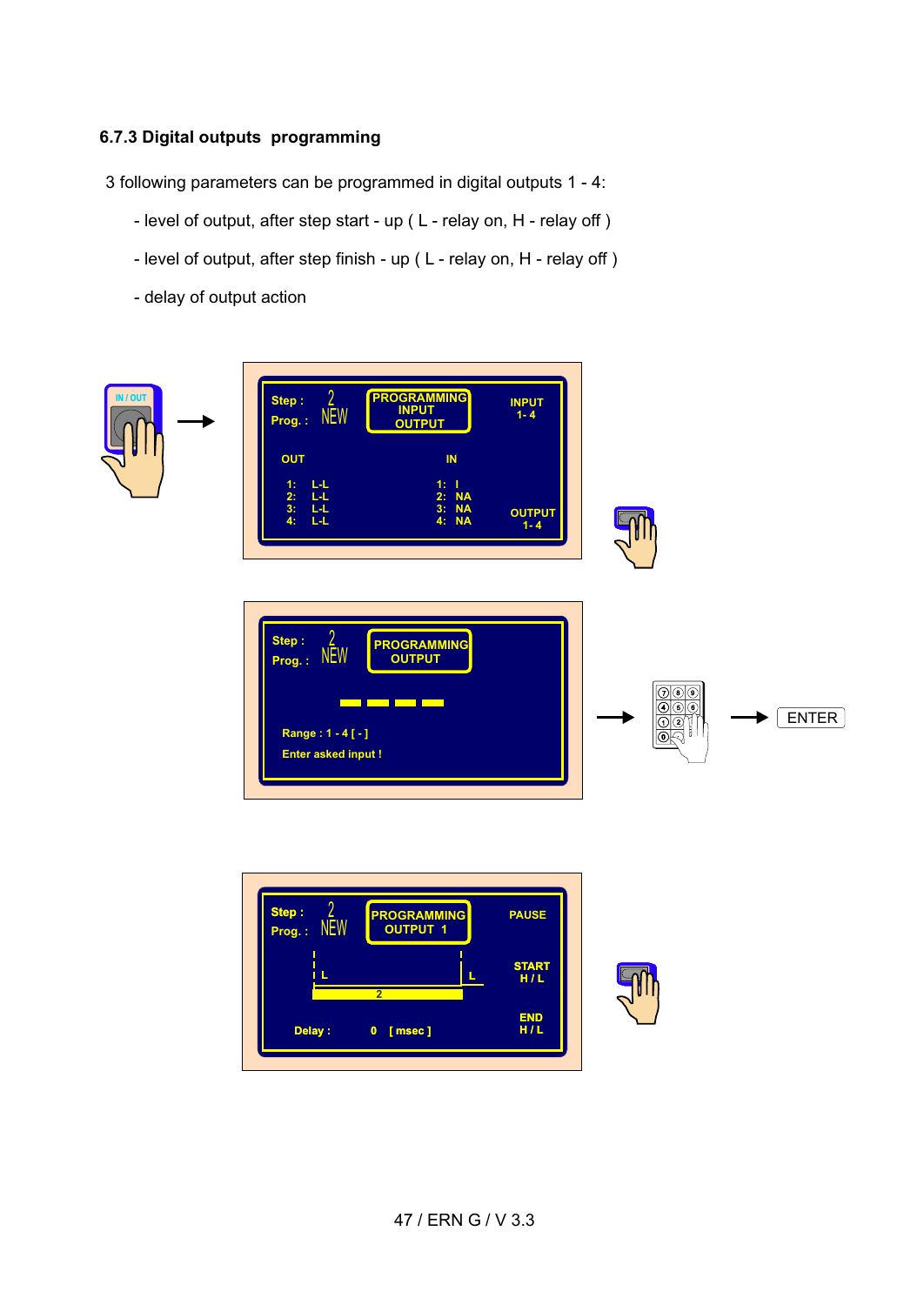



## **Delay**



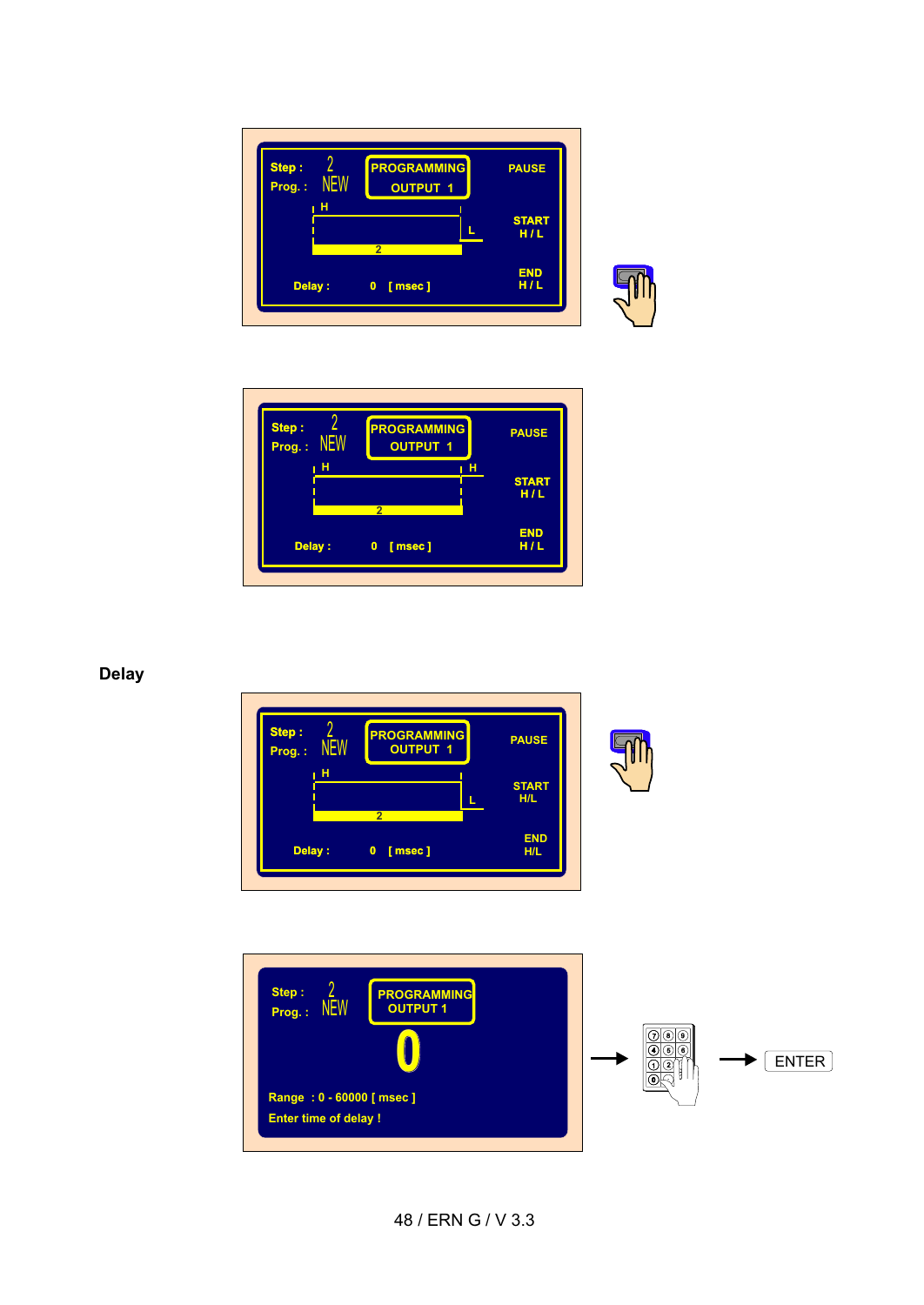

#### **6.8. Program name**

Created winding program shoud be named for quick and easy orientation. The name can consist of max.24 characters in accordance with Character scheme. If winding programs are stored to USB flash drive as well, is highly recommended to use format **8.3** (1 to 8 characters,optionally followed by a period "." then extention up to 3 characters.) For example "ern-test.tpc"

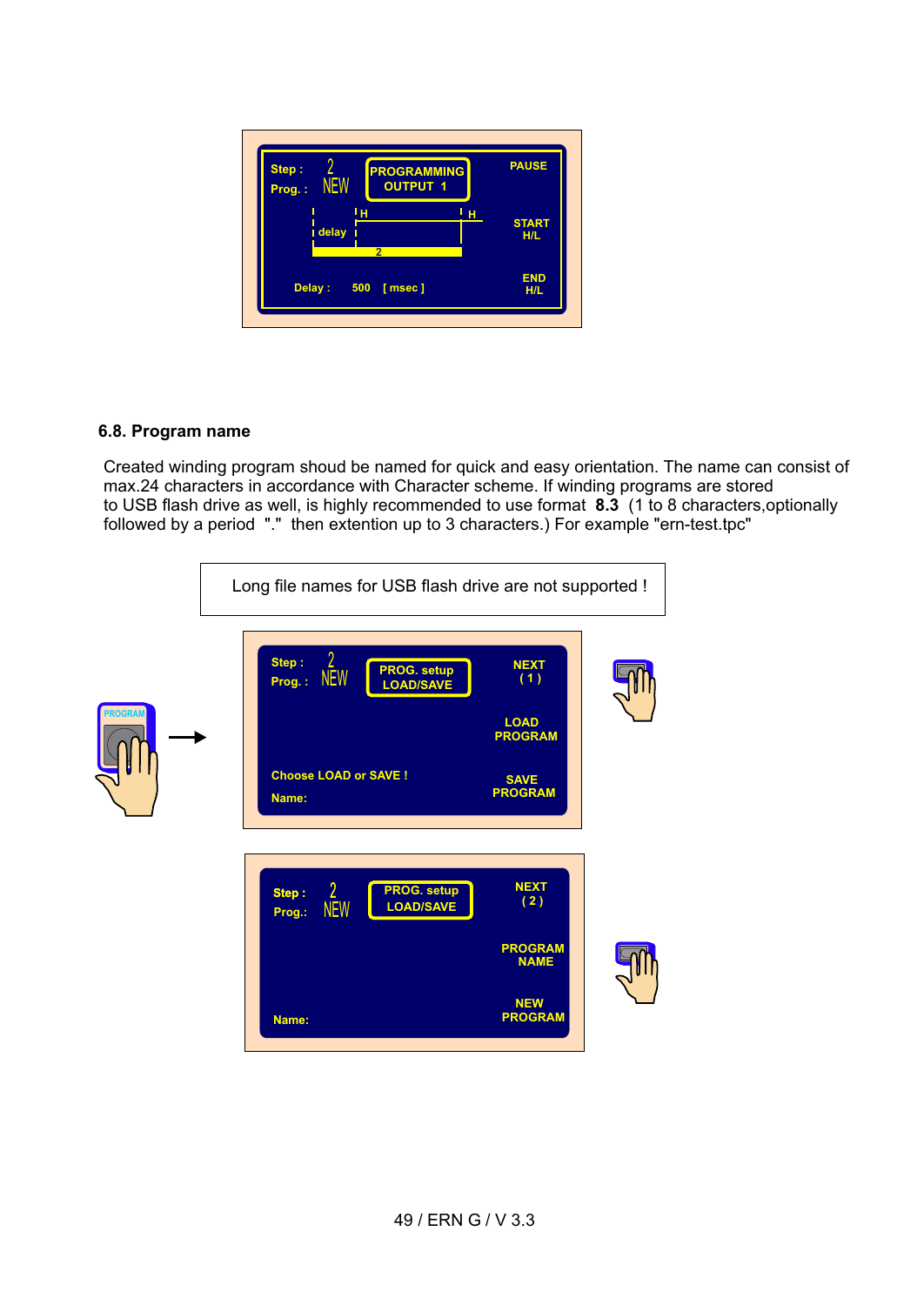

### **7. Program saving and opening**

Actual program is placed in working part of memory. This program can be saved to an optional block or other saved program can be opened.

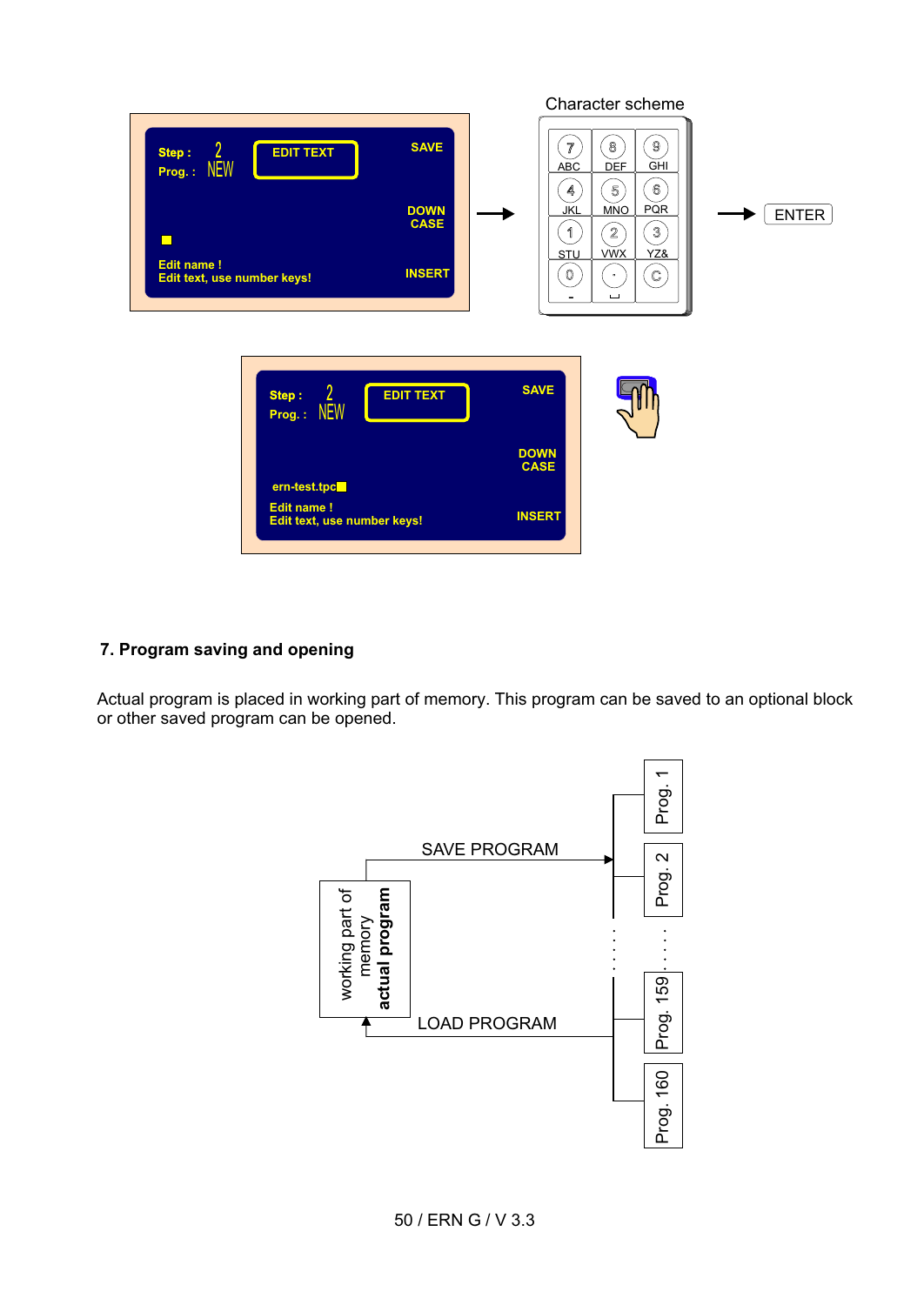# **7.1 Program opening**

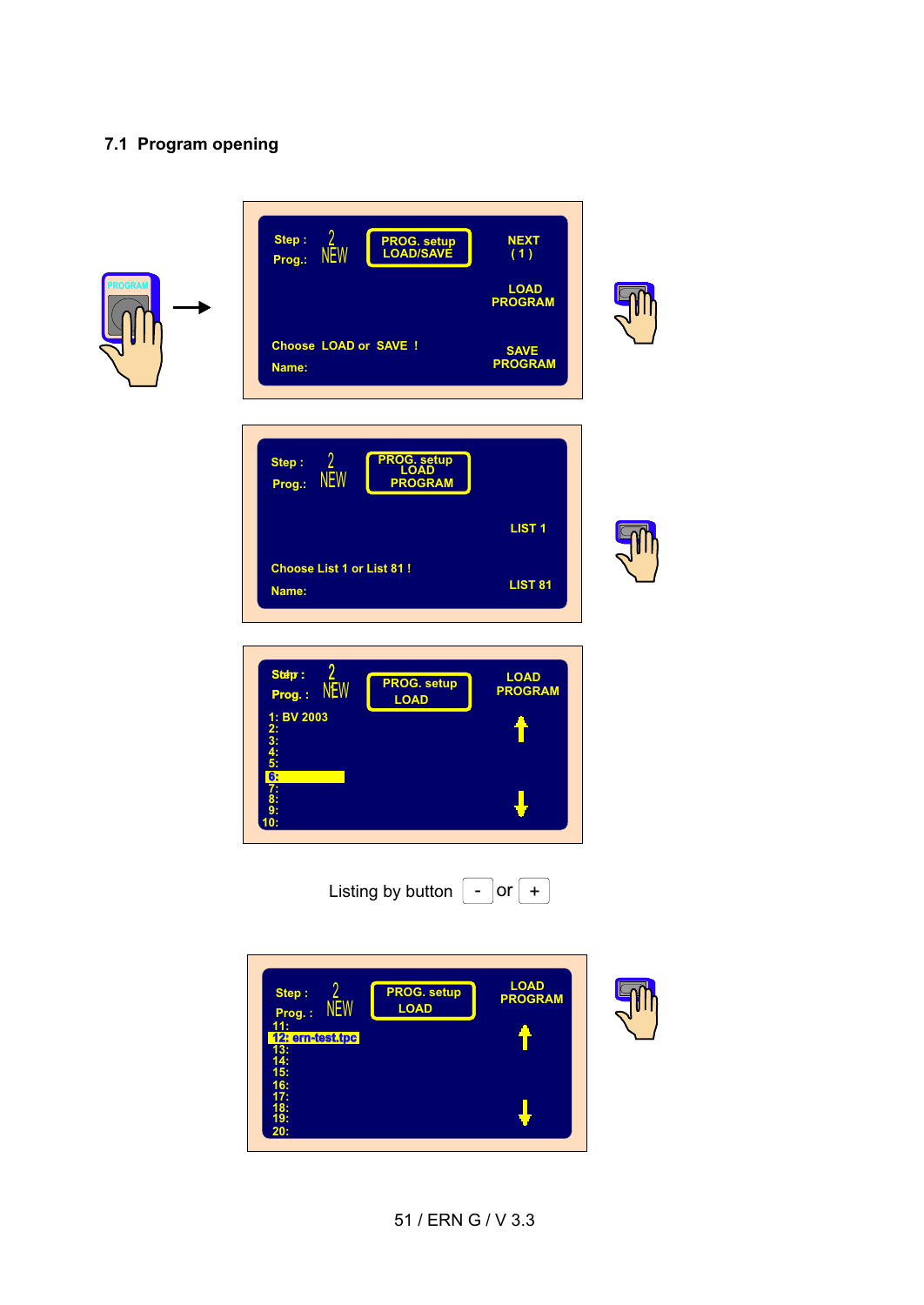

## **7.2 Program saving**

Capacity of the internal memory is 11500 steps divided to 160 blocks. Max. step capacity is limited as follows:

Blocks 1 - 10 : max.capacity up to 350 steps Blocks 11 - 20 : max.capacity up to 100 steps Blocks 21 - 160 : max.capacity up to 50 steps

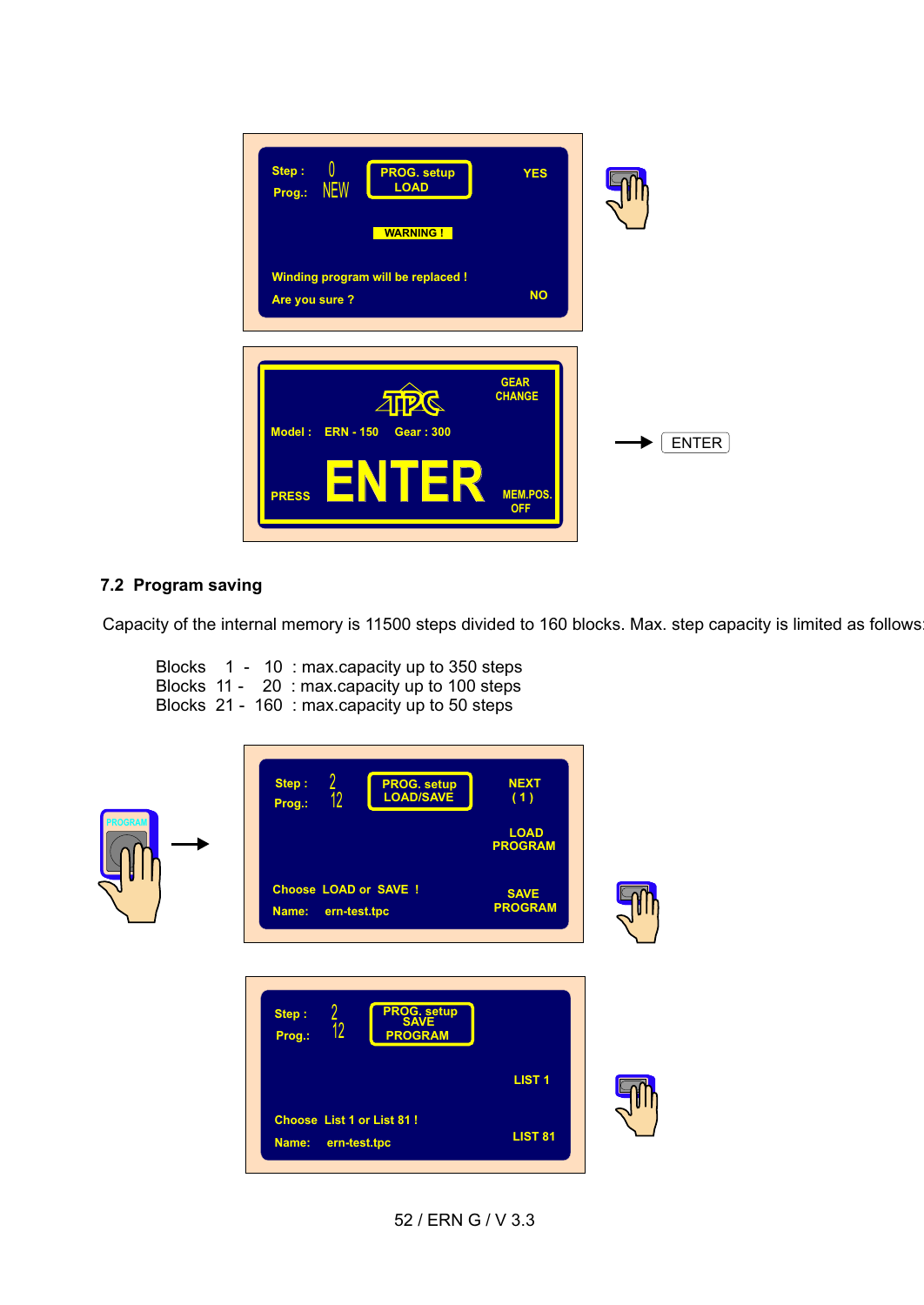



| <b>EDIT TEXT</b><br>Step :<br>Prog. :<br>12      | <b>SAVE</b>                |
|--------------------------------------------------|----------------------------|
| ern-test.tpc                                     | <b>DOWN</b><br><b>CASE</b> |
| <b>Edit name!</b><br>Edit text, use number keys! | <b>INSERT</b>              |



Correct program name if required

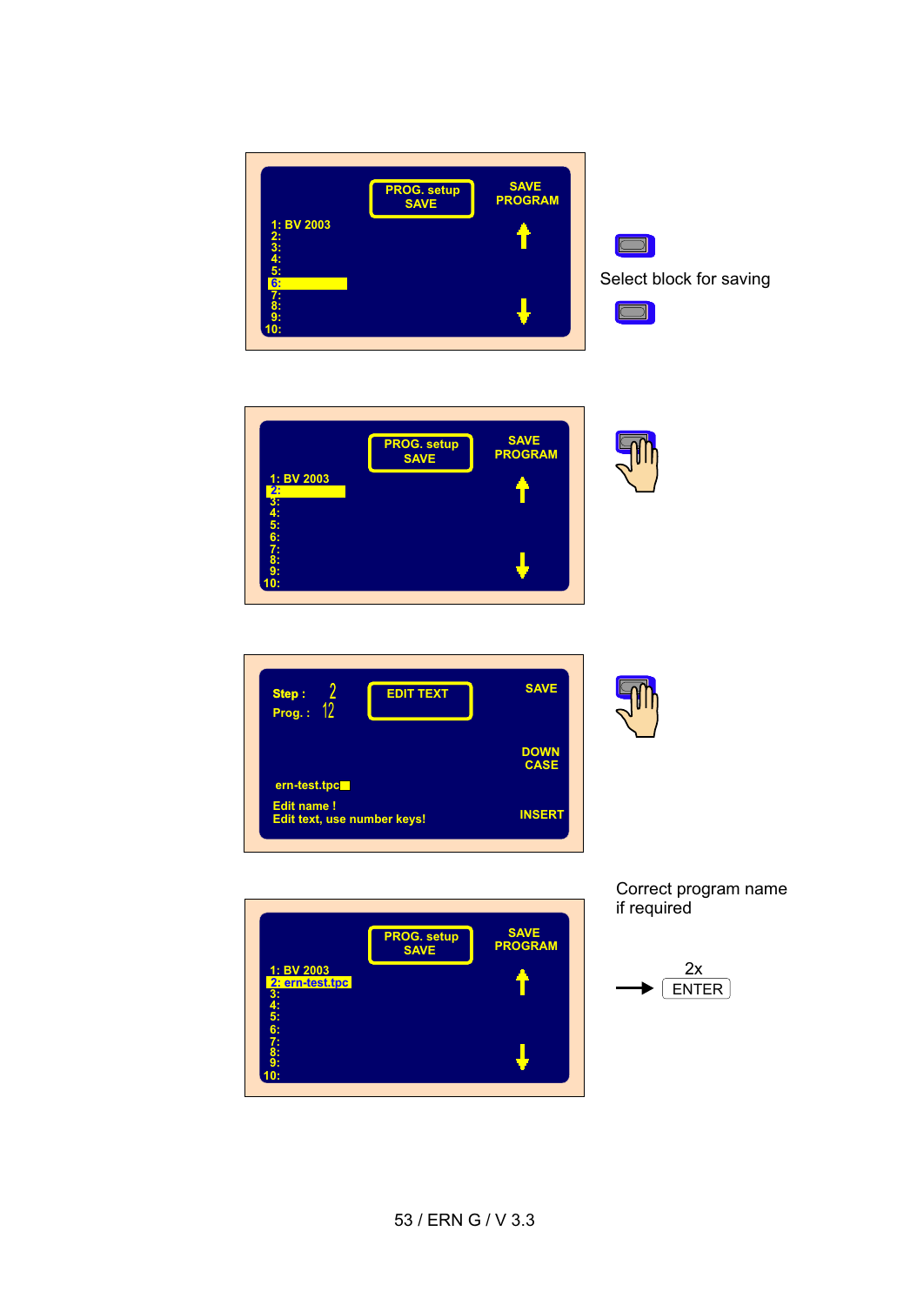#### **8. MENU**

 **MENU**

Displays and allows to change some machine basic setting.

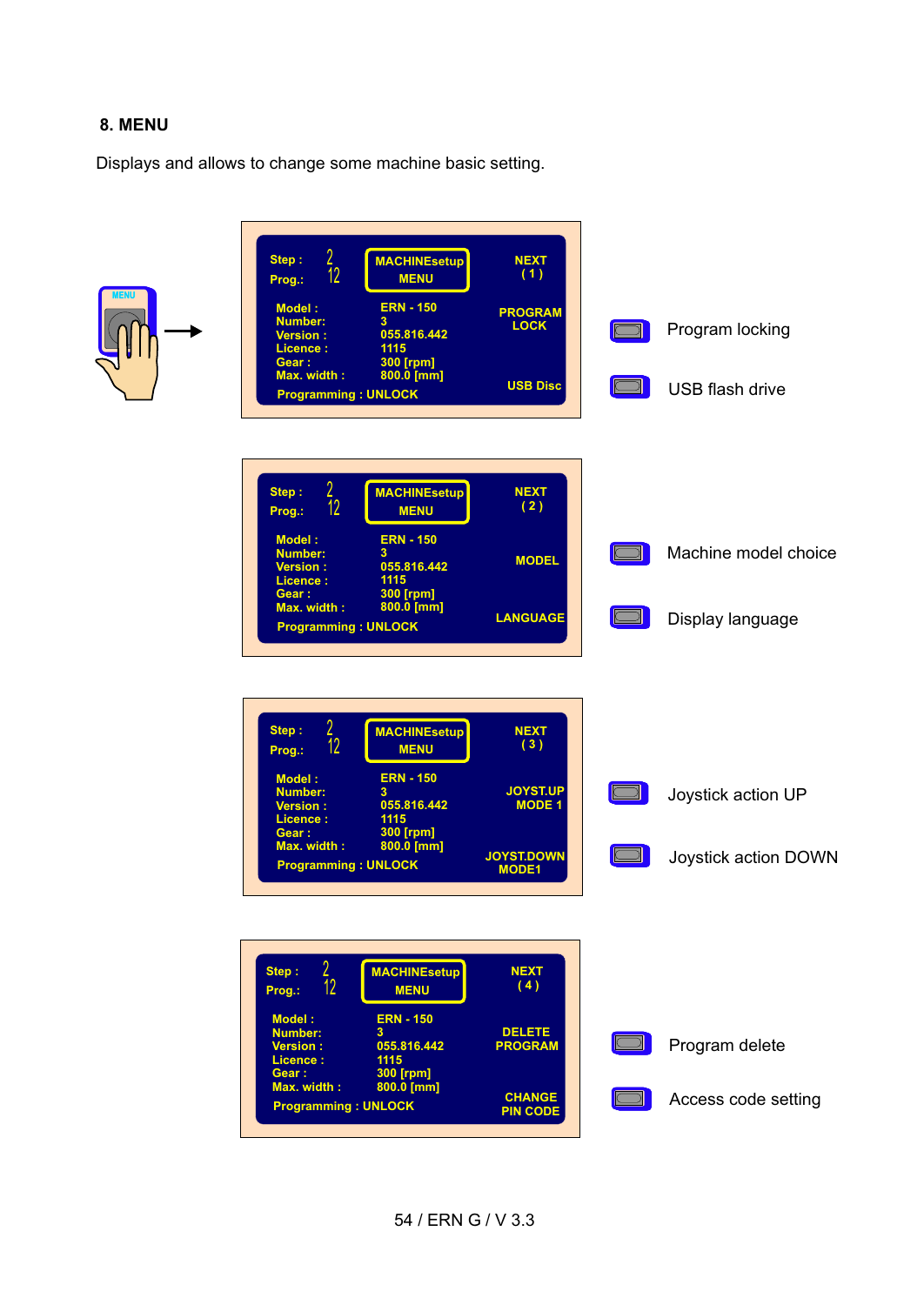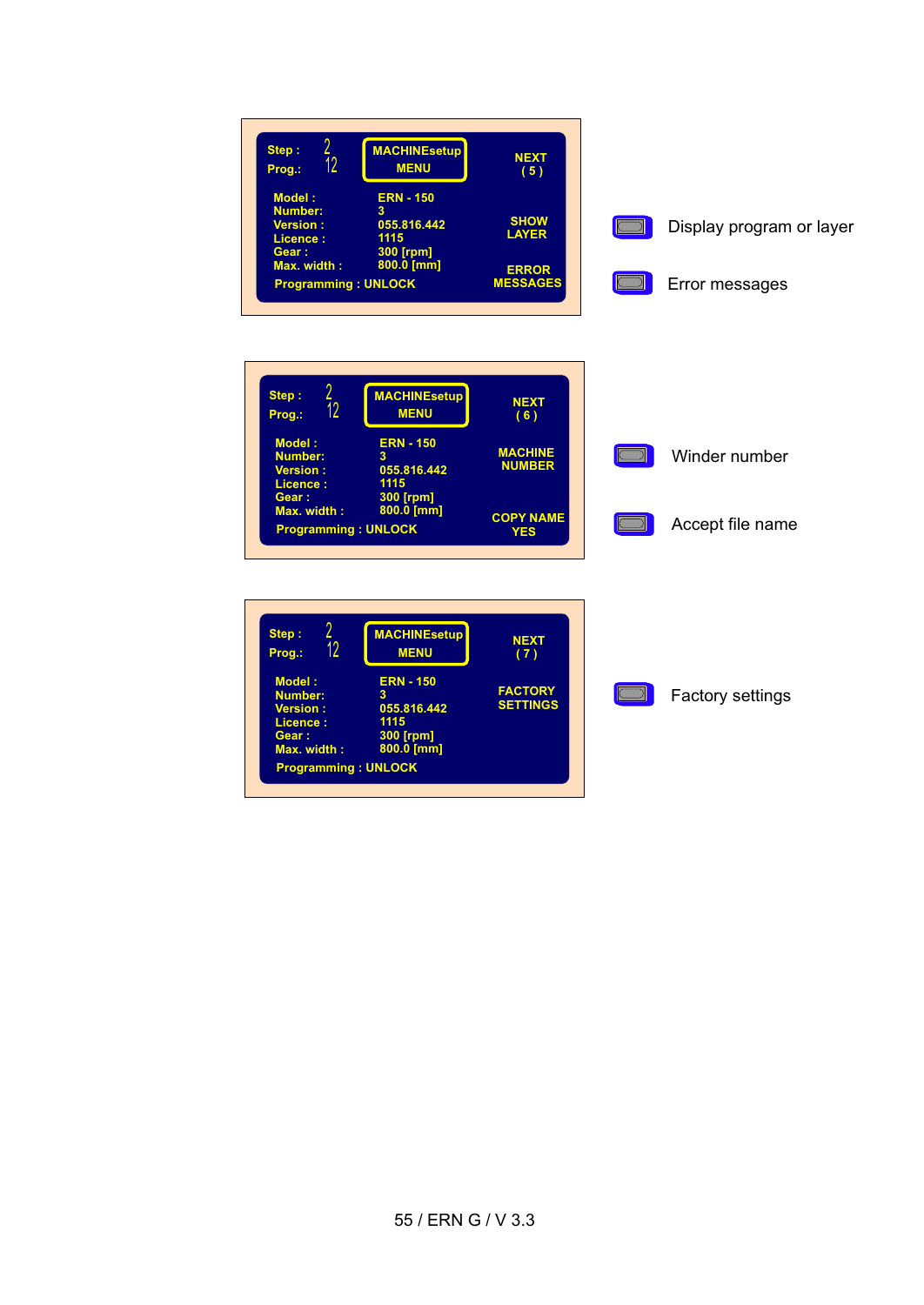## **8.1 Program locking**

Programming can be locked or unlocked by entering MASTER or PIN code. Corrections which are performed during winding process (wire guide correction, back winding, abort step etc.) are not blocked.

#### **8.2 USB flash drive**

Entry to USB flash drive directory. If USB flash drive is not connected, the button is inactive.

#### **8.3 Machine model choice**

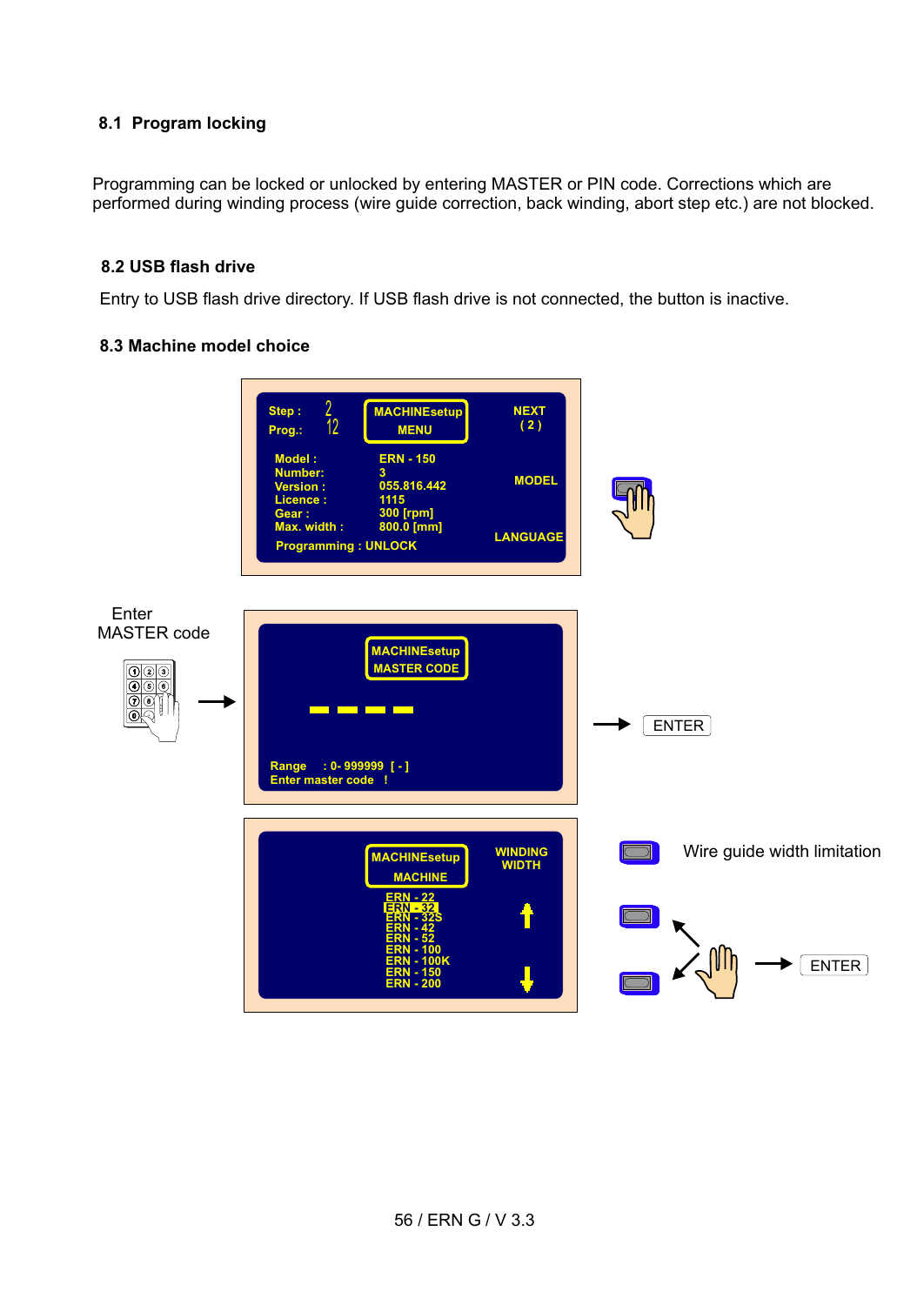## **8.4 Display language**

Allows you to choose display language.



### **8.5 Joystick action**

If the machine is equipped with a four-way joystick, the action of its UP and DOWN position can be programmed. Left and right position is fixed for wire guide correction.

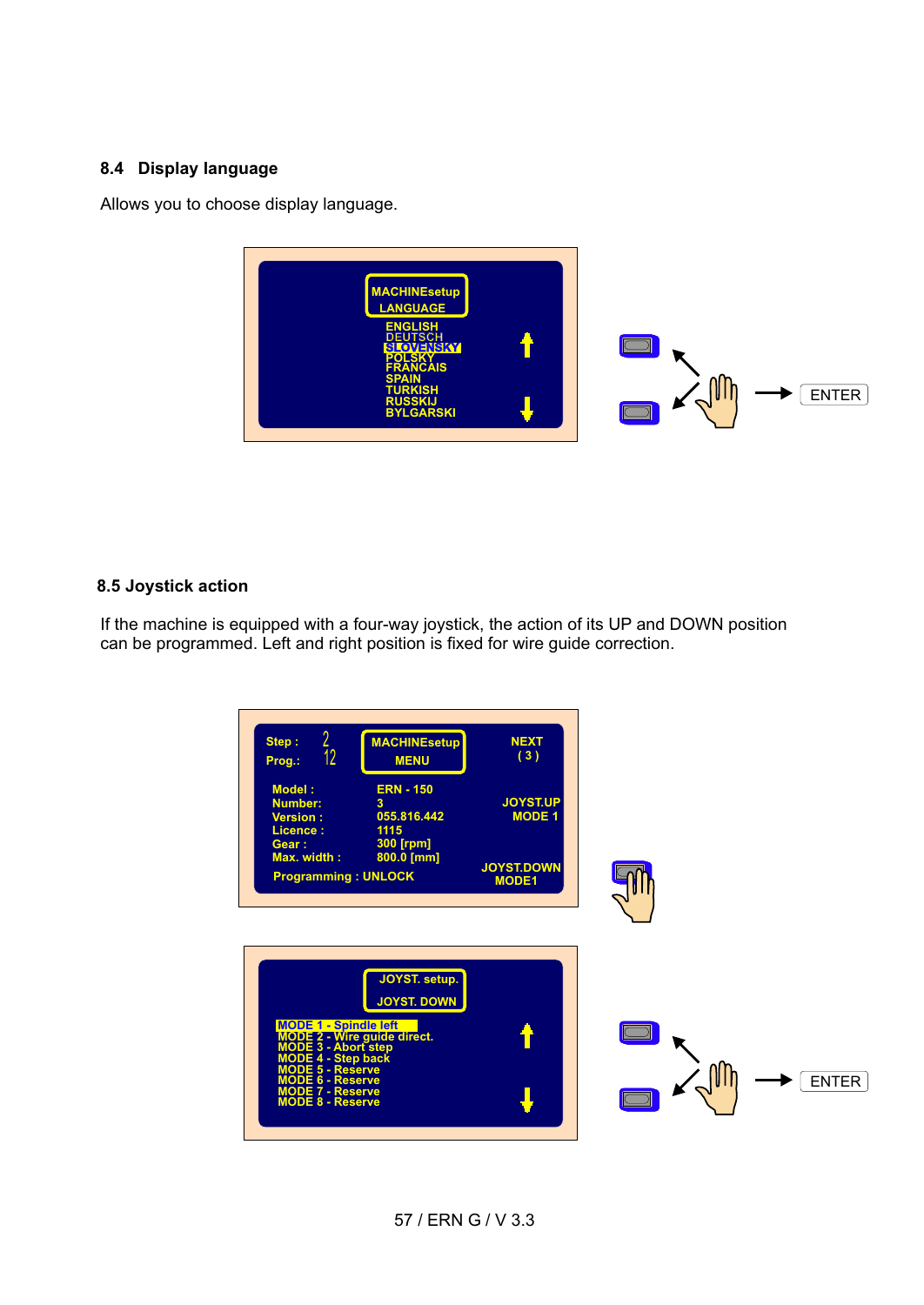## **8.6 Program ( block ) delete**

Working part of memory and appropriate block can be deleted.



#### **8.7 Access PIN code setting**

Available codes for user :

- MASTER code allows you to change all settings in menu. This code is fixed by producer and is referred to guarantee certificate.
- PIN code lock and unlock programming. This code can be set by user in range 0 999999 Default : "0"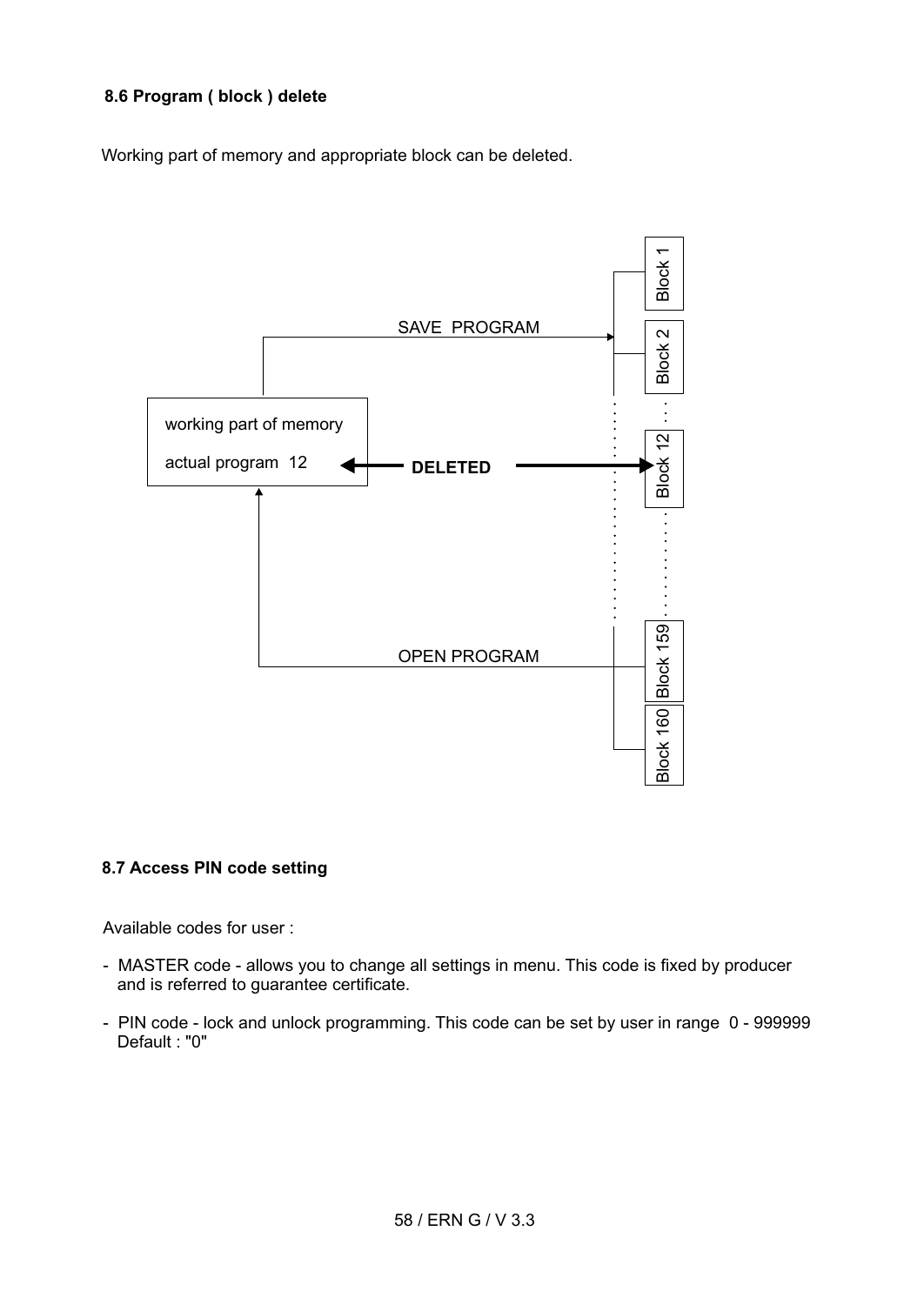#### **8.8 Error messages**

Digital control by CAN- bus provides to store and display eventual errors of Servo Drive. Displayed errors are dedicated for service.

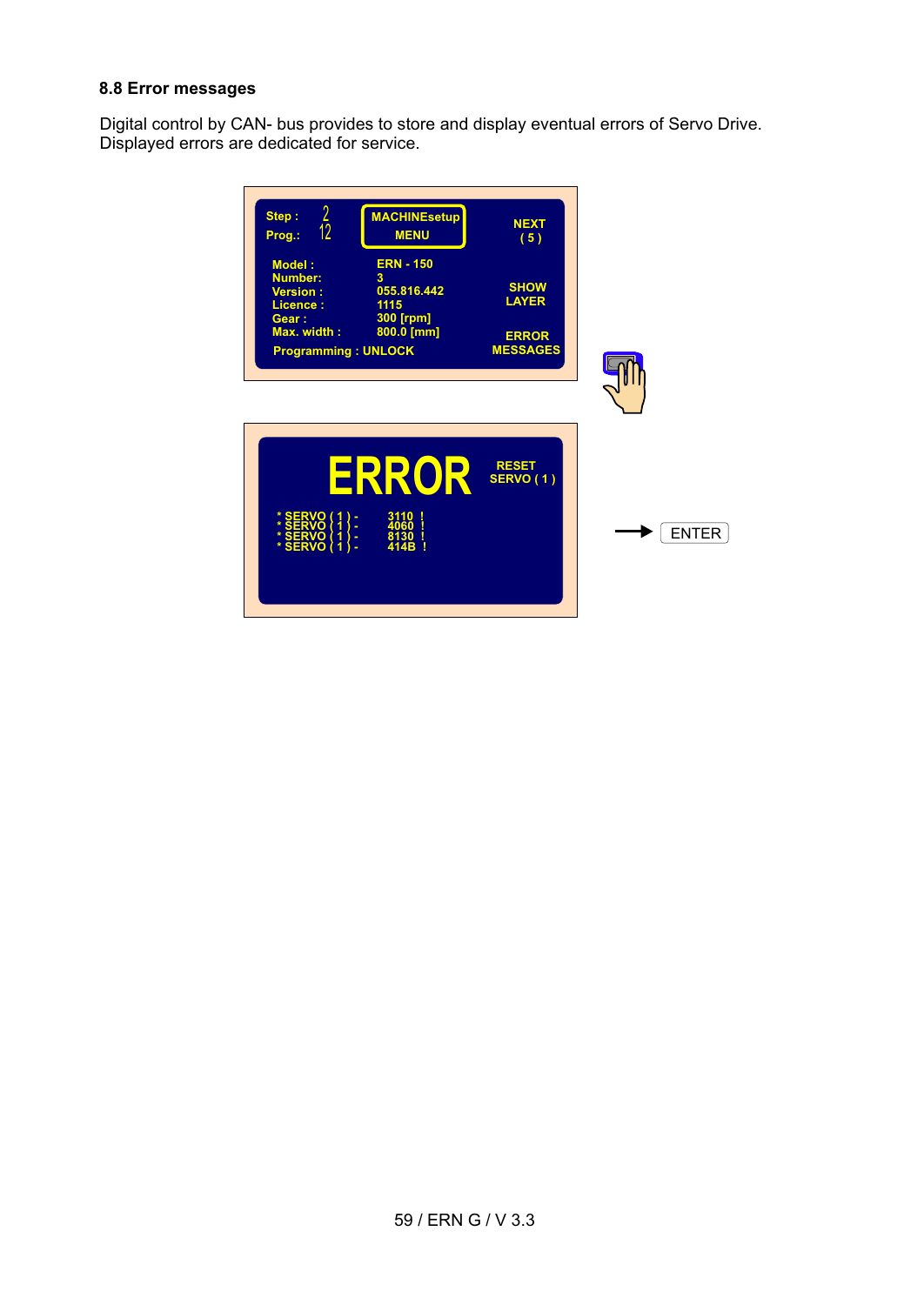#### **8.9 Winder number**

Winder number can be set for easy network identication.



#### **8.10 Accept file name**

 Winding programs, stored as files on USB flash drive or PC, can be named in different, for example short form,as the previous.



# COPY NAME

- file name is not displayed as a name of coil.

| Step:<br>12<br>Prog.:                                     | <b>MACHINEsetup</b><br><b>MENU</b>                        | <b>NEXT</b><br>(7)              |
|-----------------------------------------------------------|-----------------------------------------------------------|---------------------------------|
| Model:<br>Number:<br><b>Version:</b><br>Licence:<br>Gear: | <b>ERN - 150</b><br>з<br>055.816.442<br>1115<br>300 [rpm] | <b>MACHINE</b><br><b>NUMBER</b> |
| Max. width:<br><b>Programming: UNLOCK</b>                 | <b>COPY NAME</b><br><b>NO</b>                             |                                 |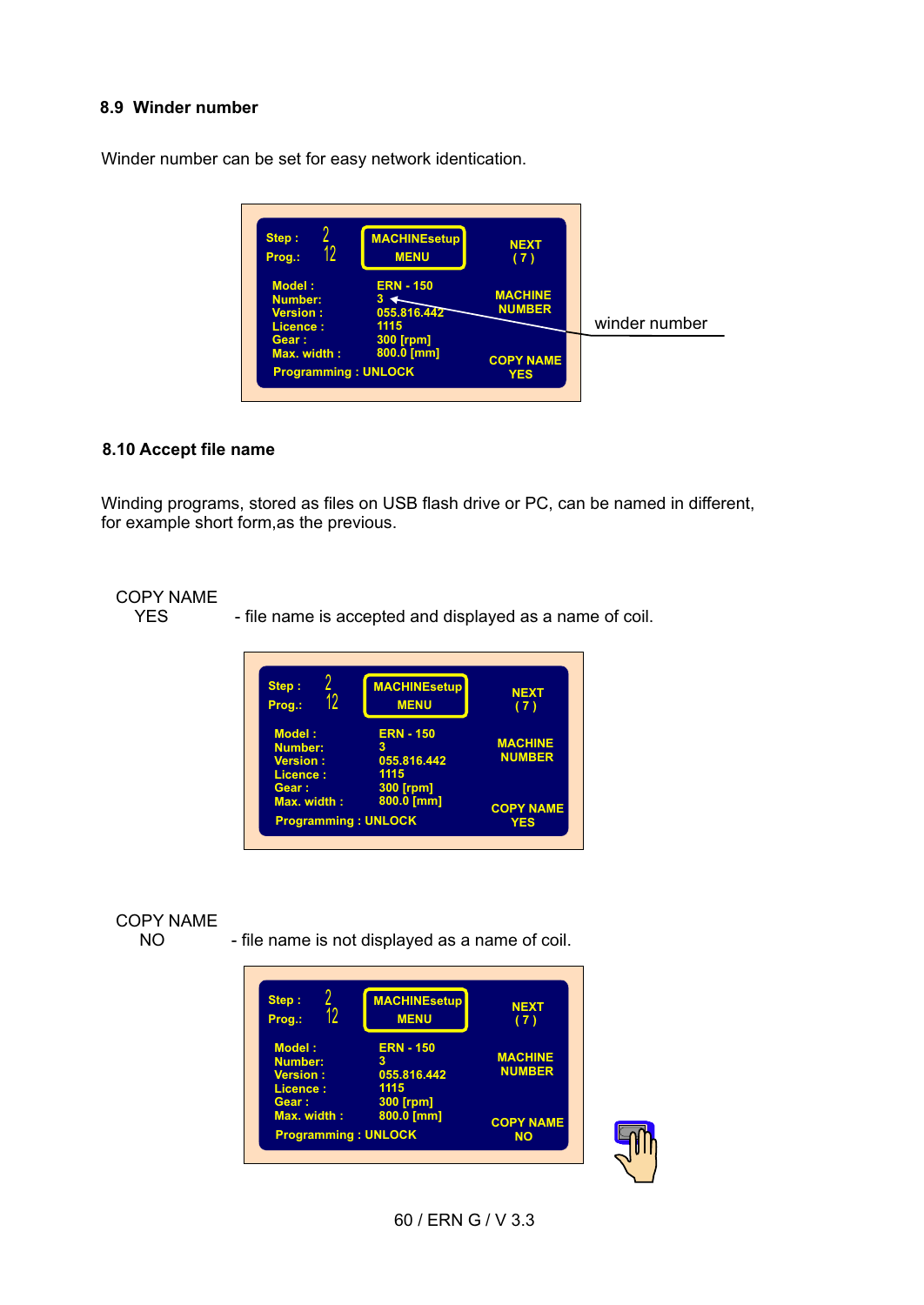## **9. ERROR report**

Mistakes in program are displayed by writing ERROR messages:

#### **ERROR Microswitch**

Mechanical displace of the wire guide. It appears in case, that the lateral power on the wire guide overcomes the torque of the step motor. Next procedure: press RESET

#### **ERROR Spindle speed versus pitch**

Pitch or spindle speed is too high (exceed the max.wire guide speed 75 mm/sek) Next procedure: press ENTER and correct either spindle speed or pitch

## **ERROR Wire guide position out of range**

Winding width is out of range. Next procedure: press ENTER and correct either relative position or reversal points

#### **ERROR Program is not logic**

Program is not logic in the case type of cycle ContFAST, next step can not be the shift, jump or winding with the opposite speed direction.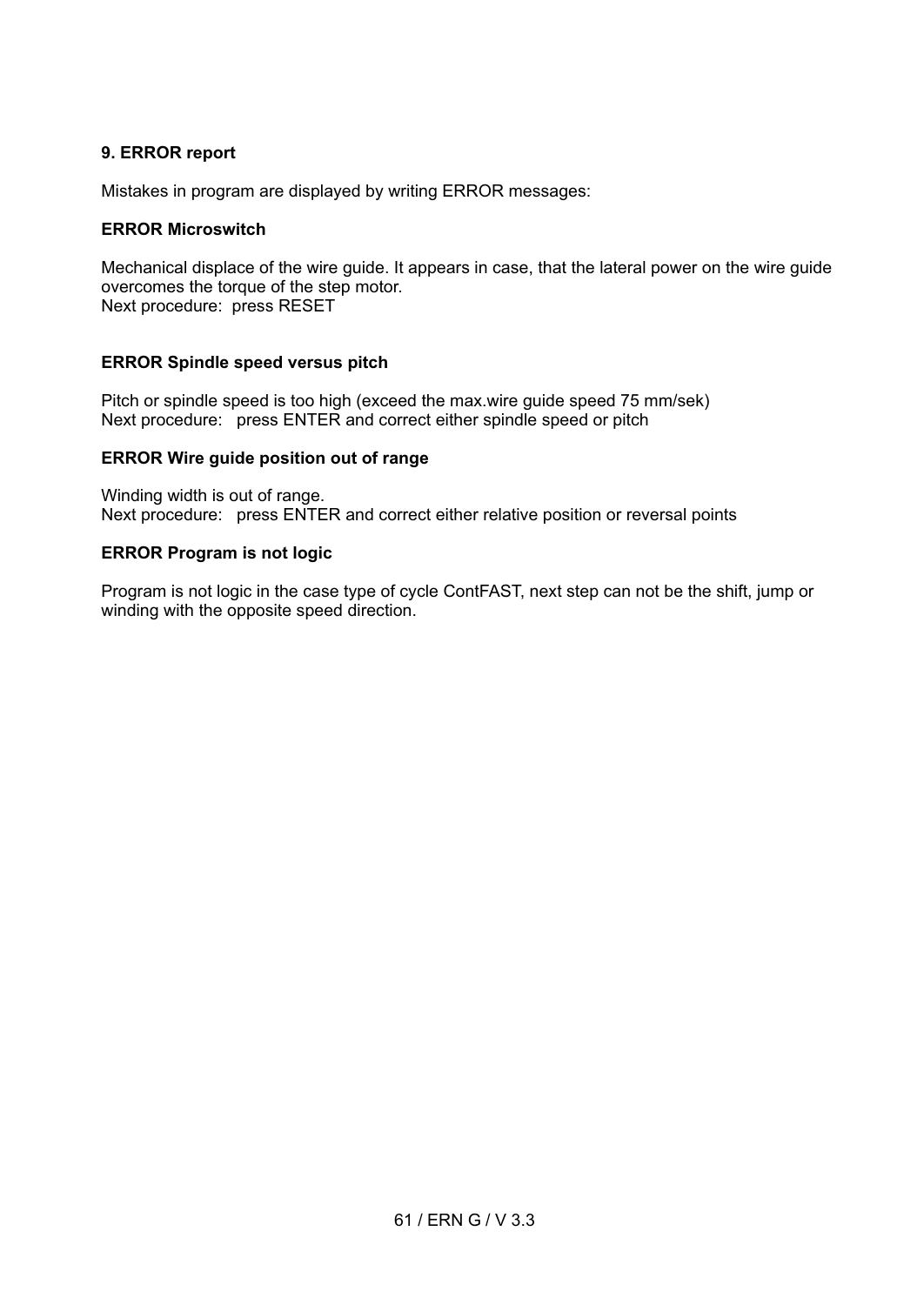#### **10.USB host port**

The controller is equiped with USB host port. This port is designed only for a USB flash drive. Do not connect any other equipments (mouse, keyboard, etc.) to this port!

The suitable USB flash drive is delivered with each new machine. Mostly of another USB flash drives (KINGTON,PQI,SANflash drive) can be used. We recommend to test optimal model-especially as for writing speed.

There are limitations to the type of flash drive which can be used. All flash drives must have a sector size of 512bytes. Various cluster sizes have been tested up to 32kB. Formatting FAT 16 or FAT 32.

#### **Key features**

- **-** provides reading from or writing to a USB flash drive
- **-** tree directory for a quick program searching
- **-** storage of unlimited winding programs
- **-** easy transfer winding programs to or from a PC. No other communication program needed and no problem with cables and correct port setting
- **-** simply and easy way for machine upgrade. Files for upgrade can be sent by e-mail
- **-** back-up of all winding programs in machine memory

If a flash drive is connected to USB port, then the root directory of the flash drive is displayed





62 / ERN G / V 3.3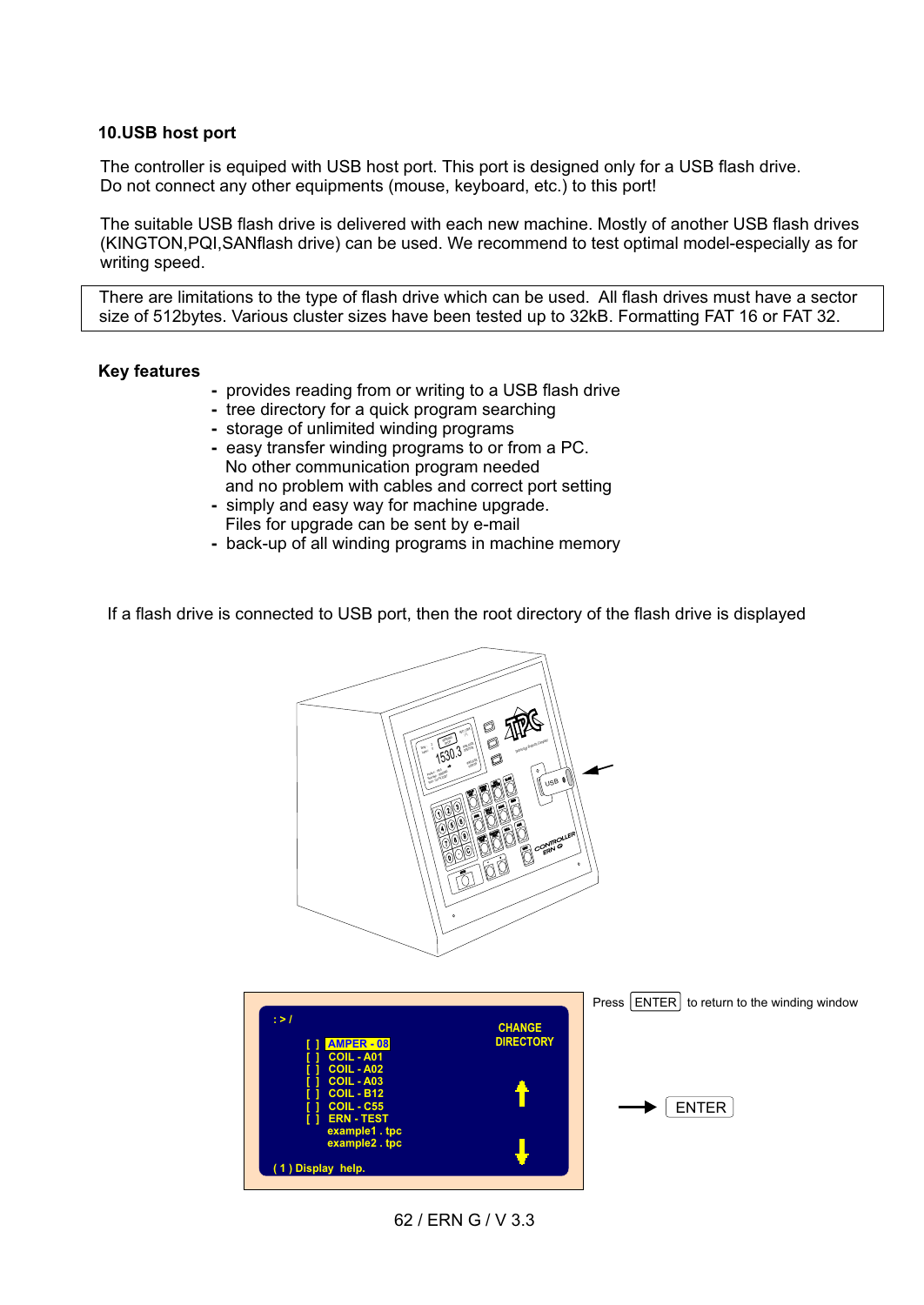

You can disconnect the flash drive when no file is read or written.

**Warning !** : If a flash drive is removed during a write operation then data corruption is likely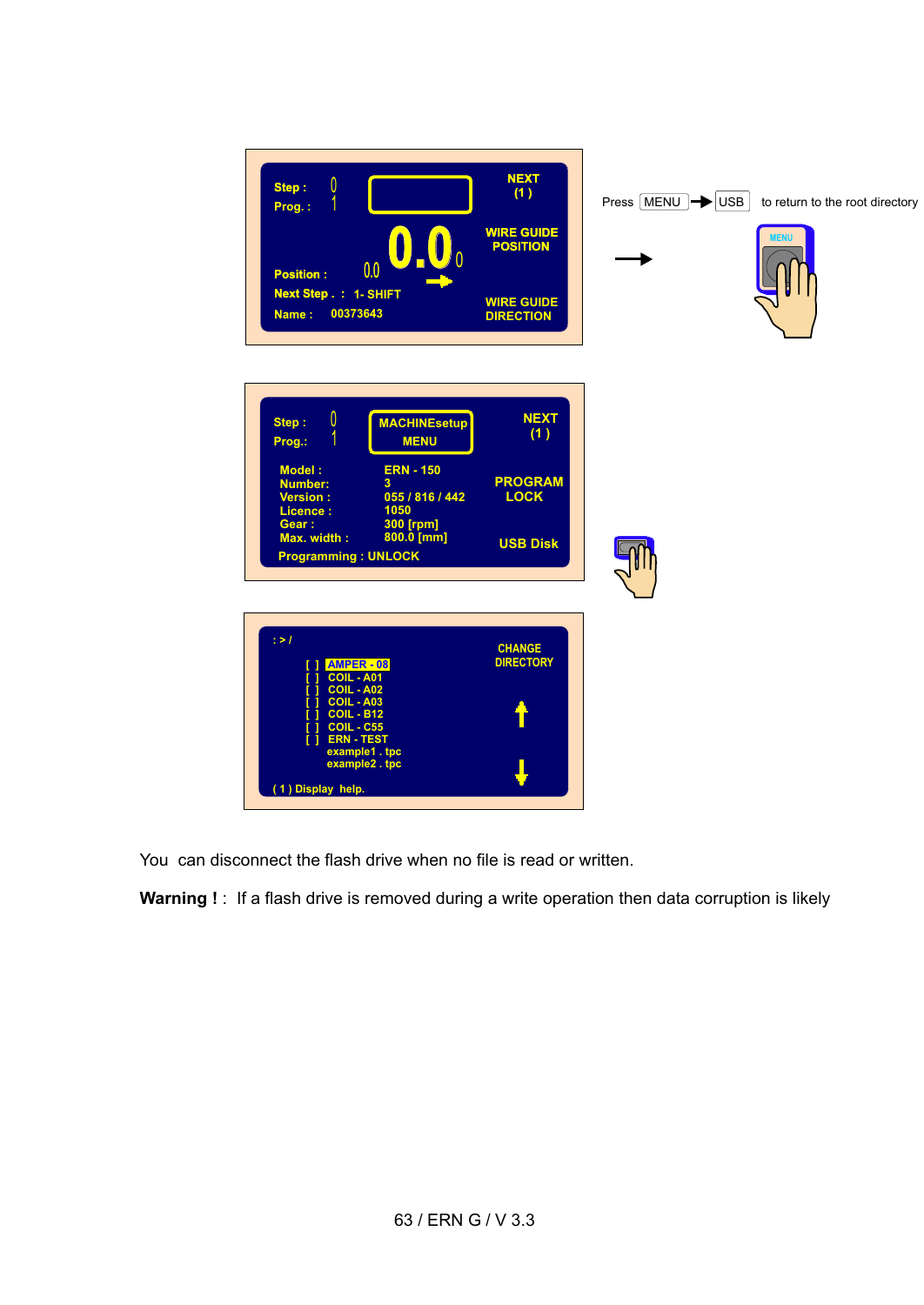#### **10.1 Display help**



#### **10.2 Tree type structure**

| z > l<br><b>CHANGE</b><br><b>DIRECTORY</b><br><b>AMPER - 08</b><br><b>COIL-A01</b><br>COIL-A02<br>COIL-A03<br><b>COIL - B12</b><br><b>COIL - C55</b><br><b>ERN-TEST</b><br>example1.tpc<br>example2.tpc<br>(1) Display help. | change directory<br>choose directory or file |  |  |  |  |
|------------------------------------------------------------------------------------------------------------------------------------------------------------------------------------------------------------------------------|----------------------------------------------|--|--|--|--|
| to change list of directory<br>Pres<br>or                                                                                                                                                                                    |                                              |  |  |  |  |
| Max. number of displayed files or subdirectories in one directory is 100                                                                                                                                                     |                                              |  |  |  |  |
| annaigh an Alba Disponsation ann an a-tharachtaireacha ann an Alba ann an Alba an an Alba an an an an an an an                                                                                                               |                                              |  |  |  |  |

Filename format consists of 1 to 8 characters, optionally followed by a period (".") then and extention of up to 3 characters. ( 8.3 ) For example " ern-test.tpc " Except leters and numbers one of the folowing characters can be used : - & Space is not allowed !

IMPORTANT : Long file names are not supported .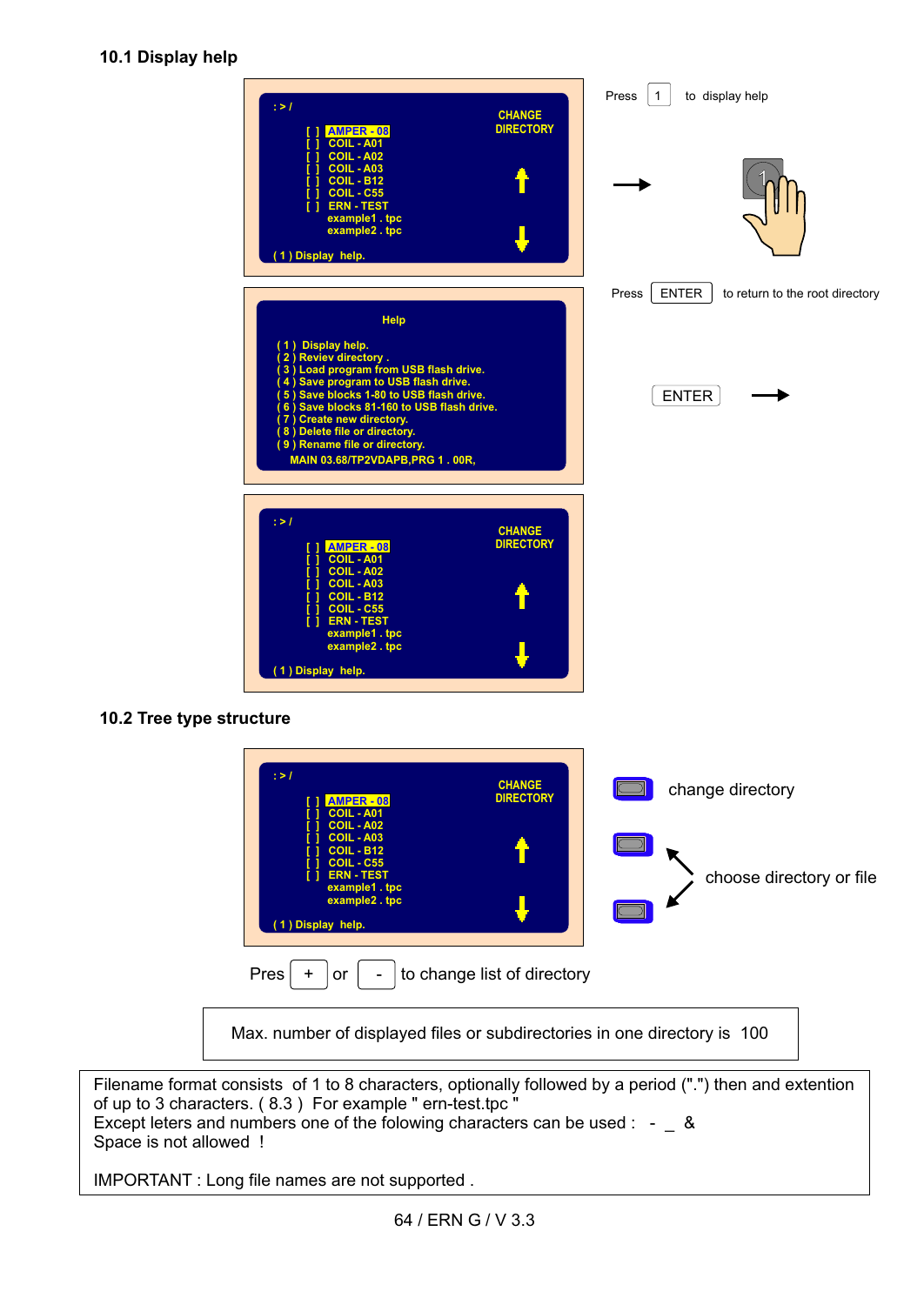Note : Uppercase - name of directory Lowercase - name of file

#### **10.3 Read from flash drive**

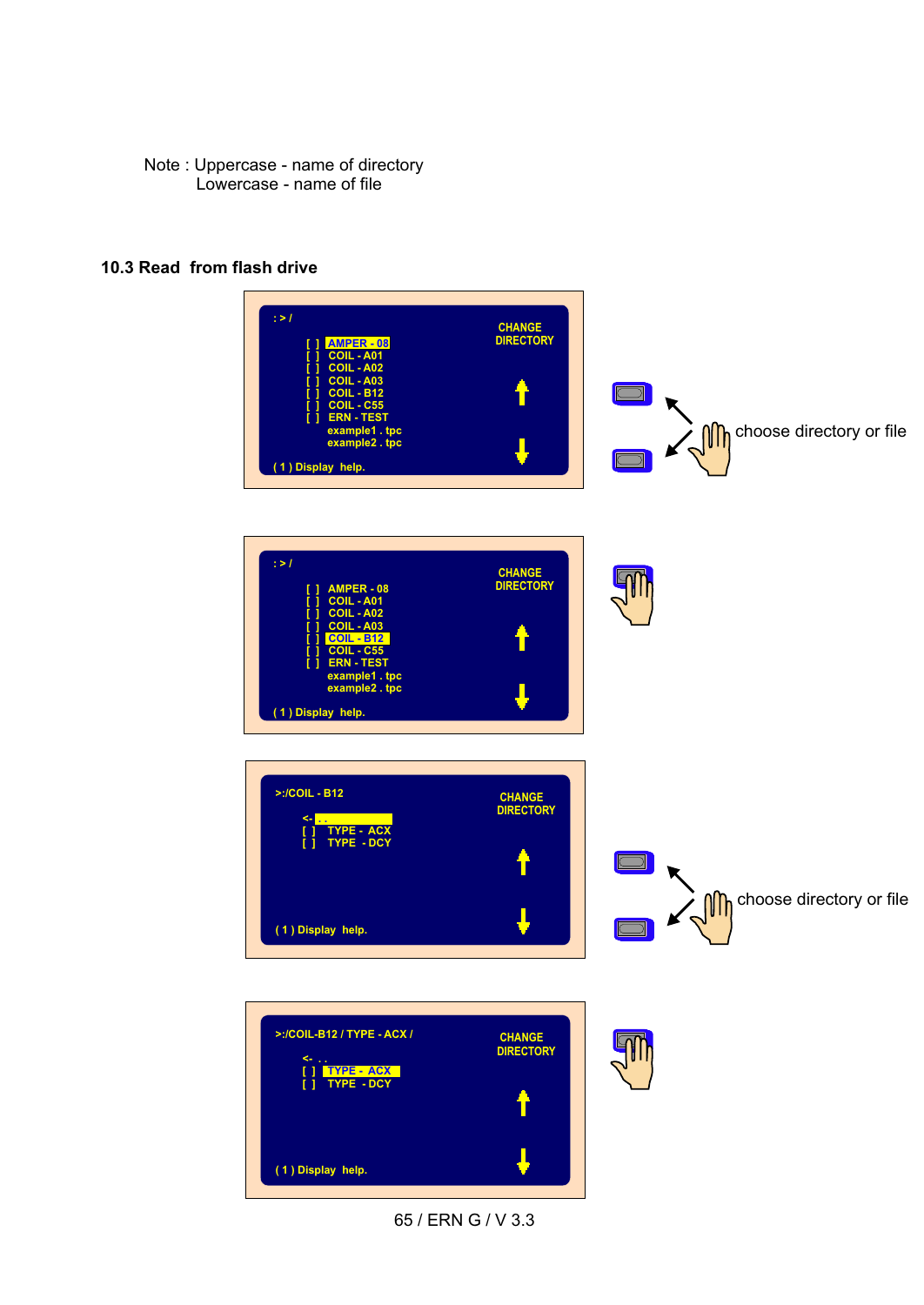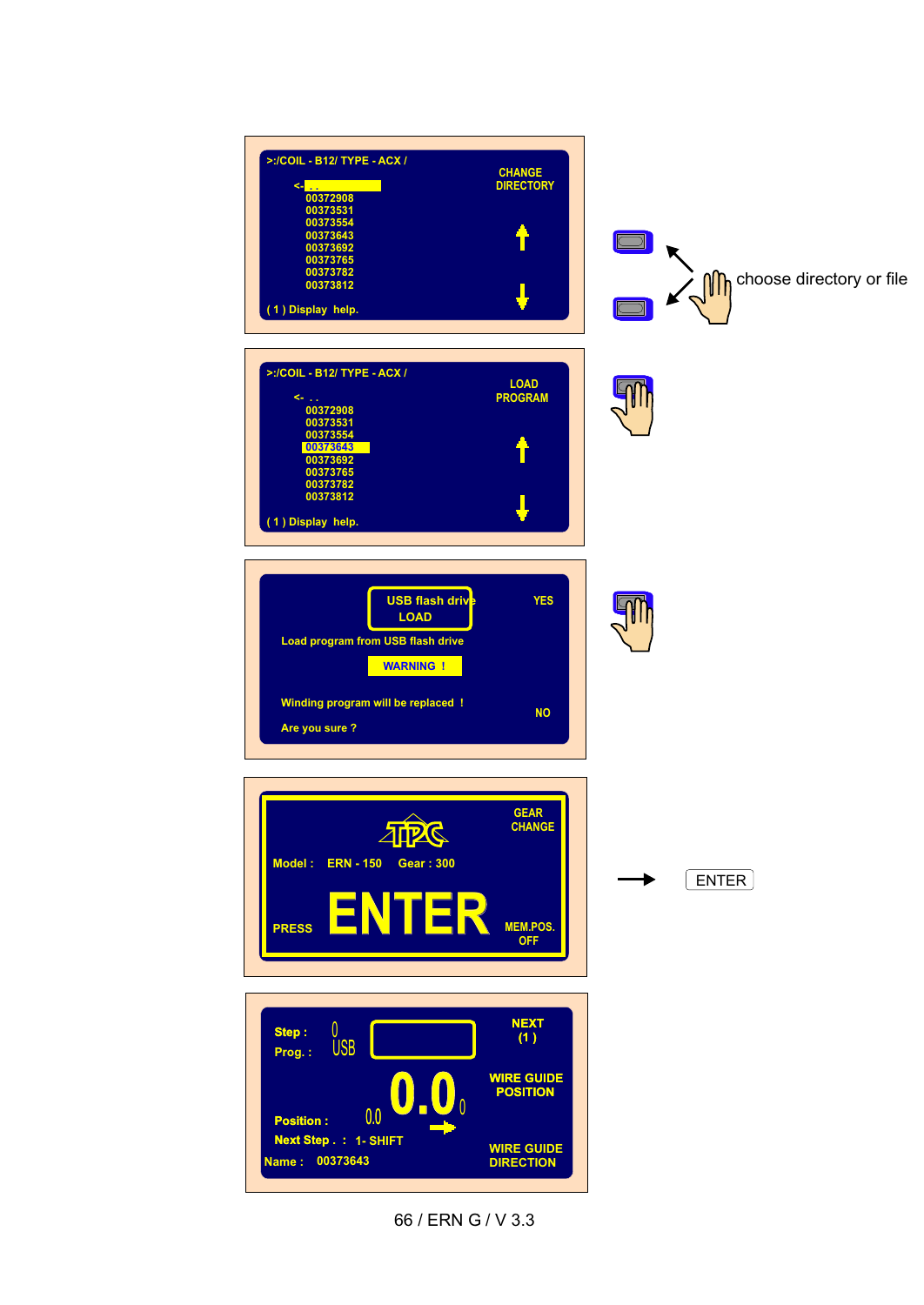#### **10.4 Save actual program to flash drive.**



67 / ERN G / V 3.3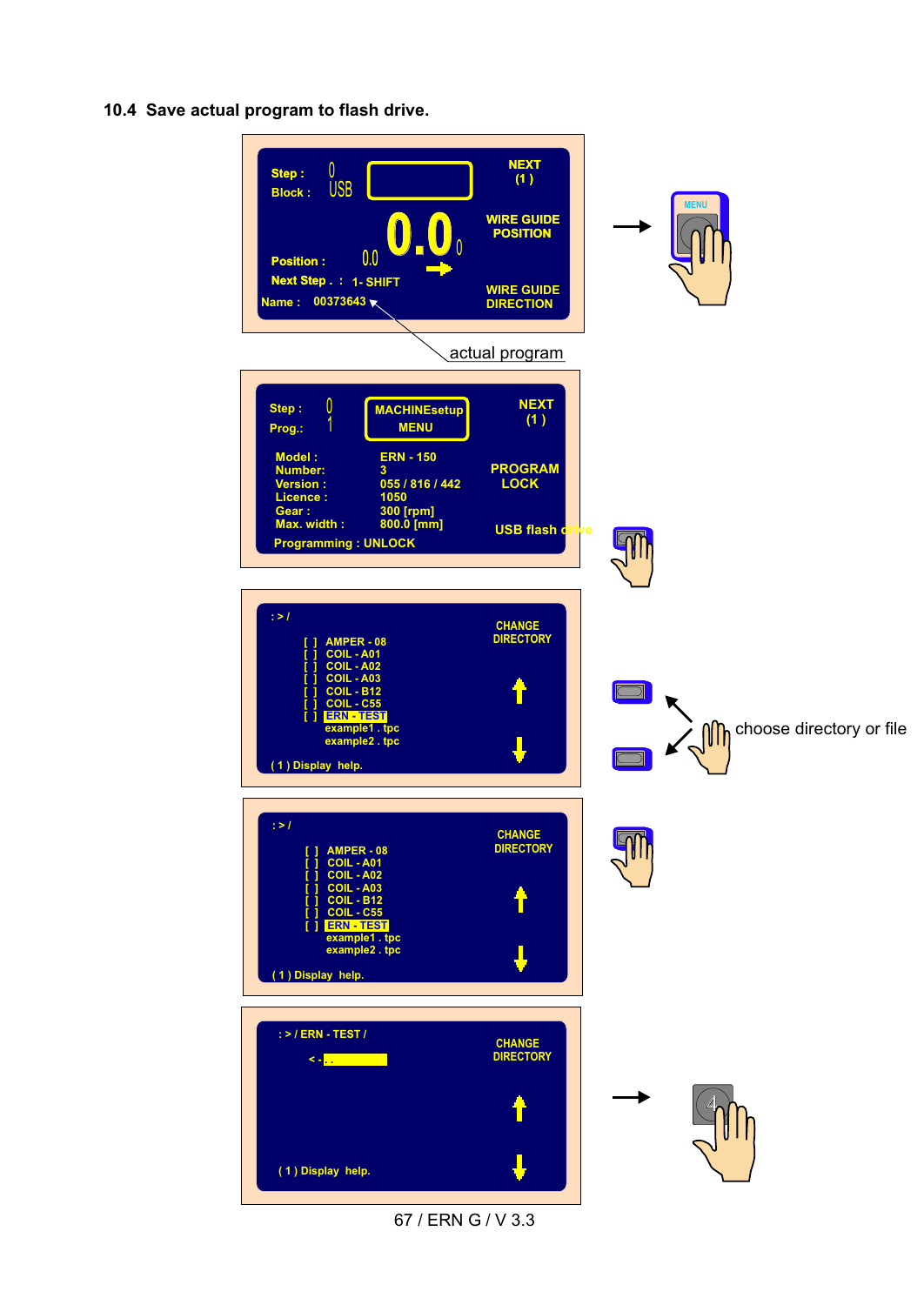

4 0 4)|(5) 0)(人 1儿(2)

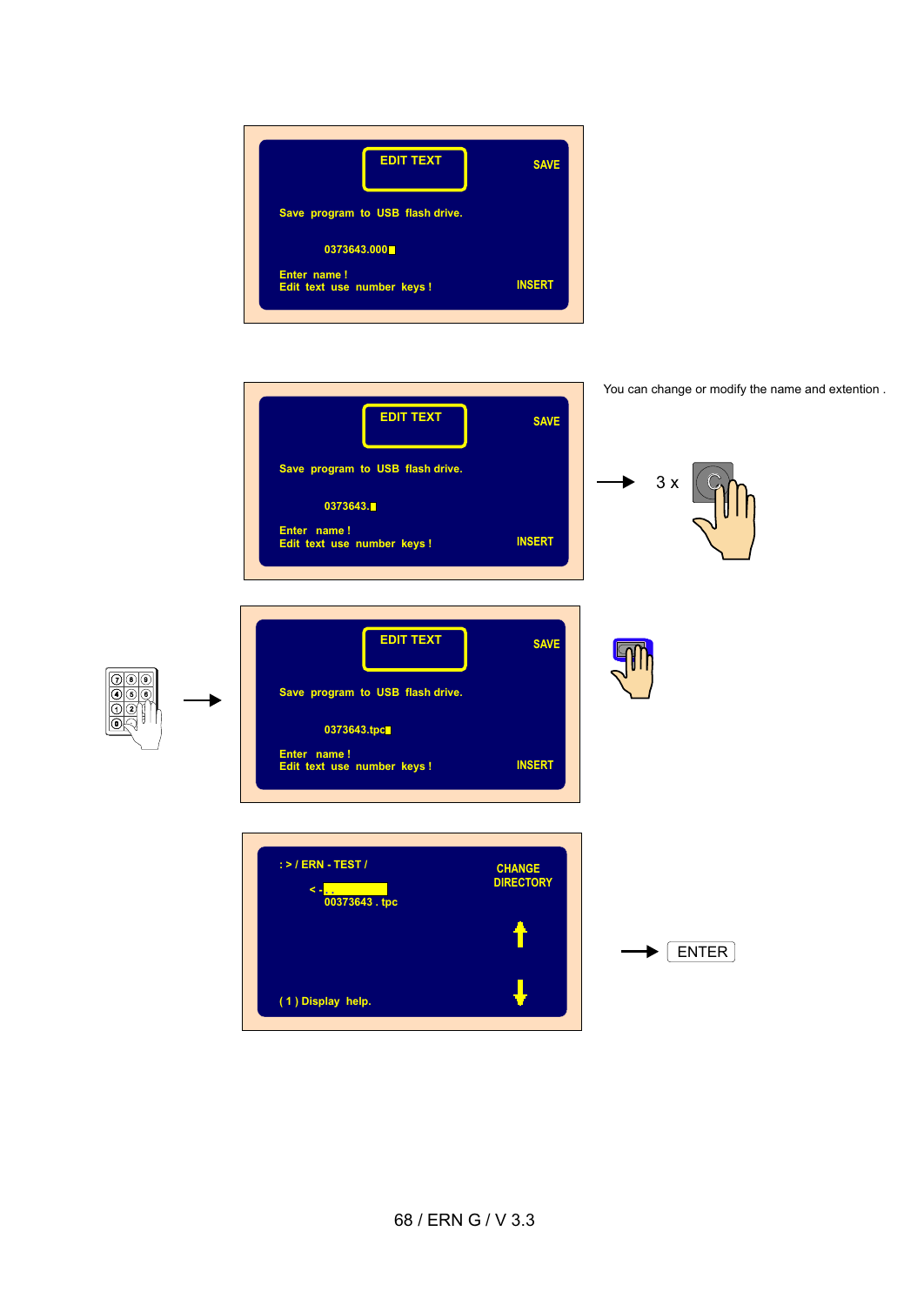#### **10.5 Create new directory**



IMPORTANT : Long file names are not supported .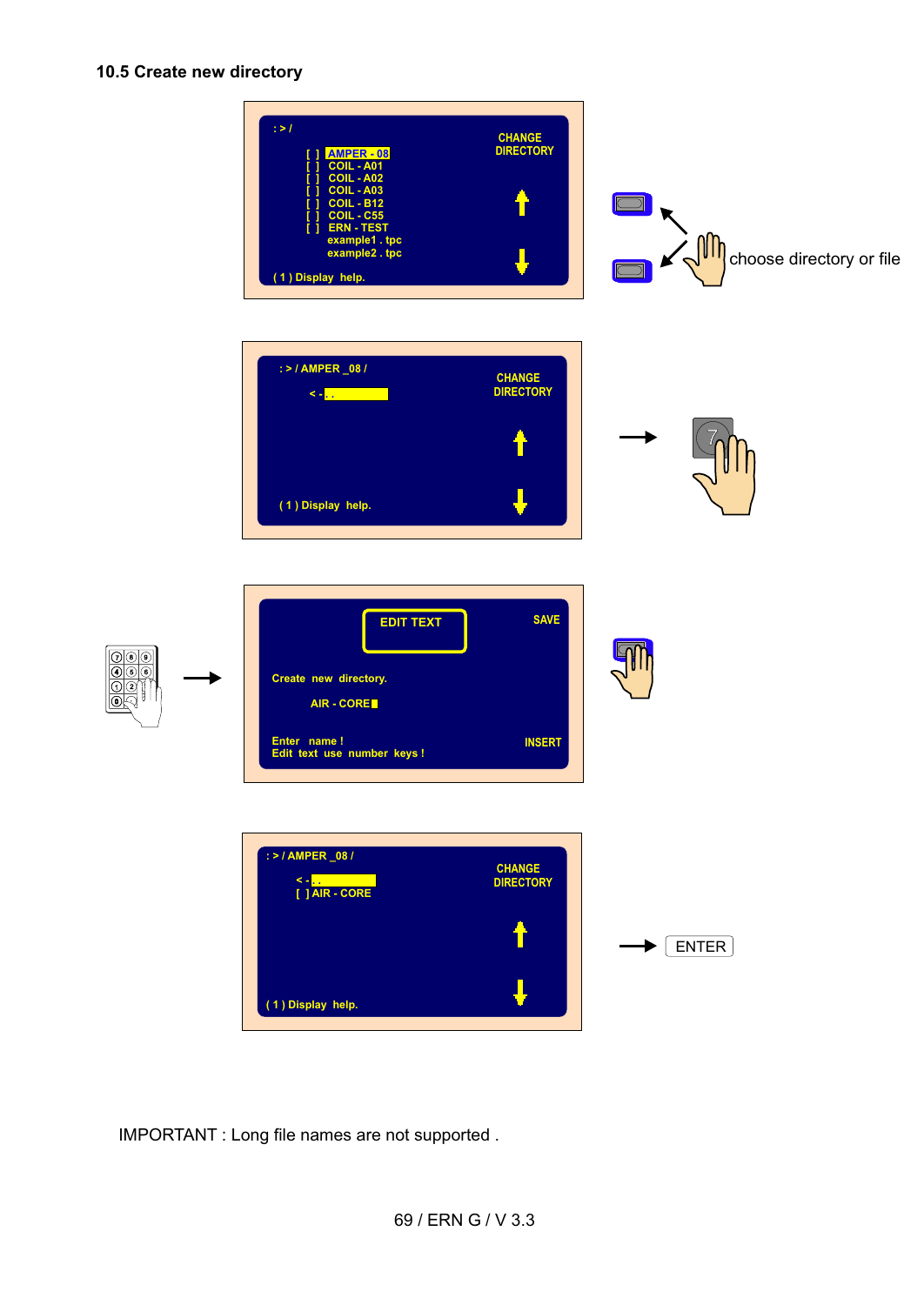## **10.6 Delete file or directory**



#### **10.7 Rename file or directory**

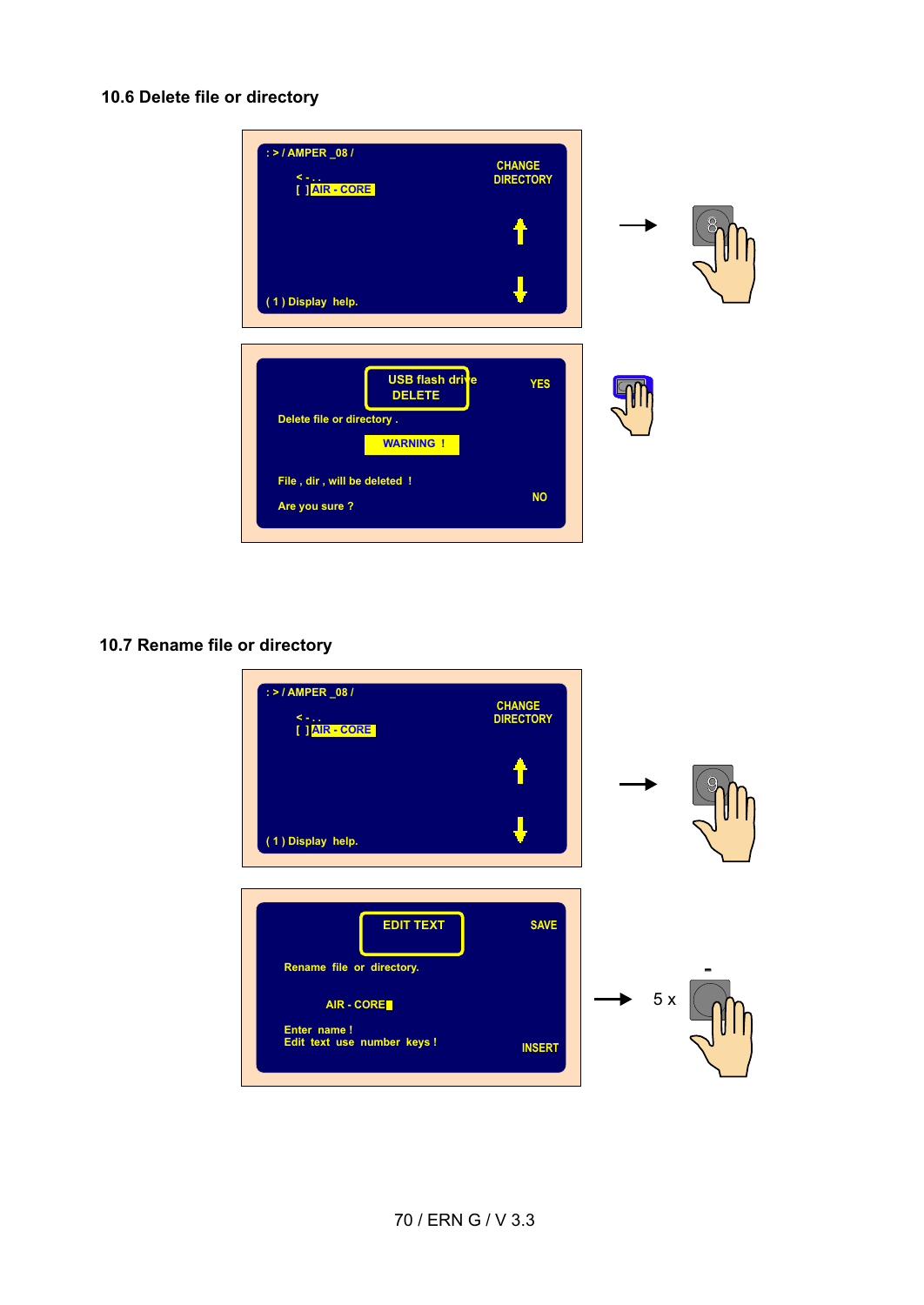

## **10.8 Save marked programs to USB flash drive**



# 71 / ERN G / V 3.3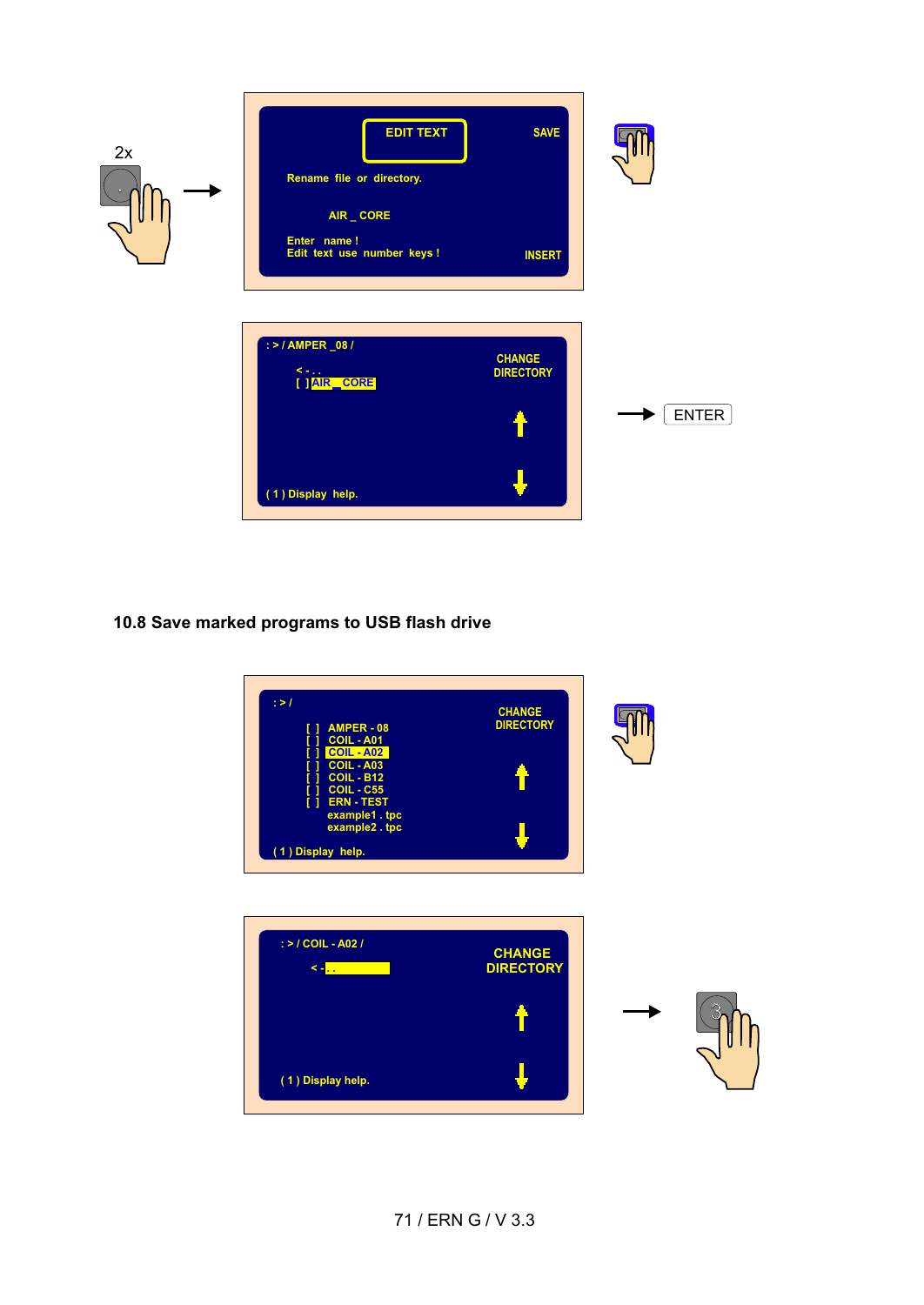

Τ  $\Box$ **14: ERN-32 15: ERN-TEST.tpc 16: ERN-22** choose file **17: RMC0102 18: RMD3582** to mark J  $\Box$ **19: RMX5021 Mark, use key "C" !** 

 **20:**

Required file mark by using key "C"



72 / ERN G / V 3.3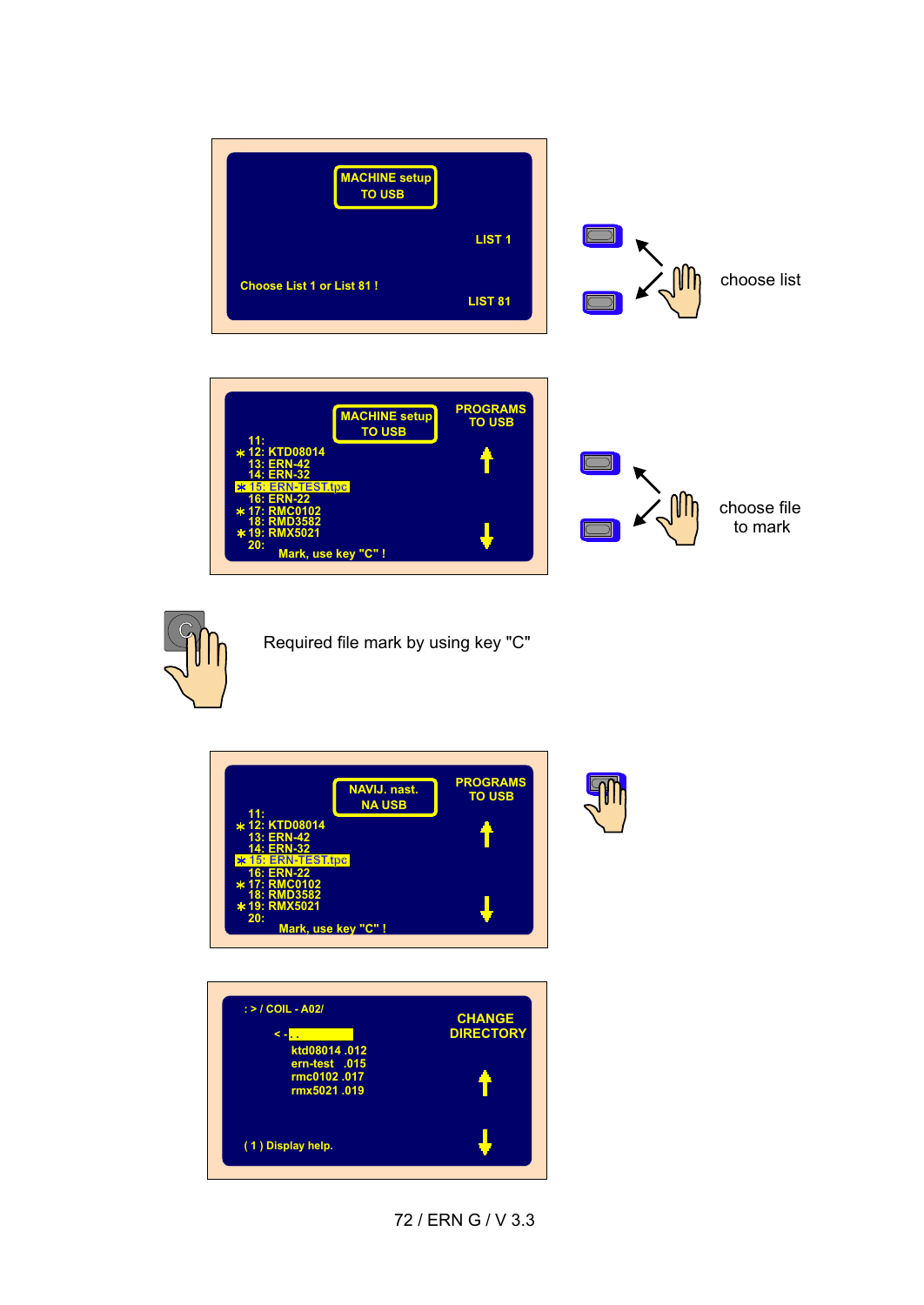# **10.9 Save programs 1- 80 ( 81-160 ) to USB flash drive**

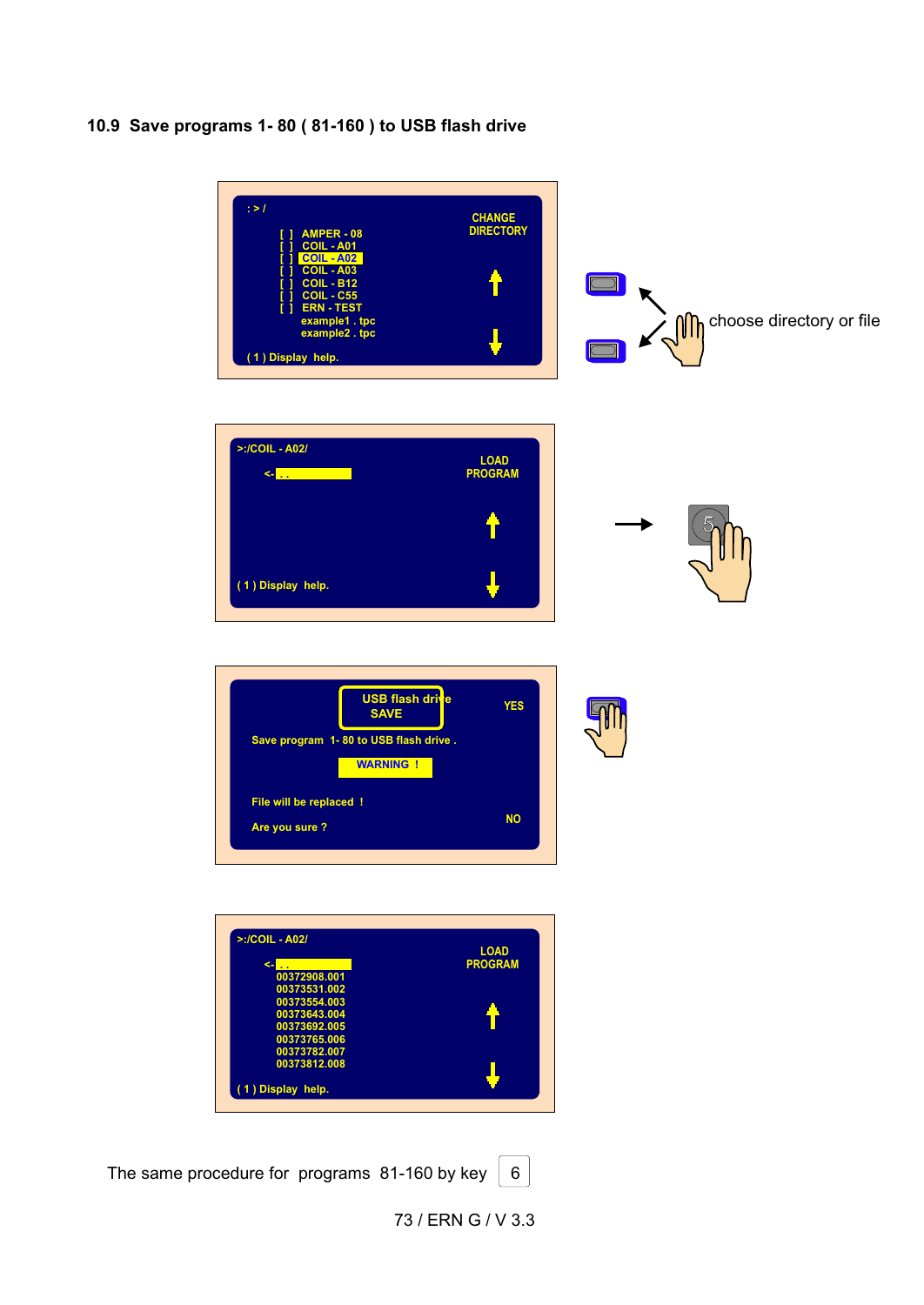## **10.10 Load program from USB flash drive**



**Note :** Files will be saved in the machine´s memory according to the suffix order (001-160). Files not marked 001-160 on the flash drive will not be transfered.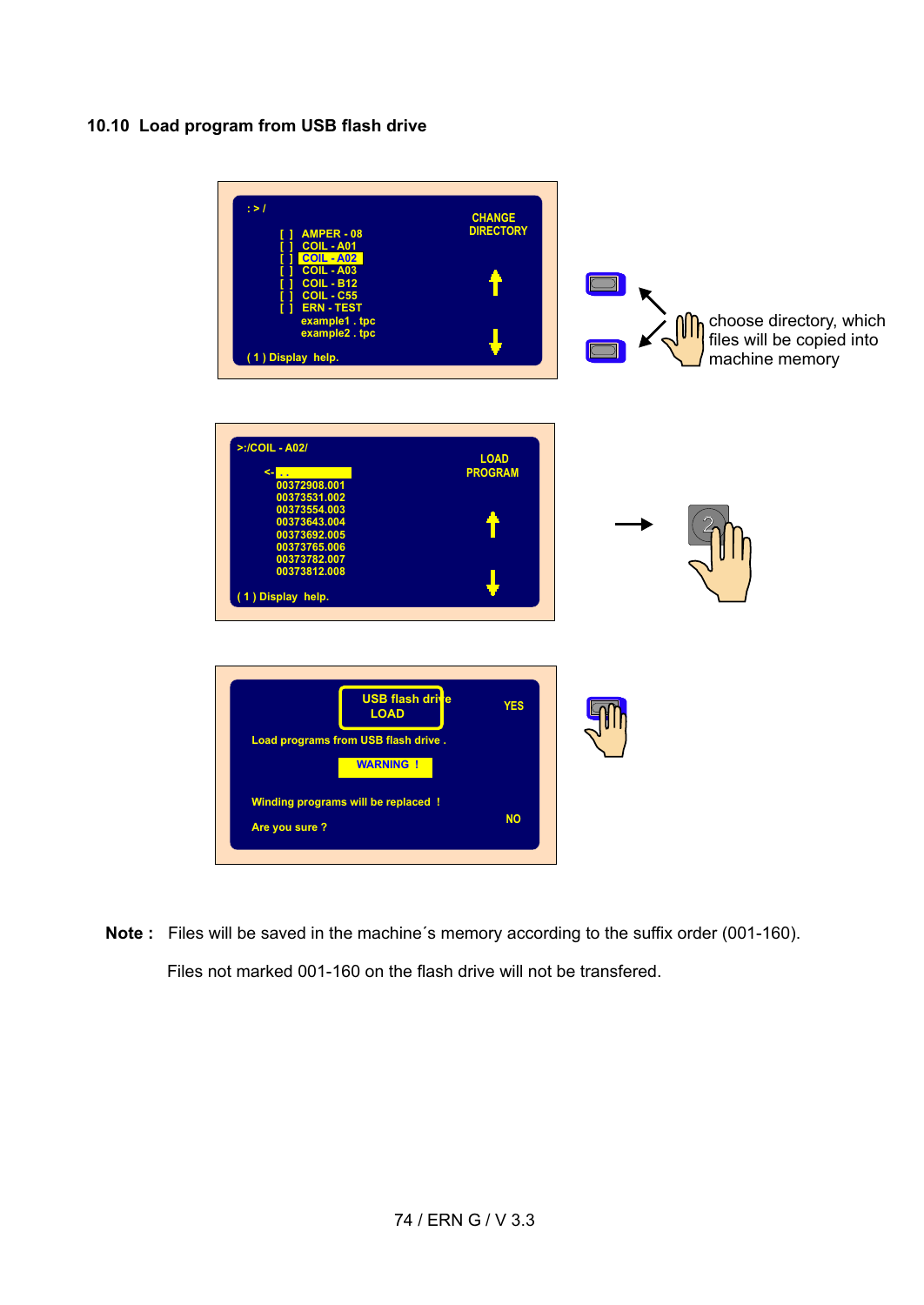### **10.11 Firmware Upgrades**

Ugrade files sent by E-mail provide upgrading the firmware if required. There are two type of Upgrade files :

**-** tpccrxxx.tpc - Upgrade for the control board

**-** tpcdpxxx.tpc - Upgrade for the display and key board

where : xxx is version number ( for example tpccr442.tpc )

**Important** : Consult each Upgrade and especially suitable combination of versions with manufacturer.



#### **Control board upgrade**



## 75 / ERN G / V 3.3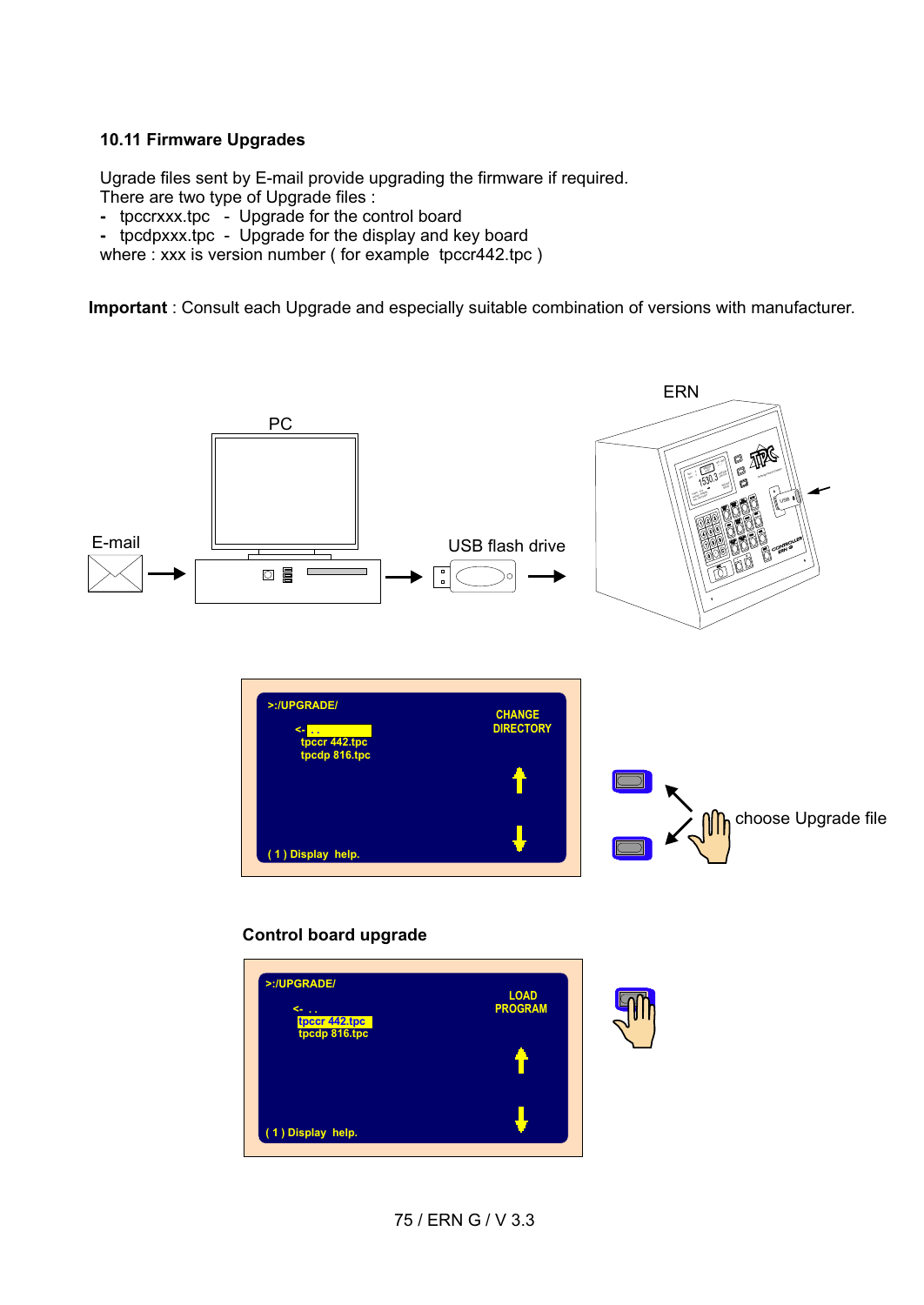

76 / ERN G / V 3.3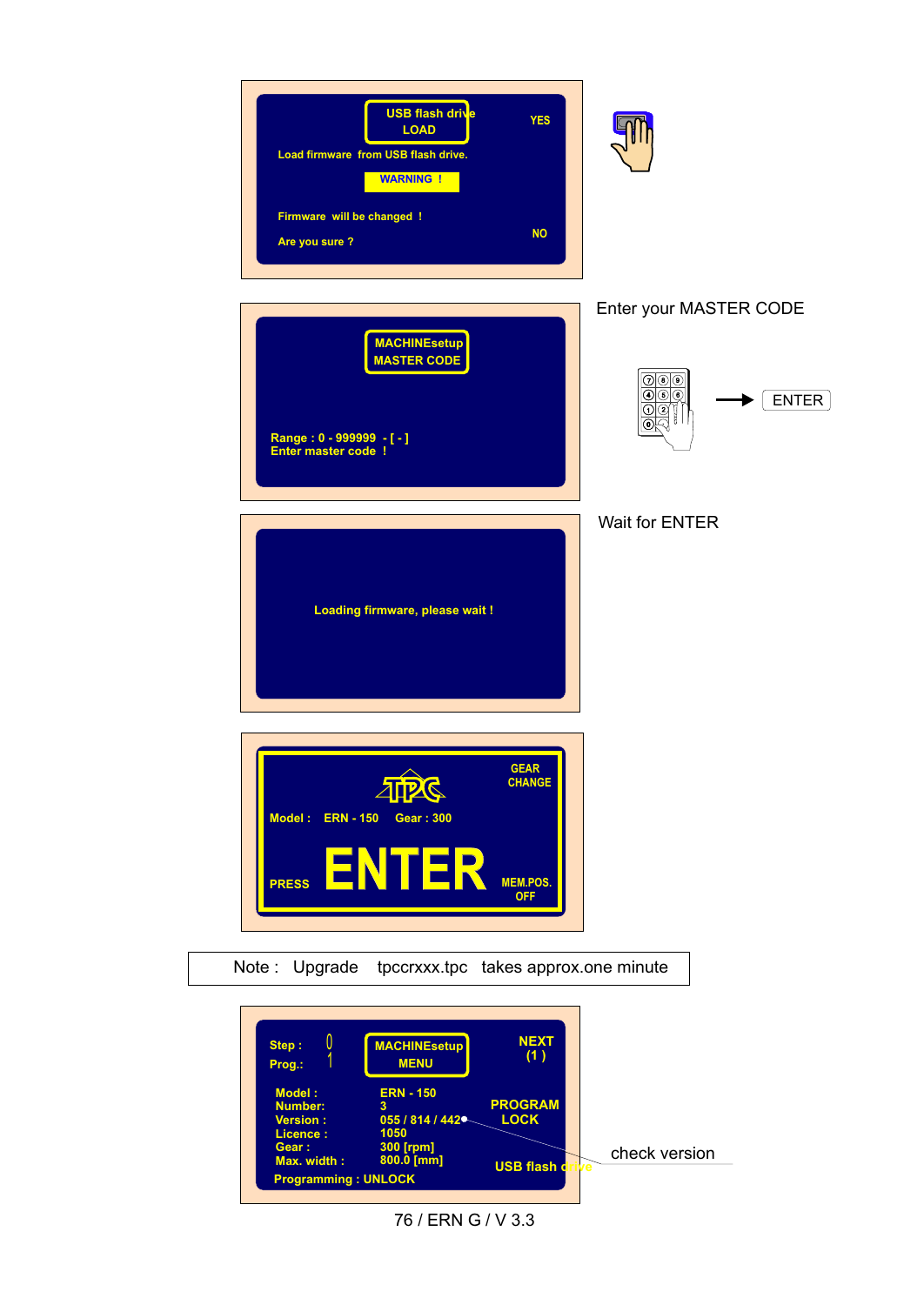## **Diplay board upgrade**

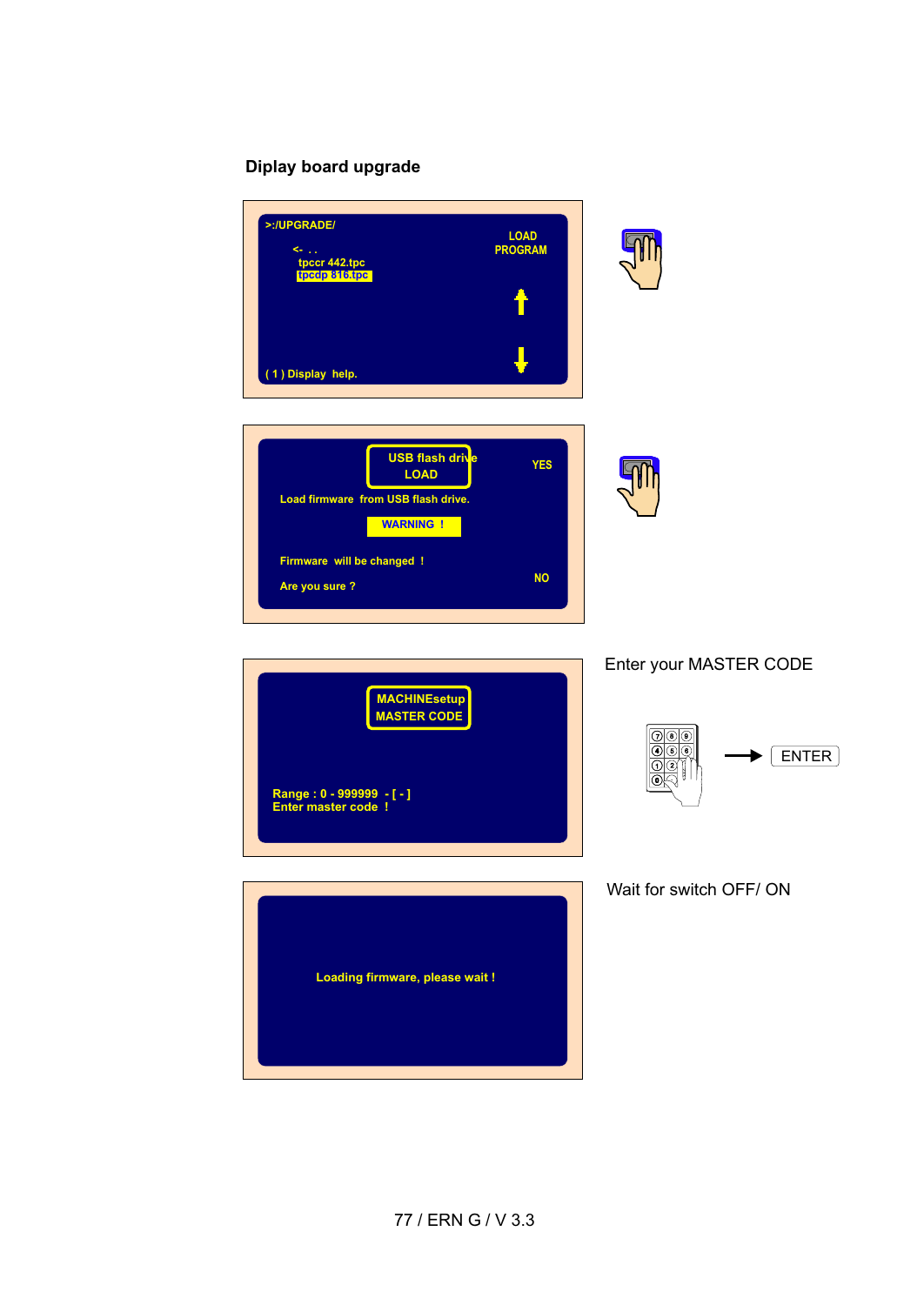

wait a few seconds.





Note :Upgrade tpcdpxxx.tpc takes approx. two minutes

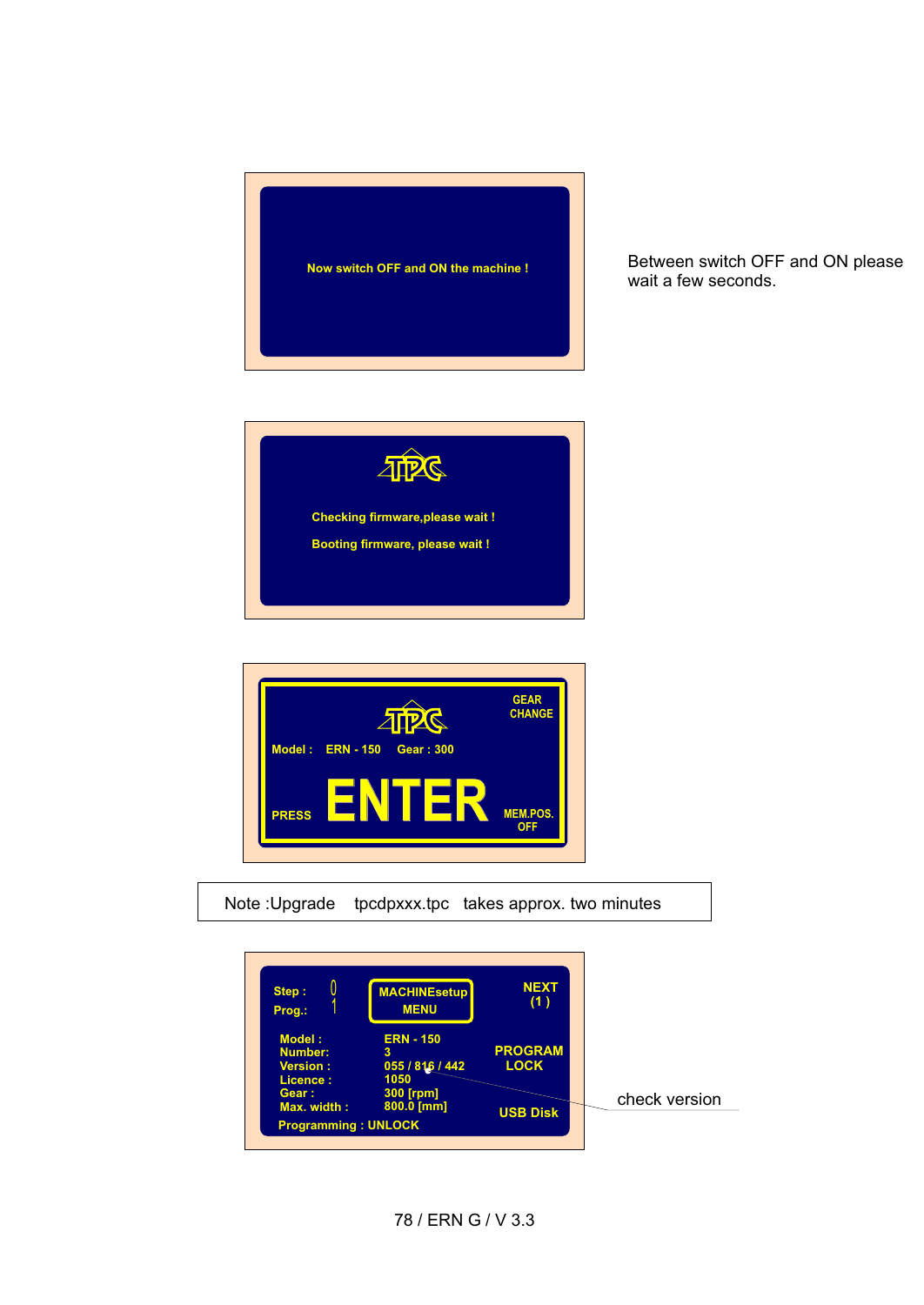## **11. GEAR CHANGE**

#### **11.1 GEAR CHANGE ERN 100**

Timing belt drive is under the cover ( 15 ). The machine is delivered with the default "300" gear.

Changing to the gear "600":

- switch off the machine and unplug it
- remove the cover ( 15 ), attached by 3 screws
- loosen 4 screws ( 17 ) and remove the timing belt
- remove the "300" timing gear and replace it with the "600" gear.
- use the shorter timing belt, put on, tension and attach it with the screws ( 17 )

After each gear change is necessary to rewrite the new gear to the controller.

### **11.2 GEAR CHANGE ERN 150**

Timing belt drive is under the cover ( 15 ). The machine is delivered with the default "150" gear.

Changing to the gear "300":

- switch off the machine and unplug it
- remove the cover ( 15 ), attached by 3 screws
- loosen 4 screws ( 17 )

- remove the "300" timing gear and replace it with the "150" gear.

- use the shorter timing belt, put on, tension and attach it with the screws ( 17 )

After each gear change is necessary to rewrite the new gear to the controller.

#### **11.3 GEAR CHANGE ERN 200**

Timing belt drive is under the cover ( 15 ). The machine is delivered with the default "150" gear.

Changing to the gear "75":

- switch off the machine and unplug it
- remove the cover ( 15 ), attached by 3 screws
- loosen 4 screws ( 17 )
- remove the "150" timing gear and replace it with the "75" gear.
- tense timing belt, and attach it with the screws ( 17 )

After each gear change is necessary to rewrite the new gear to the controller.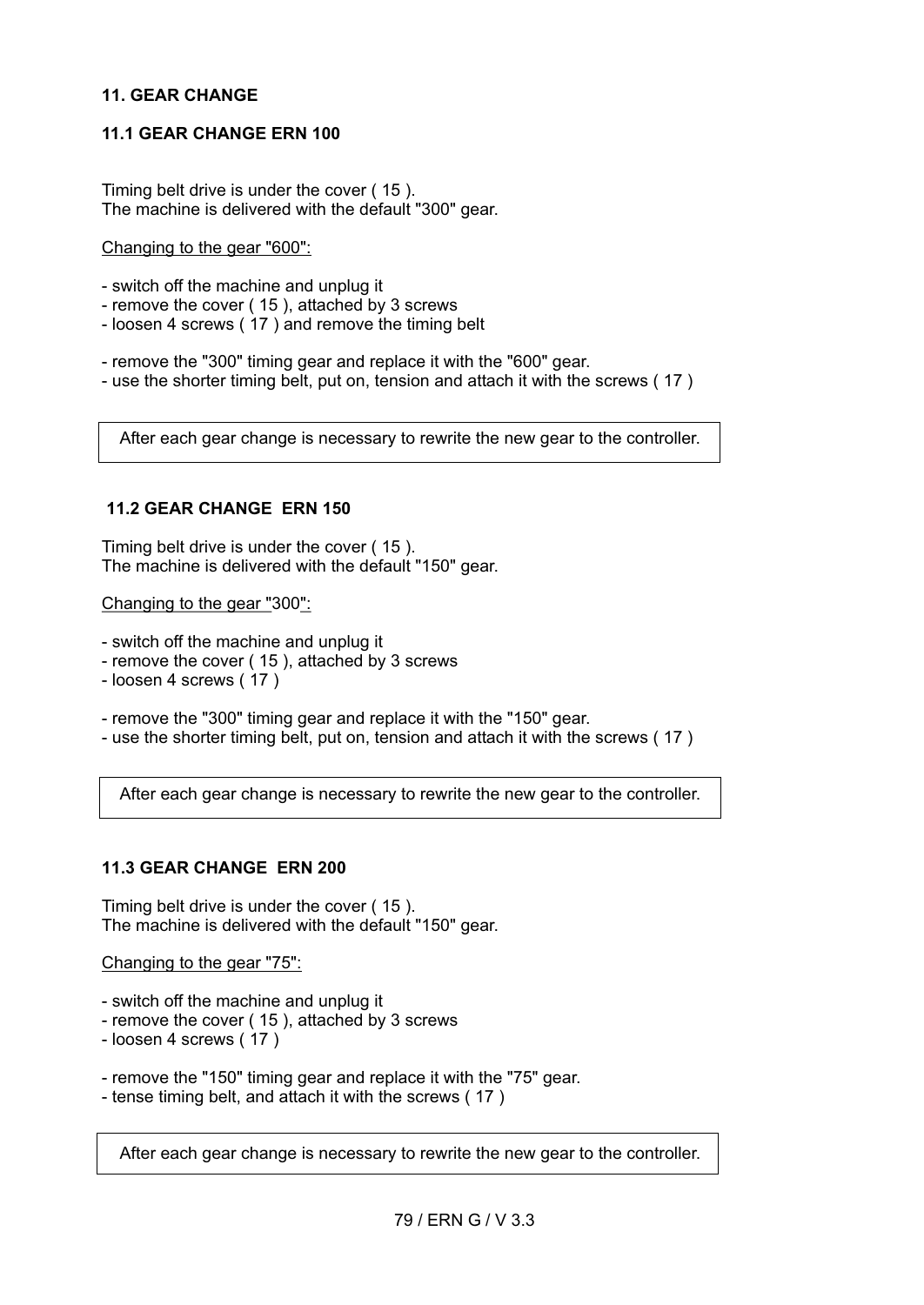## **12. Serial interface RS 232**

The machine is equipped with the optically isolated serial interface RS 232 for communication with PC. Connecting cable and software, offered by producer as optional accessories, allows to create and file winding program in PC.

#### **Connector scheme**

 $01$   $02$   $03$   $04$   $05$  $\circ$ 6  $\circ$ 7  $\circ$ 8  $\circ$ 9

| Pin            | Signal       |
|----------------|--------------|
|                |              |
| 2              | S in         |
| 3              | S out        |
| 4              |              |
| $\overline{5}$ | <b>GND</b>   |
| 6              |              |
|                |              |
| 8              |              |
| q              | 12V DC/100mA |